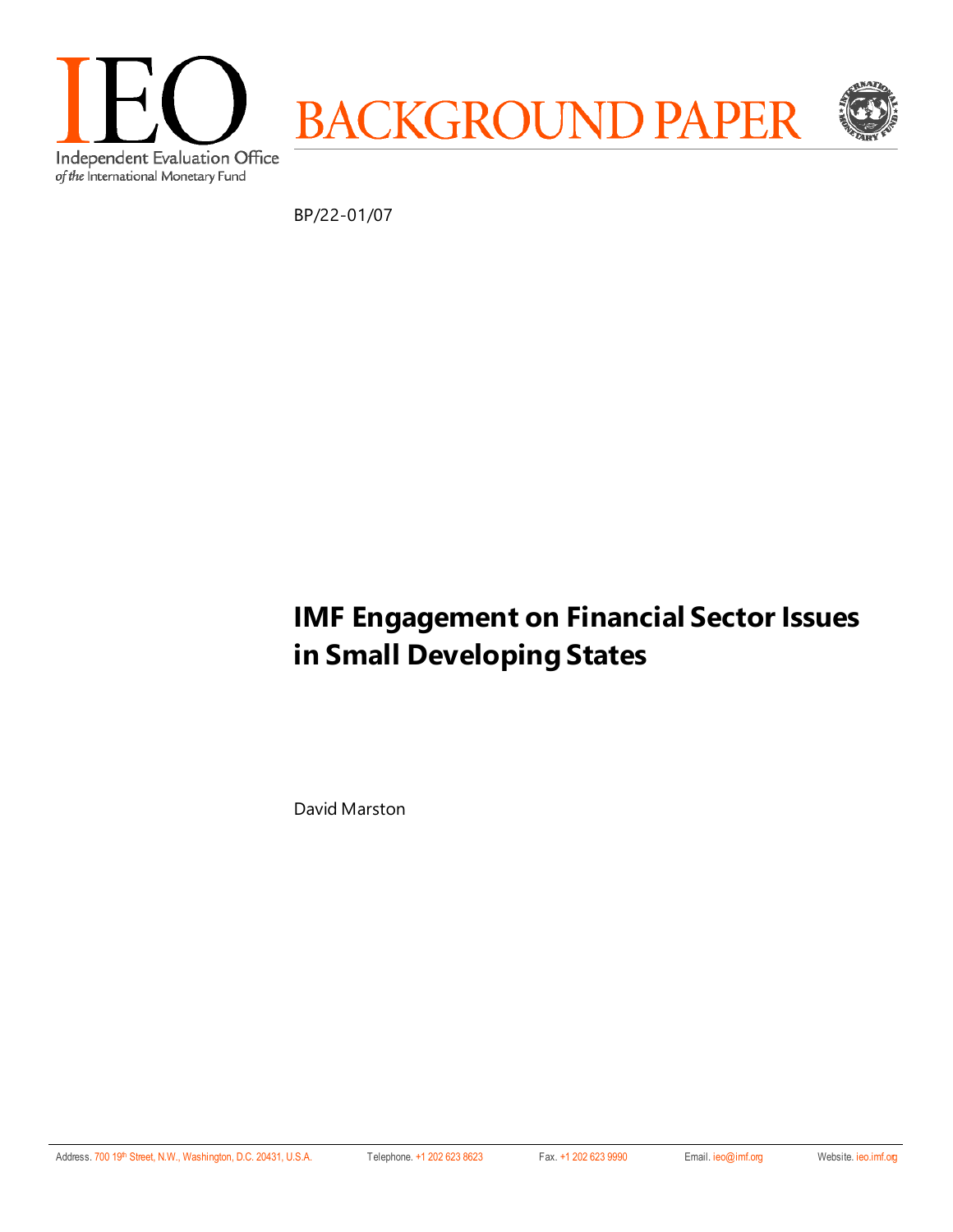### IEO Background Paper Independent Evaluation Office of the International Monetary Fund

IMF Engagement on Financial Sector Issues in Small Developing States

Prepared by David Marston[\\*](#page-1-0)

March 30, 2022

The views expressed in this Background Paper are those of the author and do not necessarily represent those of the IEO, the IMF, or IMF policy. Background Papers report analyses related to the work of the IEO and are published to elicit comments and to further debate.

<span id="page-1-0"></span><sup>\*</sup> Consultant, Independent Evaluation Office of the IMF.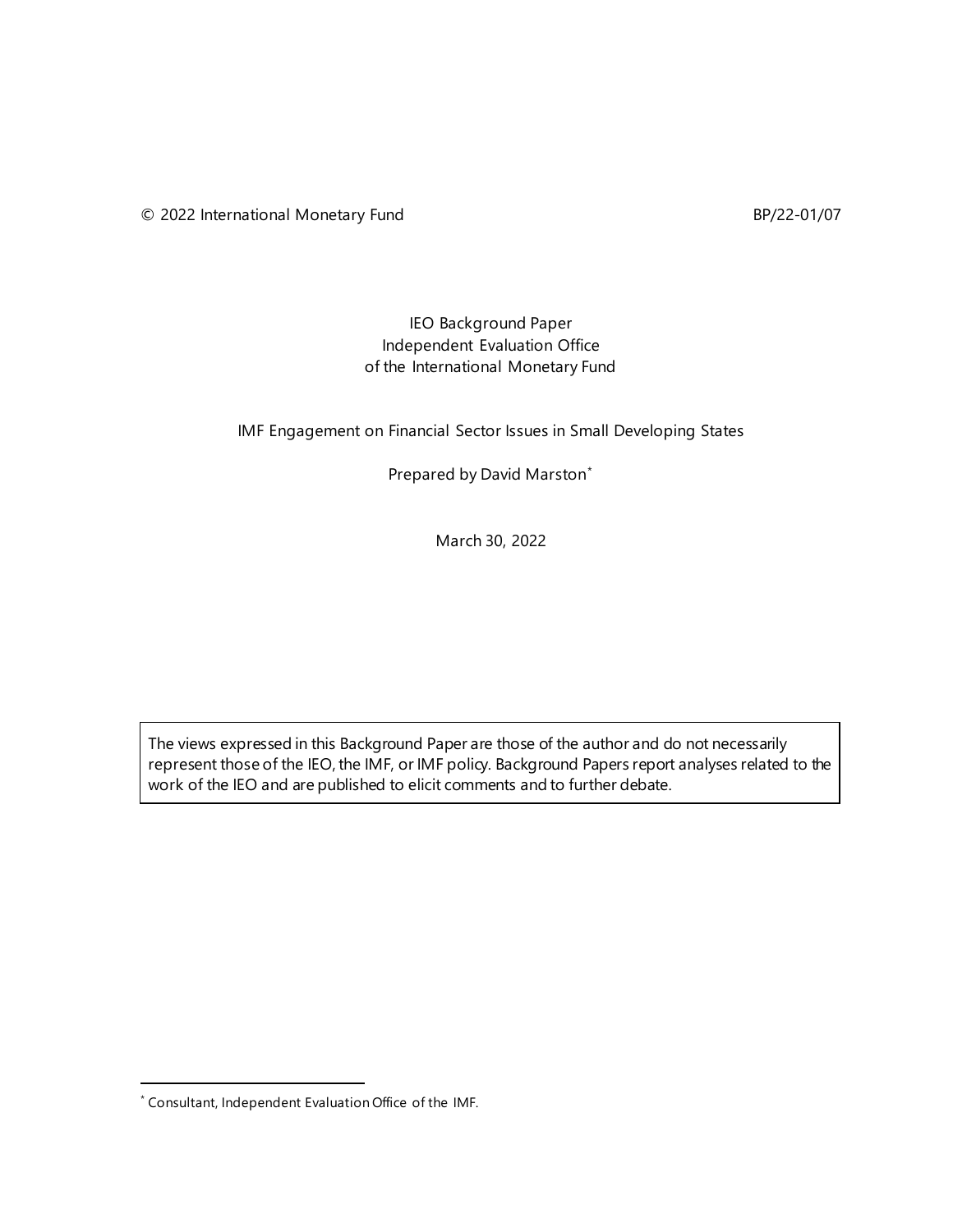| Contents                                                                                              | Page |
|-------------------------------------------------------------------------------------------------------|------|
|                                                                                                       | iv i |
|                                                                                                       |      |
|                                                                                                       |      |
|                                                                                                       |      |
| III. Evolution of Policy Guidance to SDS on Financial Sector Issues ________________________________7 |      |
| IV. Assessing Fund Engagement on Financial Sector Issues in SDS__________________________________9    |      |
|                                                                                                       |      |
|                                                                                                       |      |
|                                                                                                       |      |
|                                                                                                       |      |
|                                                                                                       |      |
|                                                                                                       |      |
| Box                                                                                                   |      |
| <b>Figures</b>                                                                                        |      |
|                                                                                                       |      |
|                                                                                                       |      |
| 4. Financial Sector Regional Strategy Notes for SDS Countries, 2010-2020 ___________________________  | 34   |
| 5. Capacity Development: Allocations to Stability and Resilience, 2010-2020______________________35   |      |
| <b>Tables</b>                                                                                         |      |
|                                                                                                       |      |
|                                                                                                       |      |
| 32 . Financial Sector Benchmarks in SDS Programs, 2010-2020_____________________                      |      |
|                                                                                                       |      |
| Appendix                                                                                              |      |
|                                                                                                       | 47   |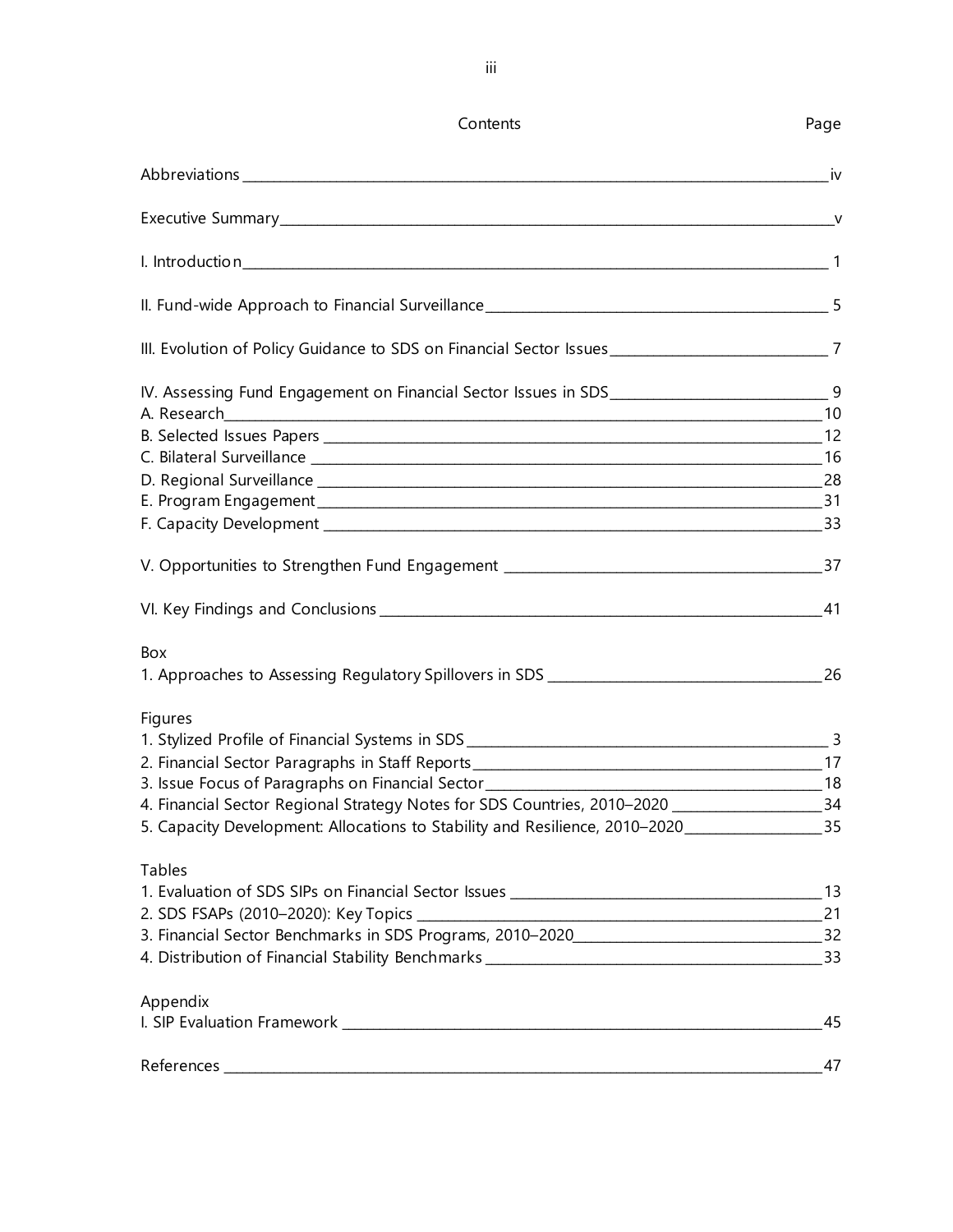#### **ABBREVIATIONS**

| ADB            | Asian Development Bank                                      |
|----------------|-------------------------------------------------------------|
| <b>AFR</b>     | African Department (IMF)                                    |
| <b>AFRITAC</b> | Africa Technical Assistance Center                          |
| AML/CFT        | Anti-Money Laundering/Countering the Financing of Terrorism |
| CARTAC         | Caribbean Technical Assistance Center                       |
| <b>CBDC</b>    | Central Bank Digital Currencies                             |
| <b>CBR</b>     | Correspondent Banking Relationship                          |
| CD             | <b>Capacity Development</b>                                 |
| <b>ECCU</b>    | Eastern Caribbean Currency Union                            |
| <b>EUR</b>     | European Department (IMF)                                   |
| <b>FSAP</b>    | Financial Sector Assessment Program                         |
| <b>FSI</b>     | Financial Soundness Indicator                               |
| <b>FSSR</b>    | Financial Sector Stability Review                           |
| G20            | Group of Twenty                                             |
| <b>GDP</b>     | <b>Gross Domestic Product</b>                               |
| GFC            | <b>Global Financial Crisis</b>                              |
| <b>GROWTh</b>  | IMF acronym corresponding to five key thematic areas        |
| LEG            | Legal Department (IMF)                                      |
| <b>LIC</b>     | Low-Income country                                          |
| <b>MCD</b>     | Middle East and Central Asia Department (IMF)               |
| <b>MCM</b>     | Monetary and Capital Markets Department (IMF)               |
| <b>NPL</b>     | Non-Performing Loan                                         |
| <b>OFC</b>     | <b>Offshore Financial Center</b>                            |
| <b>PFTAC</b>   | Pacific Technical Assistance Center                         |
| <b>RCDC</b>    | Regional Capacity Development Center                        |
| <b>REO</b>     | Regional Economic Outlook                                   |
| SACU           | Southern African Customs Union                              |
| SDS            | Small Developing State                                      |
| SOE            | State-Owned Enterprise                                      |
| <b>SIP</b>     | Selected Issues Paper                                       |
| TA             | <b>Technical Assistance</b>                                 |
| <b>TSR</b>     | <b>Triennial Surveillance Review</b>                        |
| <b>WHD</b>     | Western Hemisphere Department (IMF)                         |
|                |                                                             |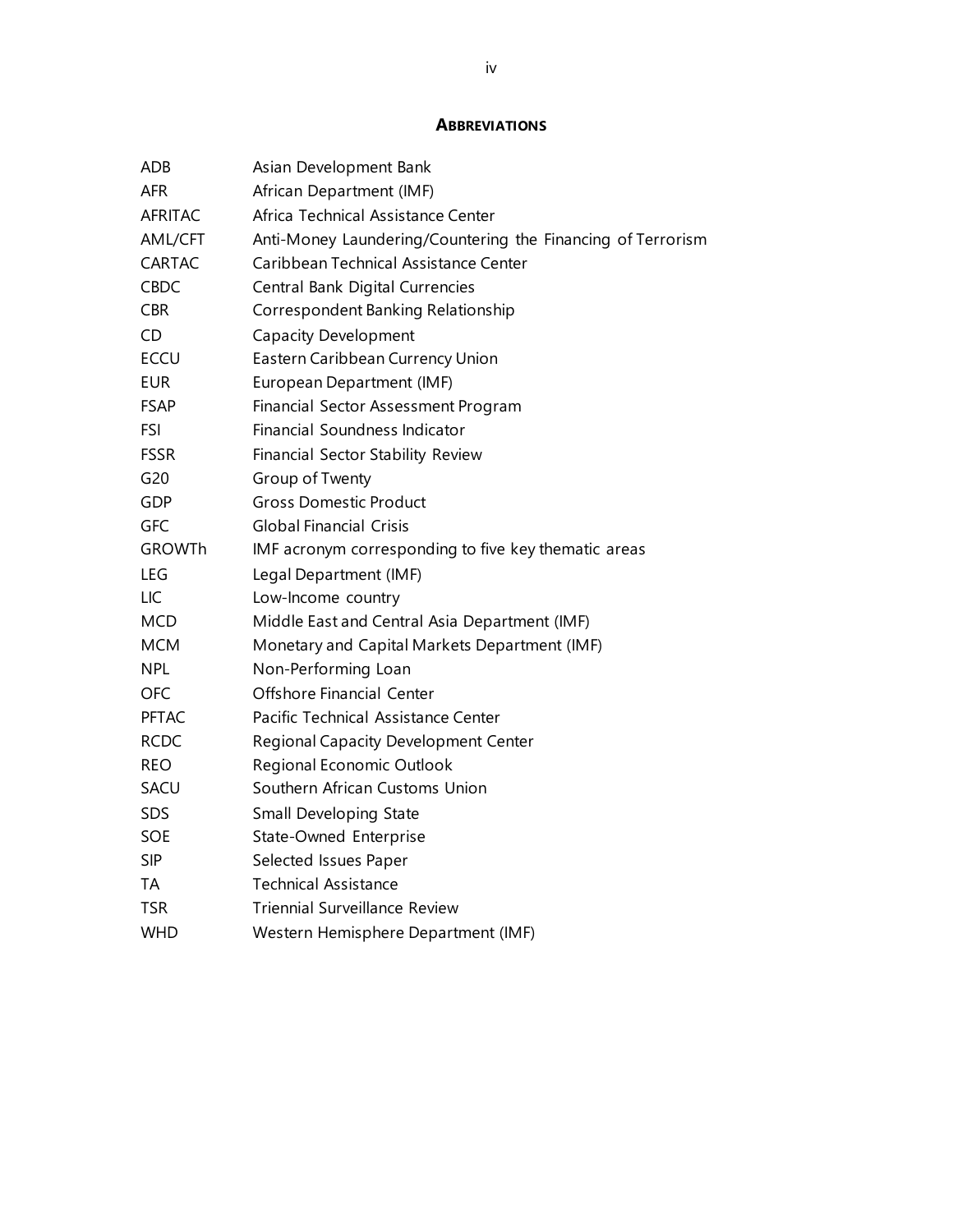#### **EXECUTIVE SUMMARY**

This study assesses the Fund's role in supporting the development of financial sectors in the IMF's 34 small developing states (SDS) during the period 2010–2020. The assessment is against a background of adaptations made to the Fund's broad policy guidance on financial sector issues in the immediate post-Global Financial Crisis period to recognise the unique challenges in small states and which included "thin financial markets" as one of the five priority concerns for Fund work in SDS. Accordingly, resulting staff guidance prioritized policy advice around deeper and more competitive, yet sound financial sectors, better service delivery, and strengthened oversight.

Overall, the paper provides a positive assessment of the IMF's sustained and multi-modal (research, surveillance, capacity development and program) efforts to promote financial stability in SDS. At the country level, analytical work by staff to understand the unique macro-financial challenges in SDS has been impressive and efforts at engagement and dialogue related to, for example, correspondent banking relationships, has contributed to building trust and cultivating partnership. Attention to institutional and systemic solvency, supervisory frameworks, including for AML, and supervisory practices has had significant traction with authorities.

Application of this multi-modal approach in other aspects of Fund engagement has, however, been less evident with resulting less impact. This shortcoming is most evident with Fund engagement with SDS to support financial resilience—the ecosystem for financial intermediation. This outcome seems to reflect in part operational ambiguities in Bank/Fund responsibilities related to the provision of capacity support on financial resilience issues.

While attention to the channels of macro-financial shocks in SDS have improved, key gaps remain. Greater attention is needed to address "inward" regulatory and operational spillovers that can be as impactful for SDS as weather or global/regional macro-economic shocks, given their inherent openness to the global environment through trade financing, remittance flows and the prevalence of foreign intermediaries. An equally important risk arises from the current compartmentalization between staff advice on fiscal consolidation (reducing fiscal dominance) and advice regarding financial intermediation (the ecosystem to facilitate crowding in). Addressing these gaps may involve analytical work, but spillovers could simply imply more structured contact with home supervisors of international banks operating in SDS.

In supporting the resilience of the financial systems in SDS, there are strong, mutually reinforcing opportunities for the IMF to further innovate in its support to SDS, through regional or "common issue" approaches already applied by the Fund in its engagement with non-SDS. This approach would align with the Fund's broader research agenda on regional solutions to resilience building; offer opportunity to augment IMF engagement with SDS members in a cost-effective way, by supplementing both surveillance and capacity support; and align and build on efforts already underway in some SDS, notably in the use of new technology (regional sandboxes and national central bank digital currencies).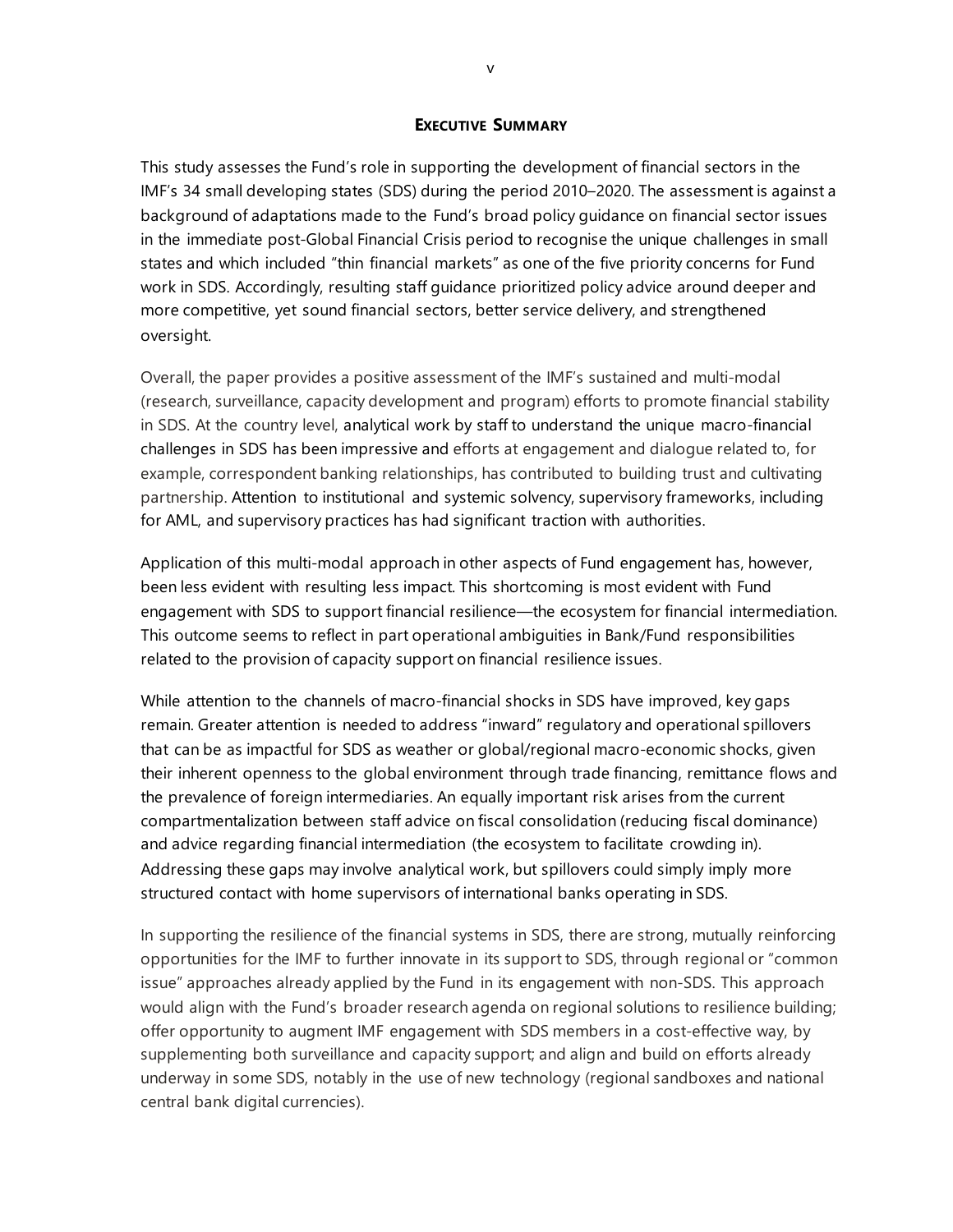In providing capacity support to SDS, there remain important challenges to more effective collaboration with partners. This has already resulted in uneven delivery of capacity support for reforms associated with the narrow financial ecosystem. Strengthened collaboration can help address these gaps and prevent similar gaps emerging as the Fund deepens its engagement with SDS on the financial sector impacts of climate change and new technology, both issues of critical importance to these members.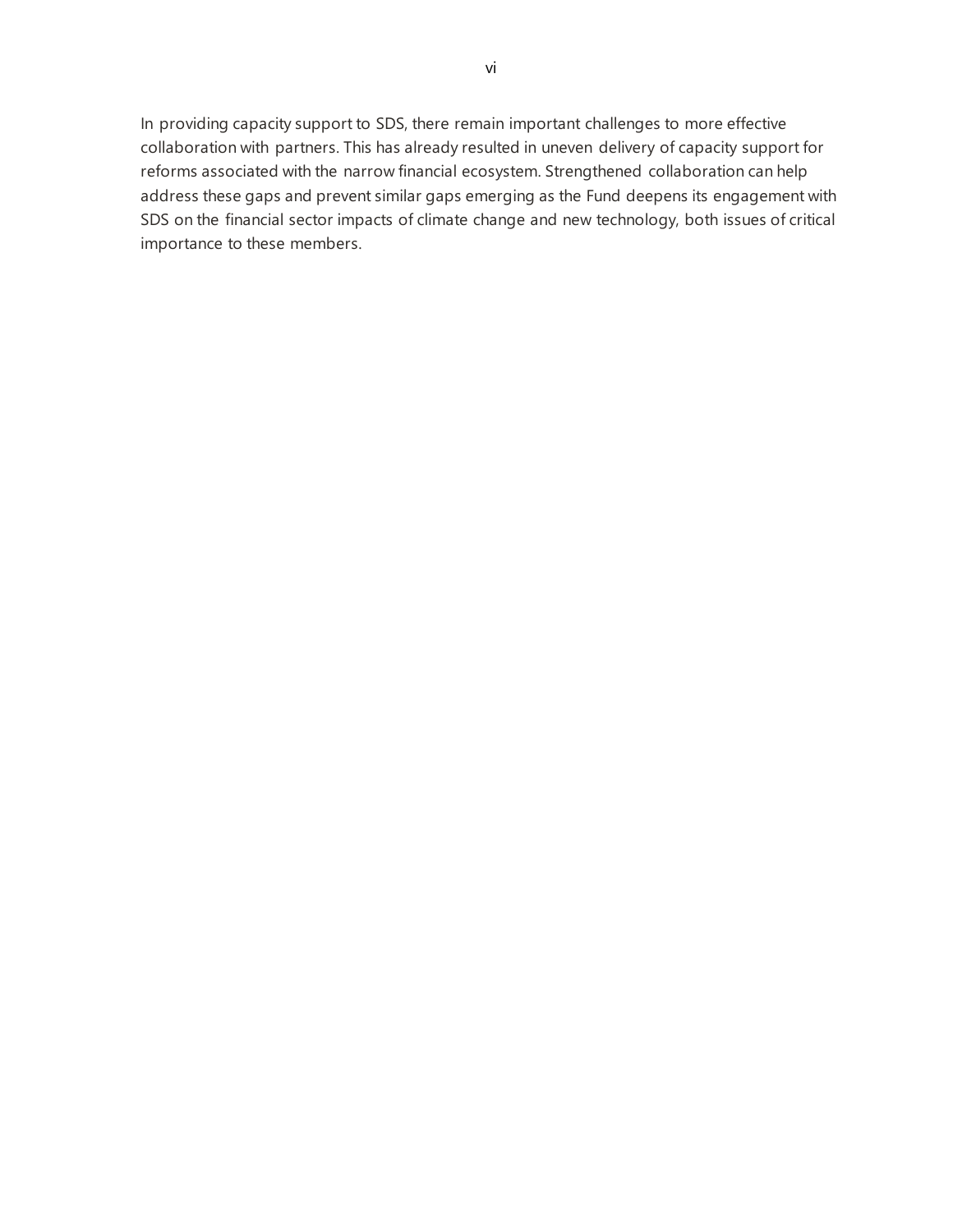#### **I. INTRODUCTION**

1. The IMF has paid increasing attention to financial sector issues since the Global Financial Crisis (GFC). The IEO 2019 evaluation of IMF Financial Surveillance found that while much Fund attention had focused on financial sector issues in systemically important countries, financial sector issues have become more important to the work of the Fund and its ongoing engagement with the entire membership (IEO, 2019). This background paper assesses the Fund's role in supporting the development of financial sectors in the IMF's 34 small developing states (SDS) during the period 2010–2020. It reviews Fund work to support policymakers' efforts to foster financial stability, to promote competition, and achieve efficient scale in financial sector activities. It also assesses Fund engagement to advise and assist SDS strengthen legal frameworks for financial services and improve compliance with international standards and in addressing emerging financial sector challenges including disruption of correspondent banking relationships (CBRs). The paper draws on interviews with IMF staff, and a broad range of external literature and Fund documents, including Article IV staff reports, Selected Issues Papers (SIPs), Financial Sector Assessment Program (FSAP) and Financial Sector Stability Review (FSSR) reports, and reports on program engagement; and on capacity development (CD) initiatives undertaken including through Regional Capacity Development Centers (RCDCs).

2. While SDS are heterogeneous and face country-specific challenges in developing their financial systems, many also manifest similar characteristics. Financial systems in SDS have been described as being typically shallow, lacking competition and operating in an environment of narrow economic bases with limited lending opportunities.<sup>[1](#page-6-0)</sup> Shallow financial systems in SDS tend to impede the proper transmission of monetary policy. These financial systems also often operate in volatile macro-financial environments, susceptible to climate related shocks, [2](#page-6-1) and partly incentivized by the typical preferential treatment of sovereign public debt in regulatory frameworks for capital and liquidity, with disproportionate lending to the public sector.<sup>[3](#page-6-2)</sup> Given their inherent openness and intersection with the global environment through trade financing, remittance flows, and the prevalence of foreign intermediaries, financial systems in SDS are likely predisposed to "inward" regulatory and operational spillovers.[4](#page-6-3) Moreover, as several SDS operate offshore financial centers (OFCs), they can face particular reputational challenges in complying with international standards, including in anti-money laundering and combating the financing of terrorism (AML/CFT) and tax transparency issues.

<span id="page-6-0"></span> $<sup>1</sup>$  See, for example, IMF (2017).</sup>

<span id="page-6-1"></span><sup>&</sup>lt;sup>2</sup> The 2020 World Risk Index assessing exposure to disaster risk, ranks 9 SDS (4 Pacific; 3 Caribbean; 1 Africa; and 1 Middle East) amongst the top 15 countries most at risk in the world.

<span id="page-6-2"></span> $3$  This exposure to the state inevitably links financial sector soundness closely to fiscal sustainability. Financial system vulnerability poses risks, in turn, for budgets (through potential bailout costs).

<span id="page-6-3"></span><sup>4</sup> The proportion of foreign bank branches or subsidiaries in the SDS range between 25 percent in Belize to 100 percent in Barbados and some Pacific islands.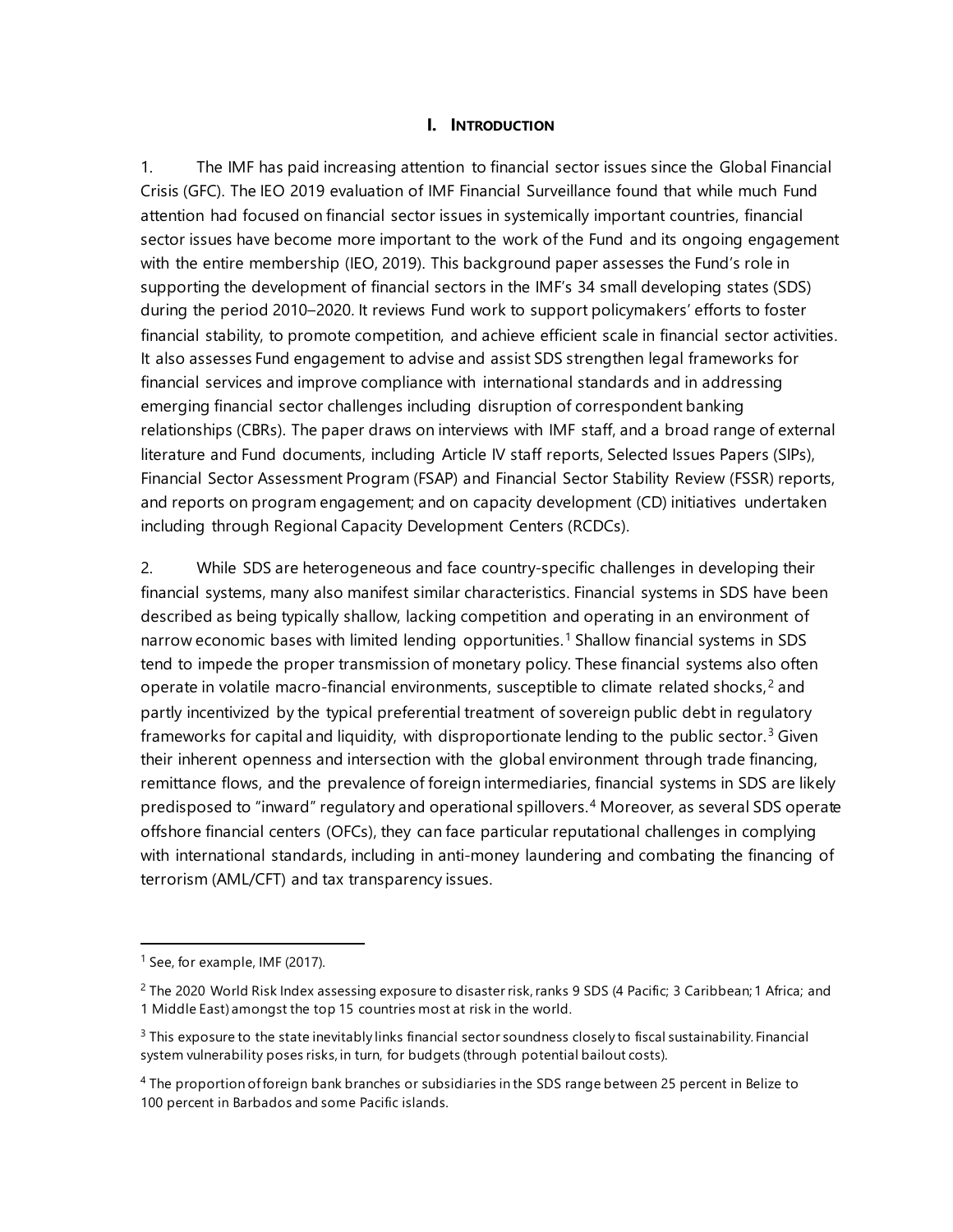3. This paper considers the following key evaluation questions on financial sector issues: (i) was the Fund's bilateral surveillance and policy advice to SDS consistent with both IMF-wide and SDS-specific staff guidance notes; (ii) were policy advice and surveillance sufficiently tailored to the challenges facing SDS and to country-specific circumstances; (iii) what challenges hampered the effectiveness of IMF surveillance and how did the Fund respond; (iv) how much value added did specific research, analytical and specific surveillance tools, including SIPs, FSAPs, and Financial Sector Stability Assessments provide in the SDS context; (v) was program design sufficiently well-structured and tailored to the specific financial sector challenges faced by SDS; (vi) was Fund CD adequately integrated in surveillance; and (vii) how well did Fund engagement adapt to emerging challenges, for example, the withdrawal of CBRs, and to new opportunities, including fintech? To address these questions, the paper considers the Fund's role in engaging with SDS members in the context of Fund research, policy guidance, surveillance, program engagement and CD.

4. The paper is organized as follows: the remainder of this section provides summary stylized facts regarding the characteristics of SDS' financial systems. Section II provides an overview of the evolution of Fund-wide engagement on financial sector issues, highlighting how Fund-wide engagement escalated from the late-1990s. Section III outlines Fund policy guidance on financial sector issues, both on a Fund-wide basis as well as guidance specifically applicable to SDS. Section IV assesses staff engagement on financial sector issues with SDS in six areas: (i) Fund research specifically tailored to challenges in SDS; (ii) the quality and impact of SIPs; (iii) regional surveillance; (iv) bilateral surveillance; (v) program engagement, including the design of program conditionality in IMF programs; and (vi) CD on financial sector issues in SDS. Section V identifies several challenges and opportunities that have emerged during the evaluation period and assesses how Fund engagement has adapted to these. Section VI provides findings and conclusions.

# **Financial Systems in SDS—Stylized Facts and Common Challenges**

5. While with some regional variation, SDS financial systems are characterized by relatively low intermediation with large operating buffers. Stylized indicators in Figure 1 indicate that relative to low- and middle-income countries, SDS in the Caribbean have higher lending spreads, Pacific SDS have larger liquidity and capital buffers, and all have substantially lower credit/gross domestic product (GDP) and loan/deposit ratios with the exception of Montenegro. As against low/middle income comparators, where bank credit/GDP ratios averaged 104 percent over the review period, ratios in SDS averaged 52 percent over the period, with 30 percent of reporting countries in 2019 having ratios below 30 percent (with the lowest being 15.7 (Comoros). Similarly, in the case of banking spreads that average 6.2 percent for low/middle income comparators, 72 percent of reporting SDS had higher lending spreads (with the highest averaging 15 percent (Timor-Leste and Micronesia) in 2019.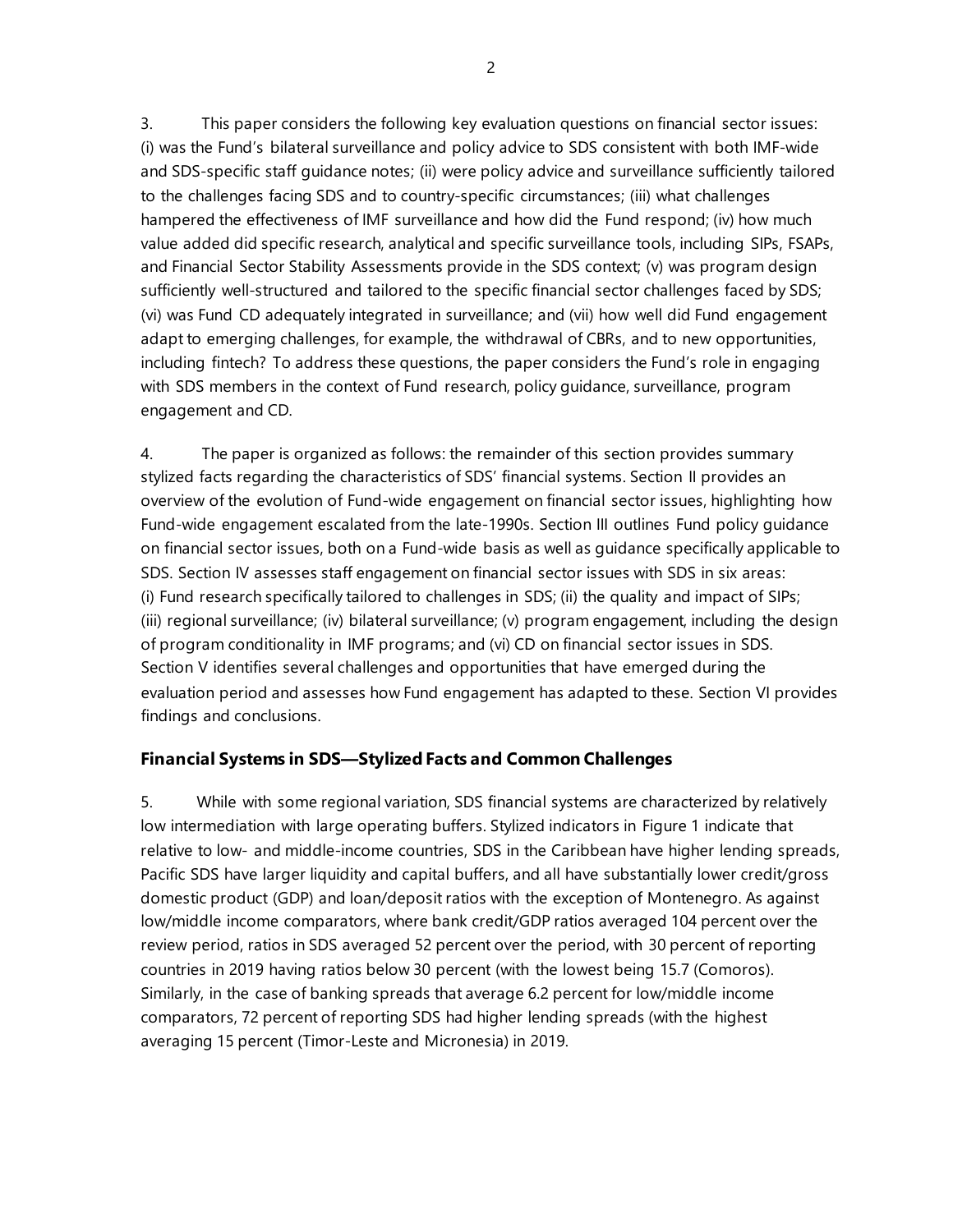

6. These data reflect the reality that small size constrains the development of hedging instruments and markets including capital, equity, and bond markets. Moreover, risk diversification is challenging and difficult to achieve in economies with few potential borrowers, high openness, and little geographical or economic diversification. The challenges to ensuring adequate financial intermediation, including for cross-border flows, have been further amplified by changes to the regulatory environment, including to tighten requirements to guard against money laundering and terrorist financing that have threatened to sharply curtail CBRs.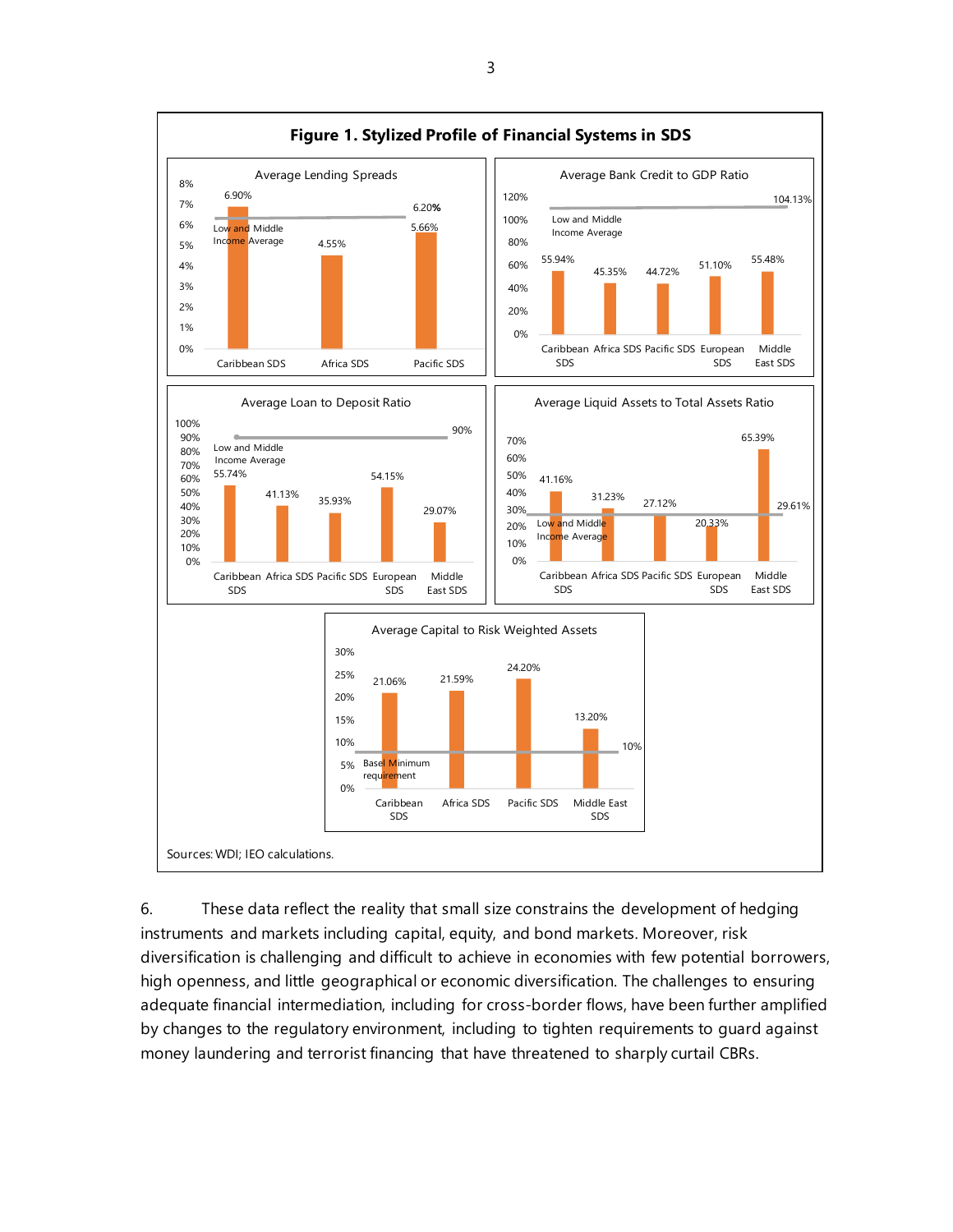7. For SDS, these adapted characteristics in their financial systems are as pernicious as they are unique. Relatively low intermediation reduces the capacity of households and corporates to manage the shocks to which they are often exposed, amplifying the need for public intervention, often with adverse debt implications. A resulting challenge has been navigating this need for fostering financial depth while preserving institutional and systemic solvency.

8. The consequences of these unique characteristics have been subject of an extensive external literature and a growing body of analytical work. King and Levine (1993) show a causal relationship between financial depth and economic growth and various studies including Levine (2004), Demirgüç-Kunt and Levine (2008), and Dabla-Norris and Srivisal (2013) evidence the role of access to financial services as not only an important channel in fostering inclusive growth but also its role as a shock absorber in mitigating the negative effects of real external shocks on macroeconomic volatility, which is particularly important for SDS. Moreover, Sahay and others (2015) and Beck and De La Torre (2007) show that financial development accounts for about a third of the variation in poverty reduction rates across countries.

9. The literature has also been rich in its attention to financial inclusion, particularly since the 2011 Maya Declaration, an international initiative for responsible and sustainable financial inclusion that aimed at reducing poverty and ensuring financial stability, and in financial inclusion being identified as an enabler to 7 of 17 Sustainable Development Goals.<sup>[5,](#page-9-0) [6](#page-9-1)</sup> Companion to this focus, digitization as an enabler to inclusion was highlighted by the G20 in 20 endorsing principles for digital financial inclusion and elaborated in the 2018 Bali Fintech Agenda.<sup>[7](#page-9-2)</sup> Extensive work has been undertaken by the Consortium for Financial Systems and Poverty  $(CFSP)<sup>8</sup>$  $(CFSP)<sup>8</sup>$  $(CFSP)<sup>8</sup>$  on the interactions between financial depth, access, growth, stability, and efficiency, both at the theoretical level and through micro econometric studies in individual countries. Carstens (2019), Patwardhan and others (2018), and IFC (2017), also provide overviews of the barriers to financial inclusion and how fintech may help to overcome these barriers.

10. The COVID-19 pandemic has amplified macro-financial fault lines in SDS. The "sudden stop" for tourism dependent countries, combined with sharp declines in remittance flows for most, and the steep drop in commodity prices for commodity exporting SDS impacted fiscal positions and broader economic activity, as disruption to supply chains for imported food and medical supplies reduced capacities to deliver quality health care. Financial sectors were hard hit by domestic interlinkages and credit concentration.<sup>[9](#page-9-4)</sup> While initial policy responses varied,

<span id="page-9-0"></span><sup>5</sup> <https://www.afi-global.org/global-voice/maya-declaration/>.

<span id="page-9-1"></span><sup>6</sup> Se[e https://www.smefinanceforum.org/data-sites/msme-finance-gap.](https://www.smefinanceforum.org/data-sites/msme-finance-gap)

<span id="page-9-2"></span><sup>7</sup> [G20 High-Level Principles for Digital Financial Inclusion.](https://www.gpfi.org/sites/gpfi/files/G20%20High%20Level%20Principles%20for%20Digital%20Financial%20Inclusion.pdf)

<span id="page-9-3"></span><sup>8</sup> [http://www.cfsp.org.](http://www.cfsp.org/)

<span id="page-9-4"></span> $9$  As compared to the Basel Guidance on large exposures relative to capital of 25 percent, the 9 SDS reporting on this indicator had average exposure of 96 percent in 2020. https://data.imf.org/?sk=51B096FA-2CD2-40C2-8D09- 0699CC1764DA.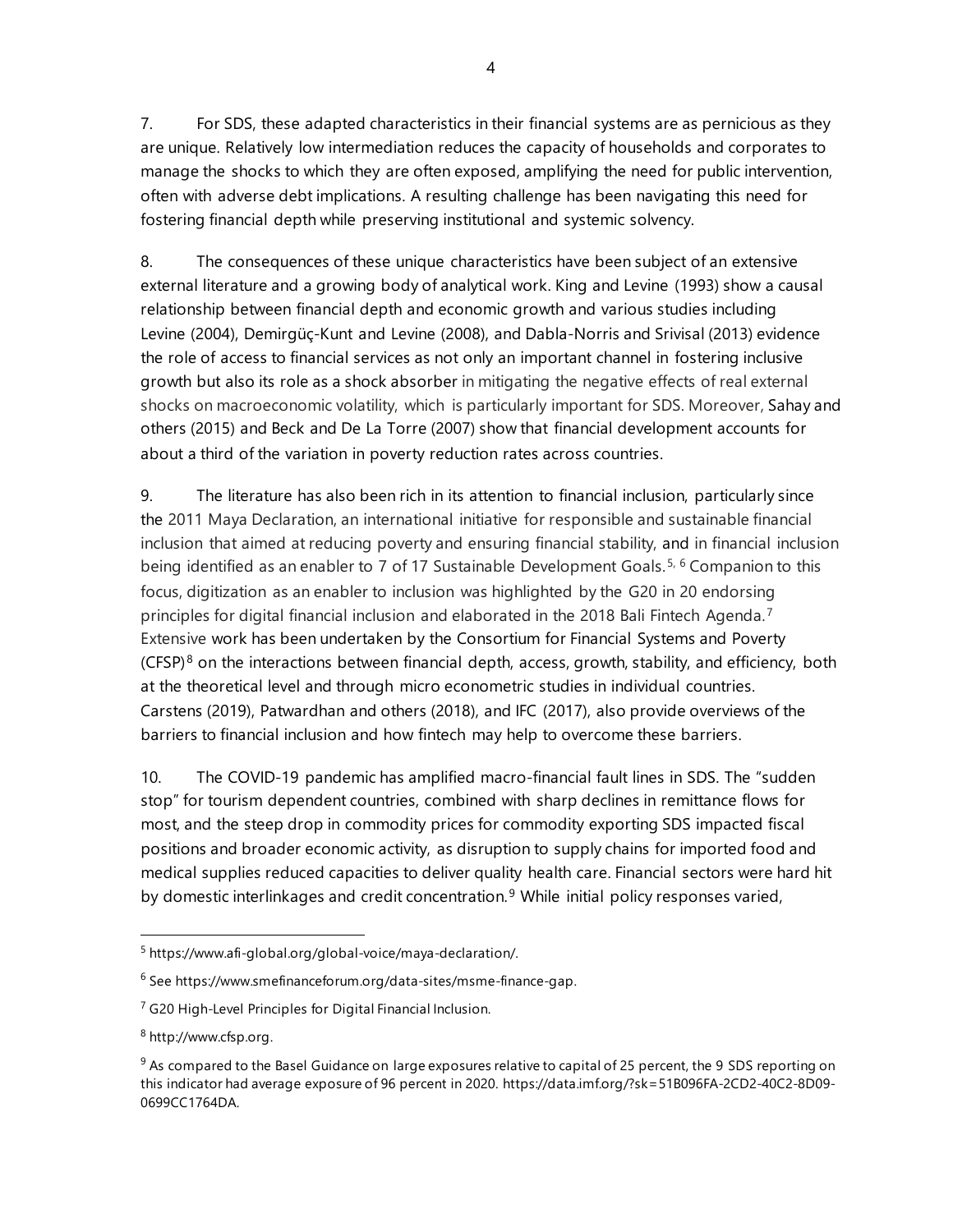common across most SDS was the provision of liquidity support to institutions, loan moratoria/renegotiation to borrowers by banks, and timebound relaxation of macro and microprudential requirements. To preserve foreign exchange reserves, some countries suspended the distribution of dividend payments, particularly relevant given high foreign presence in their financial systems.

#### **II. FUND-WIDE APPROACH TO FINANCIAL SURVEILLANCE**

11. IMF bilateral financial surveillance began in earnest in the aftermath of the Mexican crisis of 1993–1994.[10](#page-10-0) Successive Biennial Surveillance Reviews (1995 and 1997) reiterated the need to pay greater attention to financial sector issues, and along with the issuance of staff guidance notes, led to a series of innovations that included the joint IMF-World Bank FSAP in 1999 and organizational changes within the IMF that eventually birthed the Monetary and Capital Markets Department (MCM) in 2006.

12. Initiatives to strengthen financial surveillance continued through the eve of the GFC.<sup>[11](#page-10-1)</sup> These initiatives moved in two parallel directions: (i) to strengthen the analysis and understanding of two-way links between finance and macroeconomics; and (ii) to expand the focused attention of financial surveillance to all countries with systemically important financial sectors, not just emerging market economies (EMs). To facilitate the integration of financial issues into Article IV consultations, in April 2009, management issued a "Financial Sector Surveillance Guidance Note," as a complement to the broader Surveillance Guidance Note. To strengthen the surveillance of all countries with systemic financial systems, the FSAP was reformed in two stages. First, in September 2009, the administration of the FSAP was made more flexible, with a clearer delineation of responsibilities between the IMF and the World Bank, allowing the Fund to conduct financial stability modules separately from financial development modules by the Bank.<sup>[12](#page-10-2)</sup> Second, in September 2010, the Executive Board made financial stability assessments (FSAs) under the FSAP "a regular and mandatory part of the Fund's surveillance for members with systemically important financial sectors (SIFS)" (IMF, 2010a).<sup>[13](#page-10-3)</sup>

13. The 2011 Triennial Surveillance Review (TSR) (IMF, 2011a) brought increased attention to financial surveillance in shallow markets (as exist in many low income countries and SDS) and the interplay between financial sector development and stability. The staff background studies found that financial sector coverage in low-income countries (LICs) paid insufficient attention to the impact of underdeveloped financial markets on the effectiveness of macroeconomic policies, the economy's ability to absorb shocks, and to support strong, durable growth (IMF, 2011b). This

<span id="page-10-0"></span><sup>&</sup>lt;sup>10</sup> The Whittome Report (IMF, 1995) attributed part of the IMF's failure to detect the emerging crisis to the insufficient attention surveillance had paid to financial market developments.

<span id="page-10-1"></span><sup>11</sup> See IEO (2011), IMF (2009a, updated 2010).

<span id="page-10-2"></span><sup>&</sup>lt;sup>12</sup> https://www.imf.org/en/About/Factsheets/Sheets/2016/08/01/16/14/Financial-Sector-Assessment-Program.

<span id="page-10-3"></span><sup>&</sup>lt;sup>13</sup> The number of SIFS increased from 25 to 29 and 47, respectively in 2013 and 2021 (IMF, 2021b).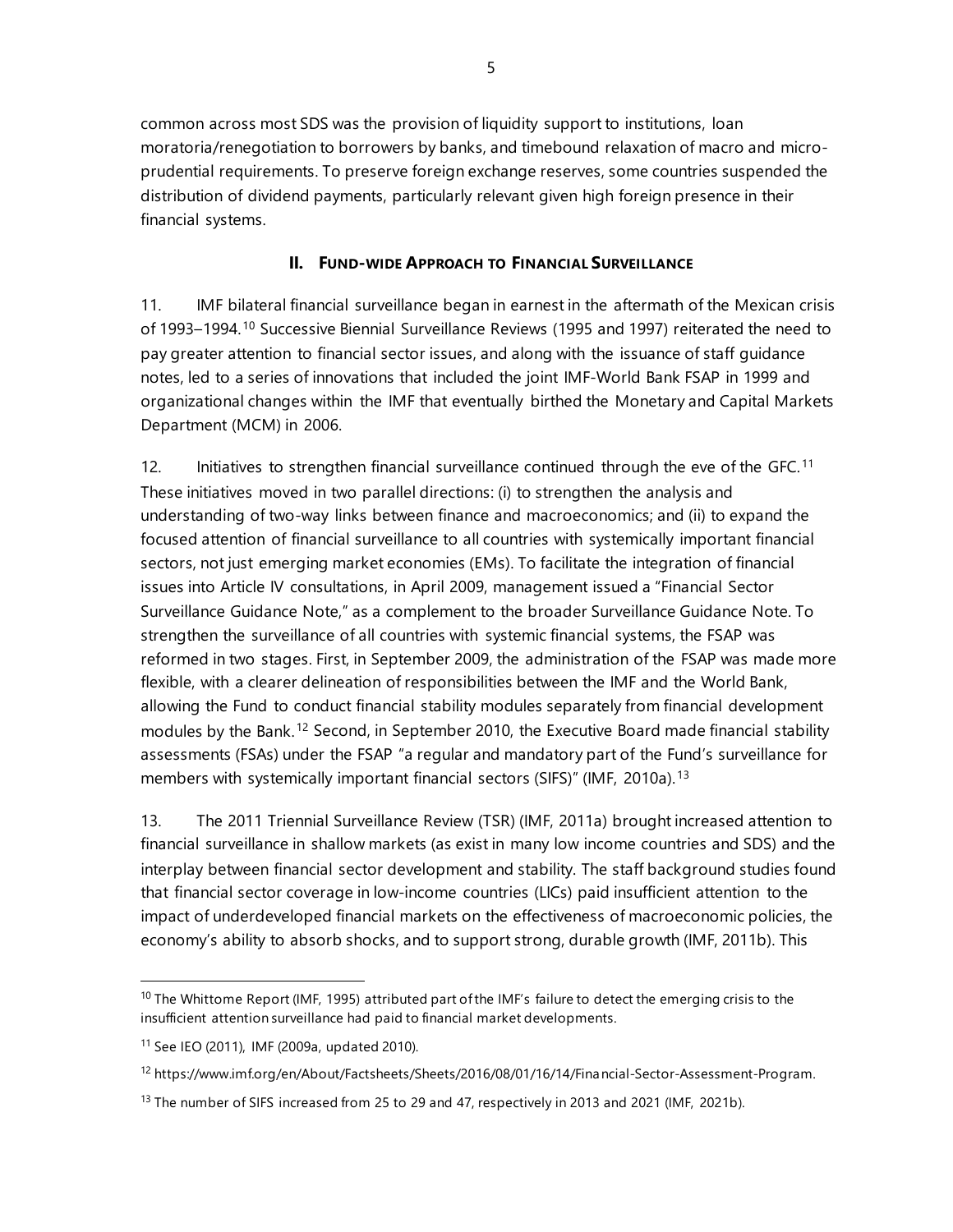built upon an earlier 2009 staff paper (IMF, 2009b) that had highlighted that inconsistent coverage of macro-financial issues in developing countries, besides data constraints, reflected a tension between stability concerns (which are in the purview of Fund surveillance) and developmental issues (in the purview of the World Bank mandate) as well as that "uncoordinated, these 'boundaries' limit focus on an important source of macroeconomic and financial vulnerability." To address this potential divide, a Fund-Bank LIC Financial Group under the auspices of the Financial Sector Liaison Committee (FSLC)<sup>[14](#page-11-0)</sup> was established with the explicit objectives to: (a) key off the upcoming Article IV missions to establish the macro-financial stability issues and the associated market development needed for financial internediation; (b) serve as a forum to align Bank "development" projects under FSAPs with financial stability needs of LICs; and (c) establish modalities for collaboration in the field or in off-site work jointly with the World Bank. A third strand of reform was the use of risk assessment matrices to capture channels of inward spillovers to LICs, beyond trade, commodity process and remittance flows.

14. Throughout, CD on financial sector issues (supported by strong growth in external funding and enhanced through a growing set of RCDCs) has become an increasingly prominent aspect of the IMF's work, serving as an important complement to surveillance and lending in meeting the Fund's mandate. In November 2017, MCM launched a new integrated and demanddriven CD diagnostic instrument—FSSR with the objective to assist low- and lower-middleincome countries to identify and address weaknesses in financial stability frameworks and to help promote financial development and inclusion. The FSSR serves as a demand-led technical assistance (TA) instrument, providing a diagnostic review of key components of the financial sector, as well as an assessment of financial statistics (i.e., Financial Soundness Indicators and balance sheet matrices), a TA Roadmap, and follow-up TA to strengthen and reinforce financial stability frameworks. Efforts to "mainstream macro-financial surveillance" have been sustained over the years. These have included area and relevant functional departments formulating specific plans to mainstream macro-financial surveillance, starting with 24 countries for 2015 on a pilot basis (the number was expanded to 66 in 2016).<sup>[15](#page-11-1)</sup> After reviewing progress with these pilots at the March 2017 Board discussion of "Approaches to Macro-financial Surveillance in Article IV Reports" (IMF, 2017a), it was decided to progressively mainstream macrofinancial surveillance across the full membership.

15. Nonetheless, these efforts remain a work in progress (IEO, 2019). In the context of discusions on the 2021 Comprehensive Surveillance Review (IMF, 2021a), Directors noted the ongoing need to deepen macro-financial analysis and further integrate it into bilateral surveillance and stressed the need for closer integration of FSAP findings and recommendations with the Article IV Consultations. They also underscored the need to expand macro-financial

6

<span id="page-11-0"></span><sup>&</sup>lt;sup>14</sup> The FSLC was established in September 1998 and is comprised of senior staff from both institutions. Its main objective is to enhance operational coordination between the Bank and the Fund on financial sector issues.

<span id="page-11-1"></span><sup>&</sup>lt;sup>15</sup> The initial pilot included two SDS, Samoa and Sao Tome & Principe. See Approaches to Macrofinancial [Surveillance in Article IV Reports,](https://www.imf.org/%7E/media/Files/Publications/PP/pp020217approaches-to-macrofinancial-surveillance-in-article-iv-reports.ashx) February 2017; and The Macrofinancial [Linkages in Shallow Markets: Experience](https://www.imf.org/-/media/Files/Publications/DP/2018/45983-dp1812-microfinancial-linkages-shallow-markets.ashx)  from the African Department's Pilot [Countries Departmental Paper No. 18/12; July 24 2018.](https://www.imf.org/-/media/Files/Publications/DP/2018/45983-dp1812-microfinancial-linkages-shallow-markets.ashx)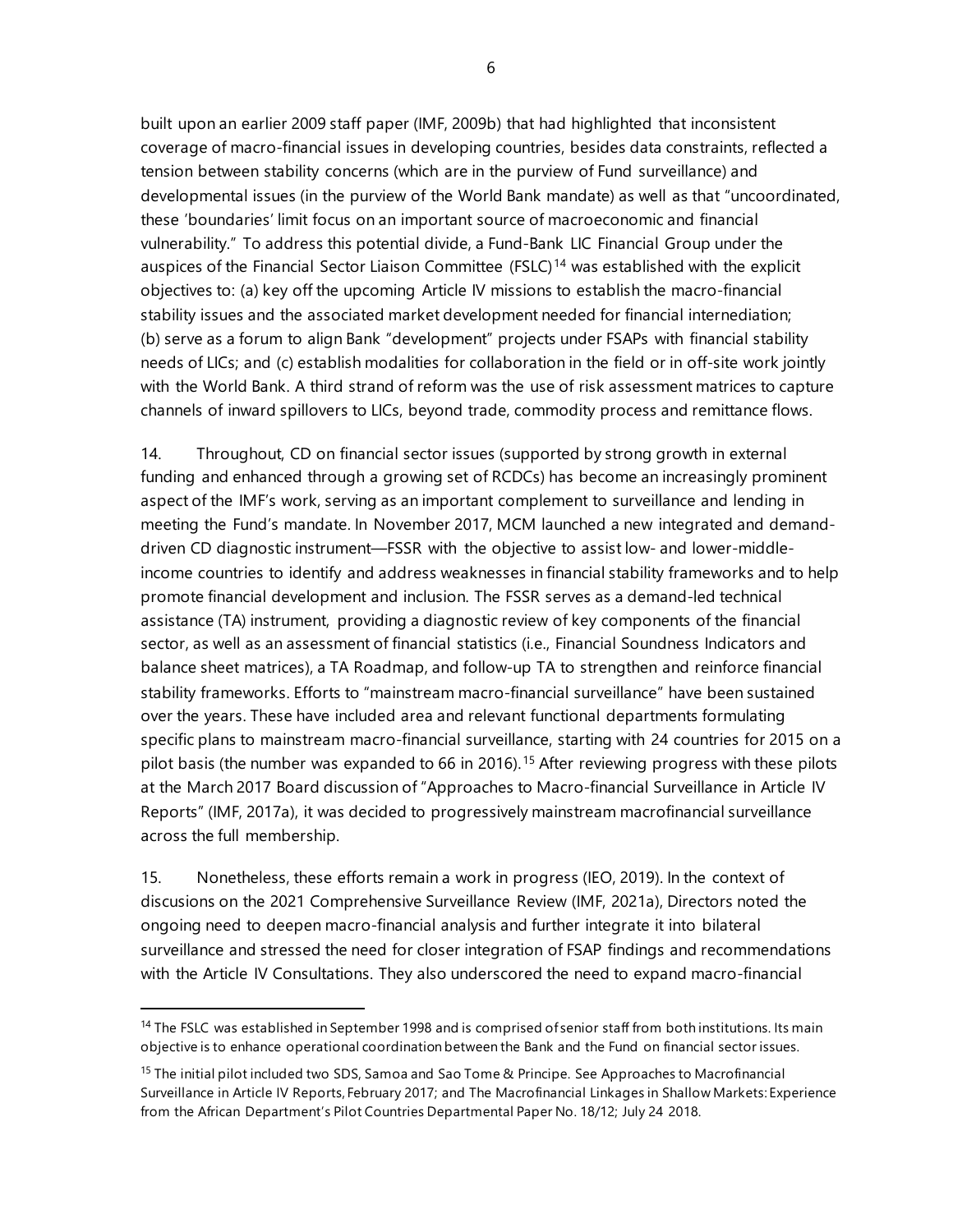talent at the Fund, particularly in country teams, while taking into account budget considerations.[16](#page-12-0)

# **III. EVOLUTION OF POLICY GUIDANCE TO SDS ON FINANCIAL SECTOR ISSUES**

16. In the immediate post-GFC period, broad policy guidance on financial sector issues prioritized attention to issues of financial stability, the cross-border transmission of risks and the two-way linkages between the financial sector and the real economy. [17](#page-12-1) Country teams were encouraged to seek information on: (i) the size, structure, soundness/performance, and crossborder exposures of banks and non-bank financial institutions and financial markets, and characteristics of the investor base when relevant and (ii) institutional, regulatory, and policy frameworks both for crisis prevention and management. Assessments were encouraged to focus on the stability of the system as a whole, and to gauge the potential or actual spillovers that could significantly impact global stability. Macro-financial risks and the interlinkages between financial and sovereign balance sheets were recognized, as was the dynamic of how restoring financial stability could impact growth and policy responsiveness.

17. Starting in 2013, staff began to examine the unique challenges of financial systems in small states in a series of reports focusing on the particular macroeconomic issues facing these countries. <sup>[18](#page-12-2)</sup> These papers noted that SDS were characterized by a general lack of market depth, low availability and high cost of credit; output volatility, limited financial infrastructure and oversight, low financial inclusion and access to finance, concentrated market structures; and, high public debt. Moreover, the experience in the aftermath of the GFC showed that domestic credit cycles had become more closely linked to international markets, particularly in small states with OFCs. This underscored the inadequacy of information sharing, practical difficulties in resolving insolvent foreign financial institutions, and other limitations in the home-host supervisory frameworks.

18. In 2014, a Staff Guidance Note on Engagement with Small States (IMF, 2014) was issued that built on prior Fund-wide guidance, the external literature, and and the 2013 staff papers. It introduced the GROWTh framework, [19](#page-12-3) which included "thin financial sectors" as one of five priority concerns for IMF work on SDS. Accordingly, it prioritized policy advice around deeper and more competitive, yet sound financial sectors, better service delivery, and strengthened

<span id="page-12-0"></span><sup>&</sup>lt;sup>16</sup> See also 2021 FSAP Review,(IMF, 2021b), which found that the FSAP has evolved in response to changing global challenges, is highly and increasingly valued for its contributions to surveillance, and should continue to adapt to the evolving financial stability landscape.

<span id="page-12-1"></span><sup>17</sup> IMF (2009).

<span id="page-12-2"></span><sup>18</sup> See IMF (2013a; 2013b; 2013c).

<span id="page-12-3"></span> $19$  The GROWTh framework is based on five key thematic areas identified by staff as relevant to small states: Growth and job creation; Resilience to shocks; Overall competitiveness; Workable fiscal and debt sustainability options; and Thin financial sectors. For more background on policies and guidance related to IMF SDS, see Abrams (2022).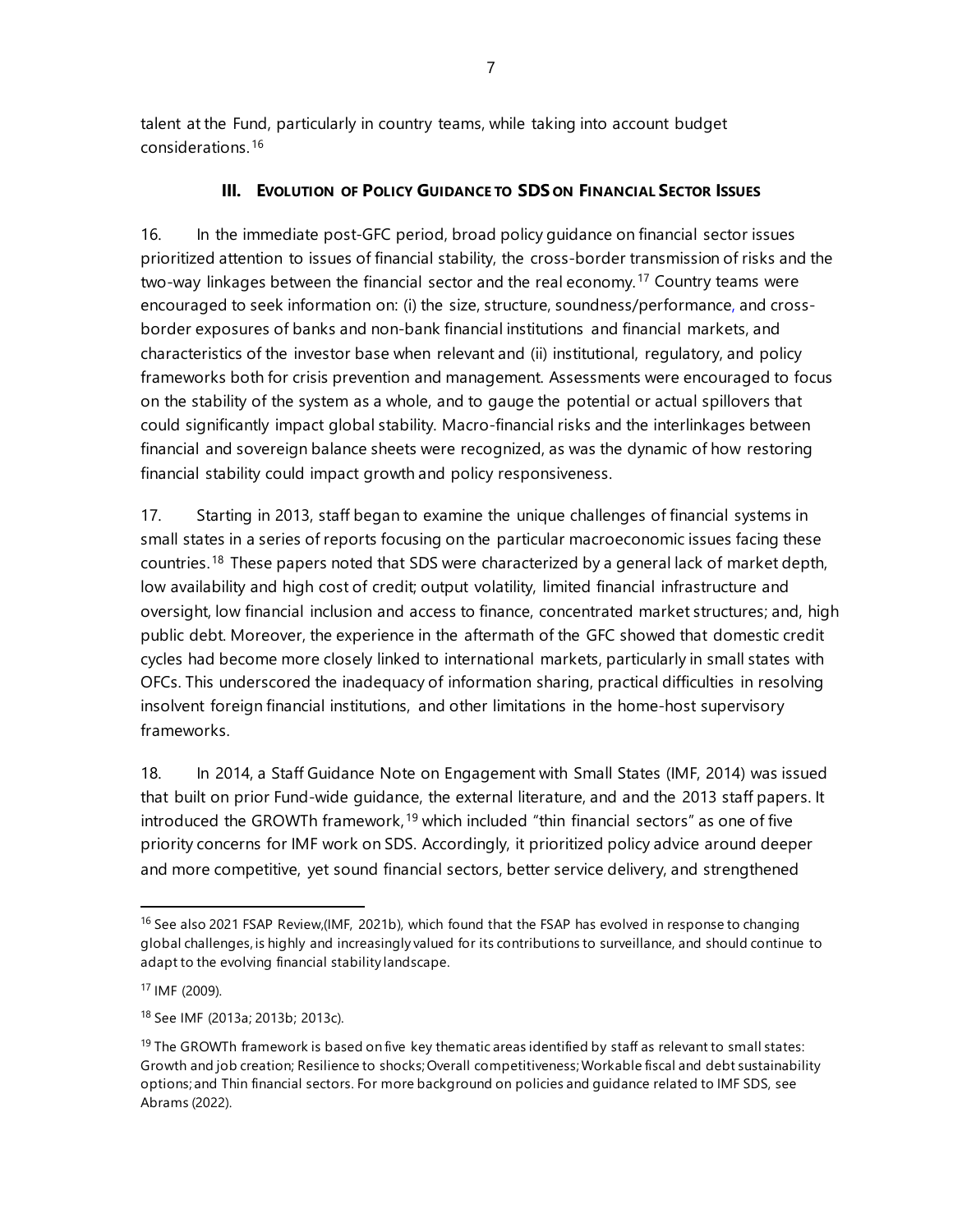oversight. Notably it encouraged efforts to promote competition and exploit technological opportunities to achieve scale in banking and other financial sector activities. In strengthening the legal and prudential framework for financial services and implementing relevant international standards, the guidance urged that advice should be tailored to the challenges of small markets, their limited supervisory resources, and reputational risks. Where fiscal positions were especially important to financial development, in view of the sovereign's dominant role in local markets, it encouraged that policy advice on fiscal and debt management should take this into account. The guidance acknowledged the macro-financial implications of weather-related disasters and more generally pinpointed the vulnerabilities from interconnectedness intrinsic to small open economies.

19. Equally important for financial systems in SDS, though not explicit in the initial 2014 GROWTh framework were two issues flagged in subsequent guidance notes related more broadly to IMF surveillance (IMF, 2015a). The first was a requirement that in covering external risks (i.e., potential inward spillovers), surveillance should assess actual inward spillovers in all cases. The analysis of inward spillovers (both potential and actual) demanded thorough understanding of the channels for inward spillovers for a country (e.g., trade, links through the banking system and financial markets, foreign direct invesment (FDI), corporate borrowing, commodity prices, etc.). A second issue flagged related to staff engagement on structural issues, noting that staff are required to carry out analysis and provide policy advice on structural issues that are macro-critical and where the Fund has in-house expertise; however, where structural issues are macro-critical but the Fund lacks expertise, staff should draw on expertise from other organizations in carrying out their analysis, thereby placing importance on IMF collaboration with partners.

20. Particular guidance on the financial consequences from the disruption of CBRs was provided in an updated guidance note on the Fund's engagement with small developing states issued in 2017 (IMF, 2017b). This Staff Guidance Note encouraged staff to support member countries in addressing issues leading to and arising from the withdrawal of CBRs and to monitor risks to help tackle the adverse impacts from the withdrawal of CBRs and ensure financial stability and promote financial inclusion. It envisaged that through surveillance and FSAPs and providing CD staff could support affected countries to help enhance their monitoring of CBRs and strengthen their legal, regulatory and supervisory frameworks.

21. Beyond the formal process of policy guidance, analytical work in departments, facilitated by the "small states club," an internal informal group of Fund staff working on SDS issues, has also been an important vehicle informing staff advice in individual country cases. While not developed explicitly to guide SDS policy guidance, the collective body of departmental research work, working papers, analytical contributions to Board papers on SDS issues and SDS-related contributions to Regional Economic Outlooks (REOs) discussed in Section IV contributed importantly to shape broader policy guidance on SDS.

8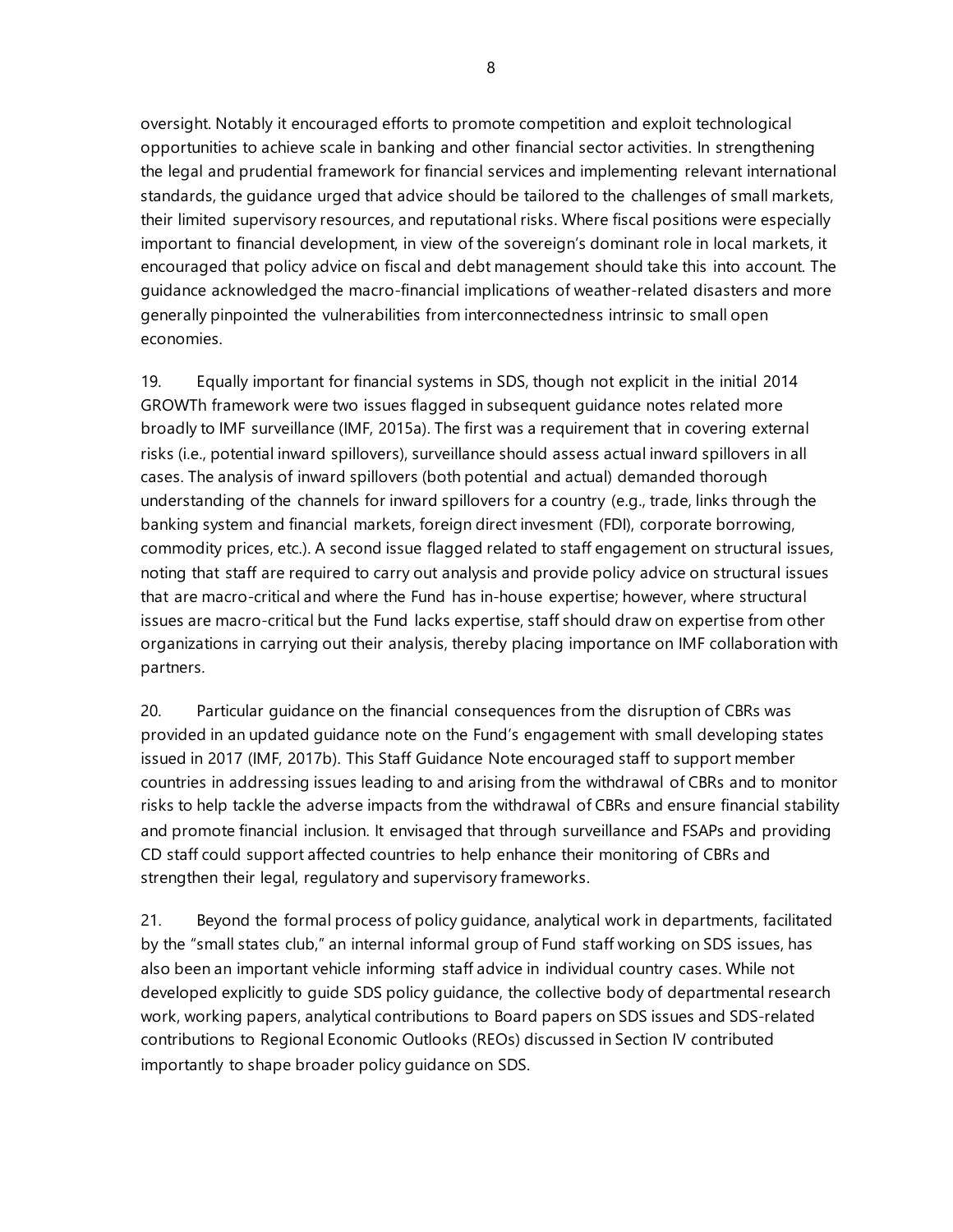#### **IV. ASSESSING FUND ENGAGEMENT ON FINANCIAL SECTOR ISSUES IN SDS**

22. Building on insights and guidance provided in both the 2011 TSR and in the "GROWTh" framework, ensuing sections of this paper assess staff engagement through three inter-related lenses: (i) the efficacy in understanding the macro-financial context of the financial system (sources and channels of risk impacting the financial system); (ii) the adequacy of coverage of issues related to financial stability of the system (institutional and systemic solvency and supervisory frameworks); and (iii) attention to financial resilience (the ecosystem supporting intermediation). This approach is grounded in the finance and development literature that views these elements as mutually reinforcing and critical to financial depth.

23. During the evaluation period, small states (and their financial systems) have been challenged by persistent global and idiosyncratic shocks. The GFC impacted tourism, remittance and FDI flows to SDS. Offshore activity (a source of tourism and real estate activity for some countries) declined as global financial institutions initially sustained large losses, resulting in a decline in funds for treasury management in the offshore sector.<sup>[20](#page-14-0)</sup> Concurrent with the GFC, SDS members in the Caribbean were managing the substantial cross border fallout of the corporate collapse of CLICO and its affiliate BAICO (2009), while the Pacific islands were soon to be impacted by Cyclone Ian (2014) and Pam (2015). Major weather events (Erica, 2015; Earl, 2016; Harvey, Irma, and Maria, 2017; Dorian, 2019; and Harold, 2020) continued to disrupt the Caribbean and Pacific. Additional stress has come through regulatory/tax policy channels and spillovers—including the well documented issues associated with the impact on CBR.<sup>[21](#page-14-1)</sup>

24. This section assesses five substantive components of IMF engagement on financial sector issues in SDS: (i) internal Fund research; (ii) Selected Issues Papers (SIPs); (iii) bilateral surveillance, including the quality of FSAPs and Article IV reports; (iv) regional surveillance, including coverage and quality of surveillance in REOs and statutory regional consultations; (v) program engagement; and (vi) the provision of CD. Several evaluative tools and methods are used in each case. To assess the quality and coverage of SIPs, the paper reviews, scores and ranks all SIP chapters on financial sector issues during the evaluation period. In assessing bilateral surveillance, the paper identifies and assesses the quality in Article IV reports of coverage of financial sector issues across aspects of stability, macro-financial links and resilience. For program engagement, the paper evaluates the distribution of program conditionality, including prior actions, quantitative performance criteria,

<span id="page-14-0"></span> $20$  A more durable impact of the GFC on offshore activity was the political impetus to calls for increased regulation of OFCs and other jurisdictions labelled as "tax havens." Notably, the G20 communiqué issued at the close of the London Summit on 2 April 2009 sets out the organization's intention to take action, including potentially imposing sanctions, against non-cooperative jurisdictions such as tax havens as part of a package of measures aimed at strengthening global financial supervision and regulation (see [G20 Communique: London](https://www.google.com/url?sa=t&rct=j&q=&esrc=s&source=web&cd=&ved=2ahUKEwiulZa9yMbtAhVFnFkKHaodC9EQFjAAegQIBBAC&url=https%3A%2F%2Fwww.imf.org%2Fexternal%2Fnp%2Fsec%2Fpr%2F2009%2Fpdf%2Fg20_040209.pdf&usg=AOvVaw39_k7AVRXZbPN0yNmfw5QA)  Summit – [Leaders' Statement; 2\).](https://www.google.com/url?sa=t&rct=j&q=&esrc=s&source=web&cd=&ved=2ahUKEwiulZa9yMbtAhVFnFkKHaodC9EQFjAAegQIBBAC&url=https%3A%2F%2Fwww.imf.org%2Fexternal%2Fnp%2Fsec%2Fpr%2F2009%2Fpdf%2Fg20_040209.pdf&usg=AOvVaw39_k7AVRXZbPN0yNmfw5QA)

<span id="page-14-1"></span><sup>&</sup>lt;sup>21</sup> Additional more localized spillovers have for example, come from Canada's modifications to its foreign property income regime that reduced the tax benefit of holding companies in some SDS's. Similarly, enhanced tax oversight by Australia of its citizens financial assets in SDS's in the Pacific with low/no tax regimes resulted in repatriation of some foreign currency deposits in some jurisdictions.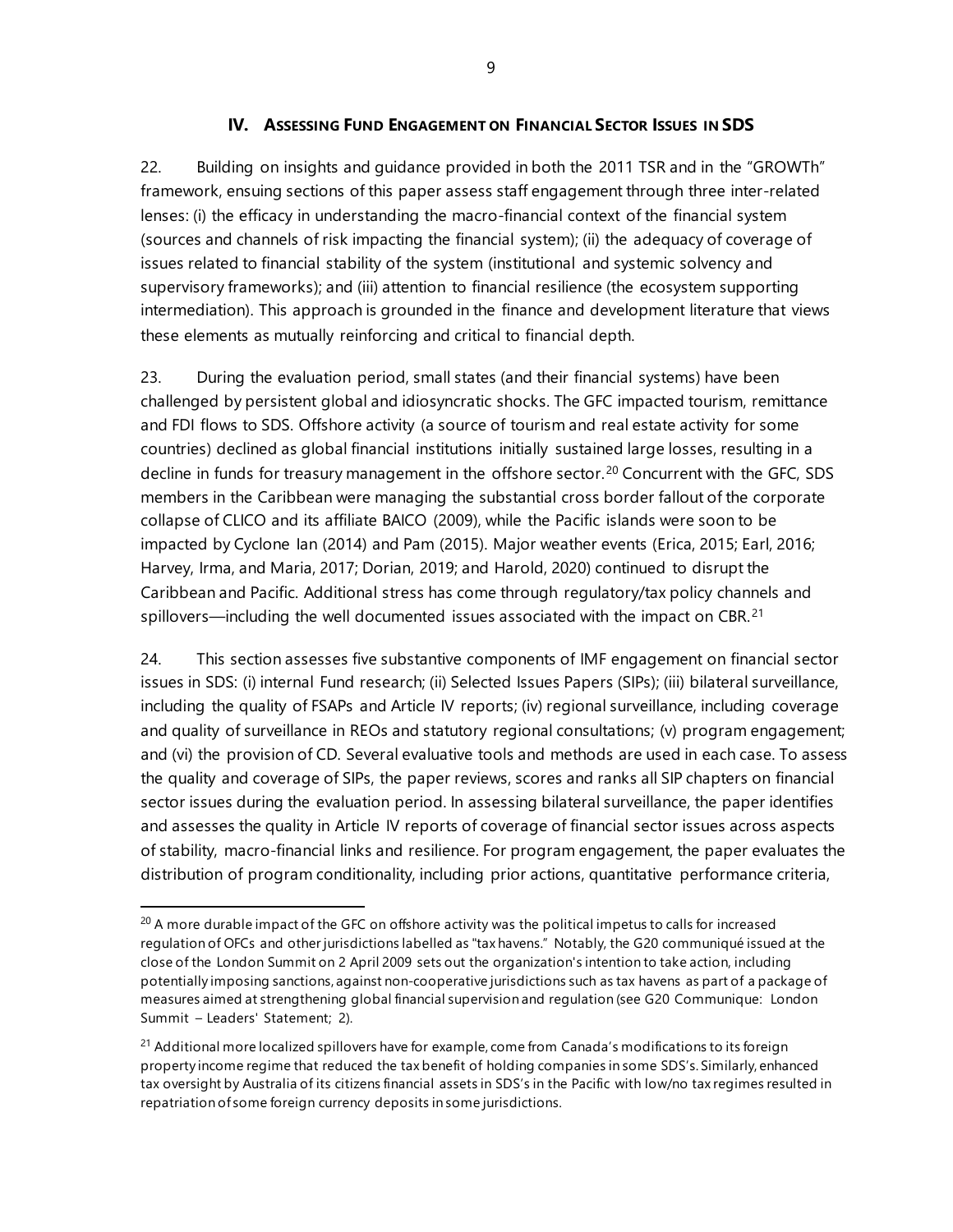and structural benchmarks with Board action dates that fell in the evaluation period. For CD, the paper draws on published TA reports, the annual reports of the relevant RCDCs that serve SDS, as well as internal travel management data, to assess how well aligned CD was with issues identified in surveillance. [22](#page-15-0)

# **A. Research**

25. Over the evaluation period, IMF research to understand and address the unique challenges experienced by the financial systems of small states and the implications for broader economic resilience steadily intensified. Policy and research work on common challenges and opportunities in intermediation in SDS (and subsets of SDS) deepened, building on the external literature cited earlier; and a growing volume of research and analytical papers evolved to support and contribute to the "GROWTh" framework.

26. In initial years of the evaluation period, relevant Fund's research output coalesced around core macroeconomic and macro-financial challenges in shallow financial markets and in the context of the unique features of SDS. $^{23}$  $^{23}$  $^{23}$  While the work was a response to the gaps identified in the 2011 TSR, it informed subsequent staff guidance and departmental macro-financial pilots. Distinct threads in this research focused on shallow financial markets and macro-financial channels in developing countries in general, while other work incorporated the size and remoteness dimensions of SDS along with examining specific issues (debt, non-performing loans (NPLs), and high spreads) for specific groupings of SDS.

27. The focus shifted in the middle of the evaluation period to address conjunctural challenges facing SDS, particularly assessment of climate shocks and the impact and management of regulatory spillovers in the form of the withdrawal of CBRs.<sup>[24,](#page-15-2) [25](#page-15-3)</sup> The focus on climate aligned with regional developments with the 2015 decision of Pacific Islands Ministers of Finance to establish the [the Pacific Catastrophe Risk Insurance Company \(PCRIC\).](https://www.reinsurancene.ws/pacific-catastrophe-risk-insurance-company-increases-reinsurance-19/) Research also contributed to the Climate Change Policy Assessments conducted for the membership, with Seychelles being amongst the first of such assessments.<sup>[26](#page-15-4)</sup> Research on CBR provided the

<span id="page-15-0"></span><sup>&</sup>lt;sup>22</sup> These centers include Caribbean Technical Assistance Center (CARTAC), Pacific Technical Assistance Center (PFTAC), AFRITAC West; AFRITAC South; South Asia Technical Assistance Center, and Middle East Technical Assistance Center.

<span id="page-15-1"></span><sup>&</sup>lt;sup>23</sup> As examples of this focus, see IMF (2012; 2013a; 2013b; 2013c); Leigh and Mansoor (2016); Jahan and Wang (2013); Beaton and others (2017); Jamaludin and others (2015).

<span id="page-15-2"></span> $24$  See Marto and others (2017); IMF (2016a); Acevedo (2016); Cabezon and others (2015).

<span id="page-15-3"></span><sup>&</sup>lt;sup>25</sup> See Alwazir and others (2017); Kaieteur News (2016); Zhang (2016); Sheridan and others (2012); Dabla-Norris and others (2012).

<span id="page-15-4"></span><sup>&</sup>lt;sup>26</sup> Lombardi and Rustomjee (2022).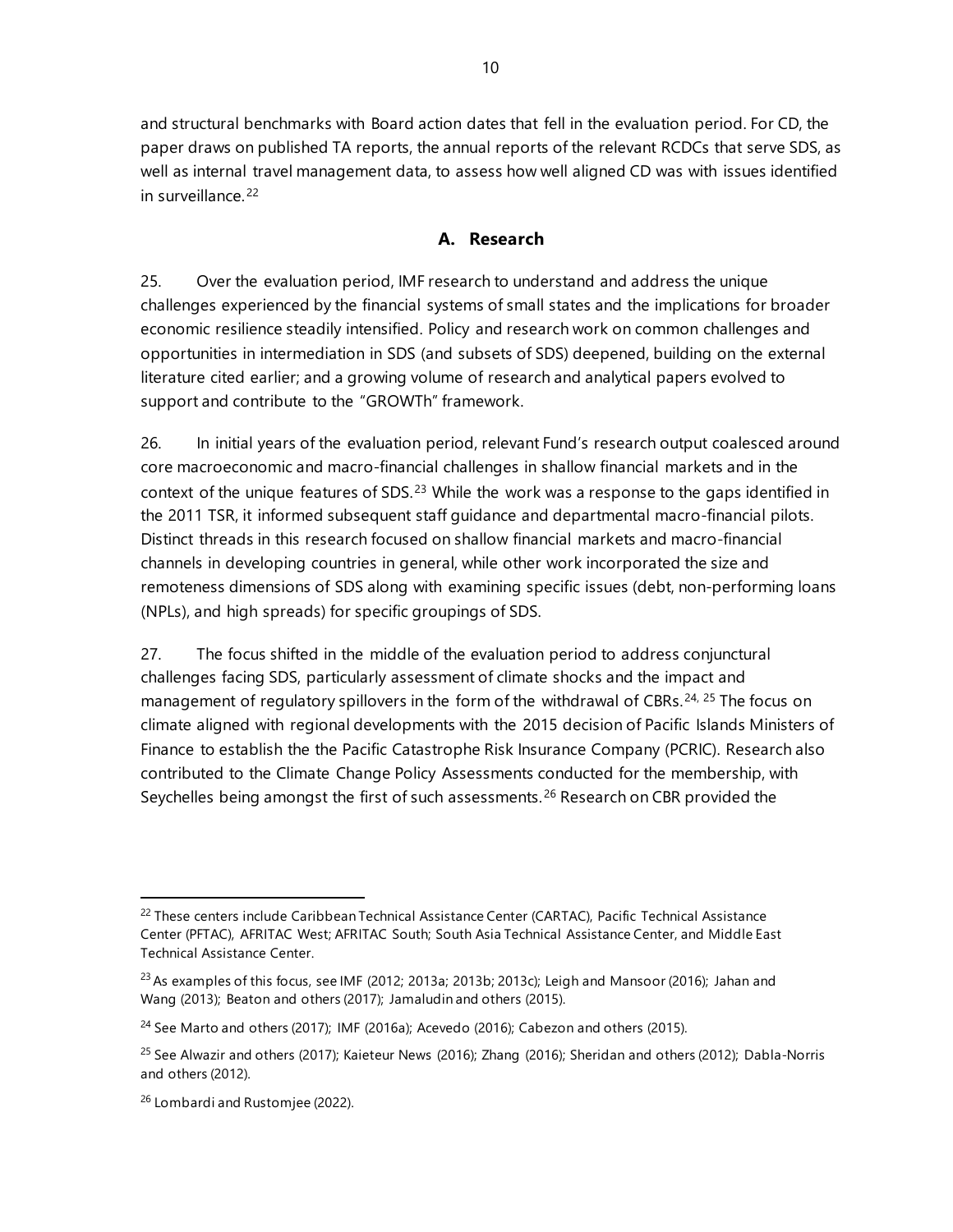foundations for Fund engagement with SDS and standard setters on mitigation of the impact on SDS of CBR withdrawal.<sup>[27](#page-16-0)</sup>

28. Research in the final years of the evaluation period has been more solution driven, embodying work on financial inclusion, the prospects for financial technology, and regional approaches to common issues in SDS. The Funds' Financial Access Survey launched in 2009,<sup>[28](#page-16-1)</sup> helped to foster a body of work on financial inclusion issues in SDS. Its value has been particularly relevant when combined with the research and evolution of policy positions on the potential role of technology in overcoming relatively low financial access in SDS.<sup>[29,](#page-16-2) [30](#page-16-3)</sup> Potentially of importance to SDS is emerging research on regional approaches to SDS issues—as envisaged in the GROWTh guidance framework—including but not restricted to technology solutions.<sup>[31](#page-16-4)</sup>

29. Research work has also benefitted from evolving modalities of engagement. For example, in the context of surveillance, semi-annual REOs provide analysis of financial issues as appropriate. Research work has also been prepared for annual regional seminars like the "Caribbean Forum" (since 2012) and topical fora like the 'Pacific Initiative to Address the Pressures on CBRs and Remittance Channels" and associated roundtables in other regions (convened in 2018).[32](#page-16-5) Besides topical concerns, these engagements have also been used to advance key and forward looking financial sector issues. As an example, the 2017 and 2019 Caribbean Forum events held in St. Kitts and Barbados respectively, discussed issues of access to finance, and opportunities for regional solutions.

30. The overall quality and breadth of research on issues of relevance to financial sector issues in SDS conducted over the review period has been impressive. IMF research has been a key contributor to broader understanding of issues such as how challenges related to financial inclusion and withdrawal of CBR has affected SDS and can be addressed. Moreover, the attention to CBR issues and the intense outreach activity that took place around these issues—involving knowledge sharing on research findings, broad SDS consultation, rapid policy development, and, advocacy with standard setting bodies—appears to have served the Fund well in building trust and in cultivating a sense of partnership on this policy issue.

<sup>27</sup> IMF (2017c).

<span id="page-16-1"></span><span id="page-16-0"></span><sup>28</sup> Espinoza-Vega and others (2020).

<span id="page-16-2"></span> $29$  Dabla-Norris (2015); Davidovic and others, 2019; Barajas and others (2020); Li and Wong (2018). Capacity [Building Seminar on Financial Inclusion in Asia-Pacific The Way Forward.](https://www.imf.org/en/News/Seminars/Conferences/2017/12/01/capacity-building-seminar-on-financial-inclusion-in-asia-pacific-the-way-forward)

<span id="page-16-3"></span> $30$  Ndung'u Morales and Ndirangu (2016); Sahay and others (2020); IMF (2020; 2021c).

<span id="page-16-4"></span><sup>&</sup>lt;sup>31</sup> Al-Hassan and others (2020).

<span id="page-16-5"></span><sup>&</sup>lt;sup>32</sup> Alwazir and others (2019).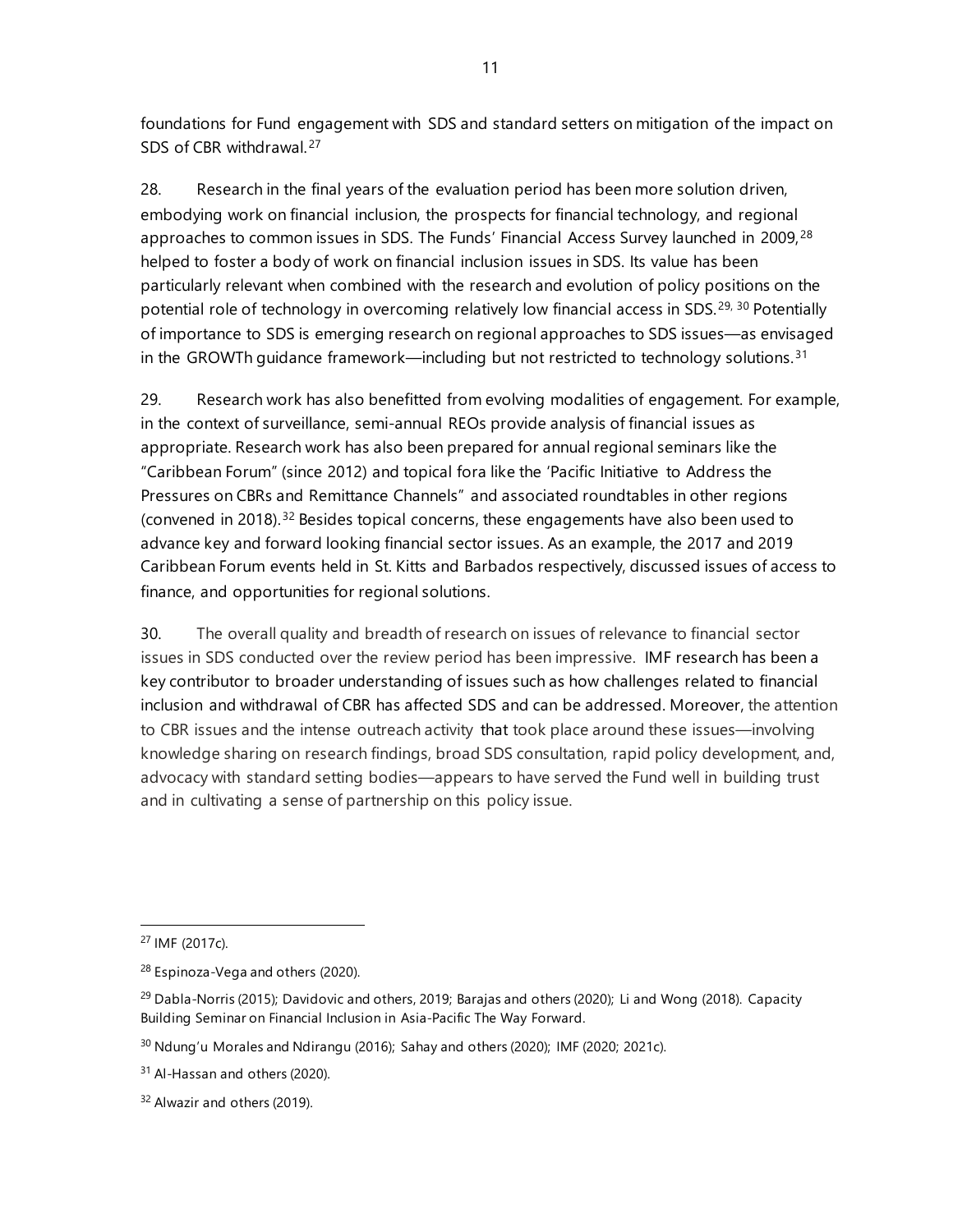31. At the same time, there are issues where the Fund moved very slowly at first—but recently has devoted rising attention—including on fintech and digital currency issues.<sup>[33](#page-17-0)</sup> In addition, while IMF research on financial sector issues in SDS work has informed internal Fund policy development, efforts at engagement, and traction or dialogue have largely been idiosyncratic. Besides the annual Caribbean Forum there does not appear to be any sustained fora that engage researchers and policymakers in SDS on financial sector issues. Modalities for SDS specific engagement on technology and climate issues have also been idiosyncratic despite the relevance of the research and their centrality to SDS policy challenges.<sup>[34](#page-17-1)</sup>

# **B. Selected Issues Papers**

32. Building on Fund research, staff have prepared numerous SIPs on financial sector issues in specific SDS. SIPs serve as analytical background for key policy issues discussed during Article IV consultations and play an important role in the provision of bilateral policy advice. Indeed, interviews of SDS authorities for this evaluation consistently signalled strong interest in receiving granular analytical work from the Fund that was tailored to and took account of country-specific challenges.

33. This section examines the technical quality of SIPs prepared for SDS on financial sector issues. During the evaluation period 2010–2020, a total of 111 SIP chapters were prepared for SDS. Of these, 36 chapters covered issues relevant to the financial sector, of which 16 were associated with consultations in Africa, 14 in the Caribbean, and 6 in the Pacific, Europe and the Middle East.

34. To assess the extent to which SIPs took account of country-specific challenges in SDS, supported and enhanced the quality of Fund advice to SDS, and used appropriate and welltailored analytical frameworks, each SDS SIP chapter on financial sector issues was scored, with account taken of the particular role as well as the key target audience for these chapters. In general, SIPs accompanying Article IV consultations are expected to address issues of high policy relevance, preferably associated with the ongoing consultation.<sup>[35](#page-17-2)</sup> Their basic audience is in the country where the consultation is taking place and consequently SIPs need to address policy

<span id="page-17-0"></span><sup>33</sup> See, for example, IMF (2021).

<span id="page-17-1"></span><sup>34</sup> Among the recommendations of the 2013 IEO evaluation on *[The Role of the IMF as Trusted Advisor](https://ieo.imf.org/en/our-work/Evaluations/Completed/2013-0220-the-role-of-the-imf-as-trusted-advisor)* (IEO, 2013) was the suggestion to "Incorporate early and openly the views of all countries—particularly those that stand to be most affected by changes in the Fund's policy stance—during the preparation of major policy papers on which analytical debate is still ongoing."

<span id="page-17-2"></span> $35$  In this regard, its worth noting that while the majority of SIPs were directly aligned with issues raised in the companion staff report, close to 30 percent were "free-standing." Aligned content included financial stability topics (45 percent) related to institutional solvency, AML/CFT frameworks, regulatory spillovers (including AML/CFT and CBR); macro-financial shock transmission (40 percent); and ecosystem issues (including topics on financial inclusion and the use of cryptocurrencies) (15 percent). Remaining "free standing" papers while contextually relevant were largely papers proposing methods supporting financial oversight and risk identification and/or analyzing broader macro-financial questions.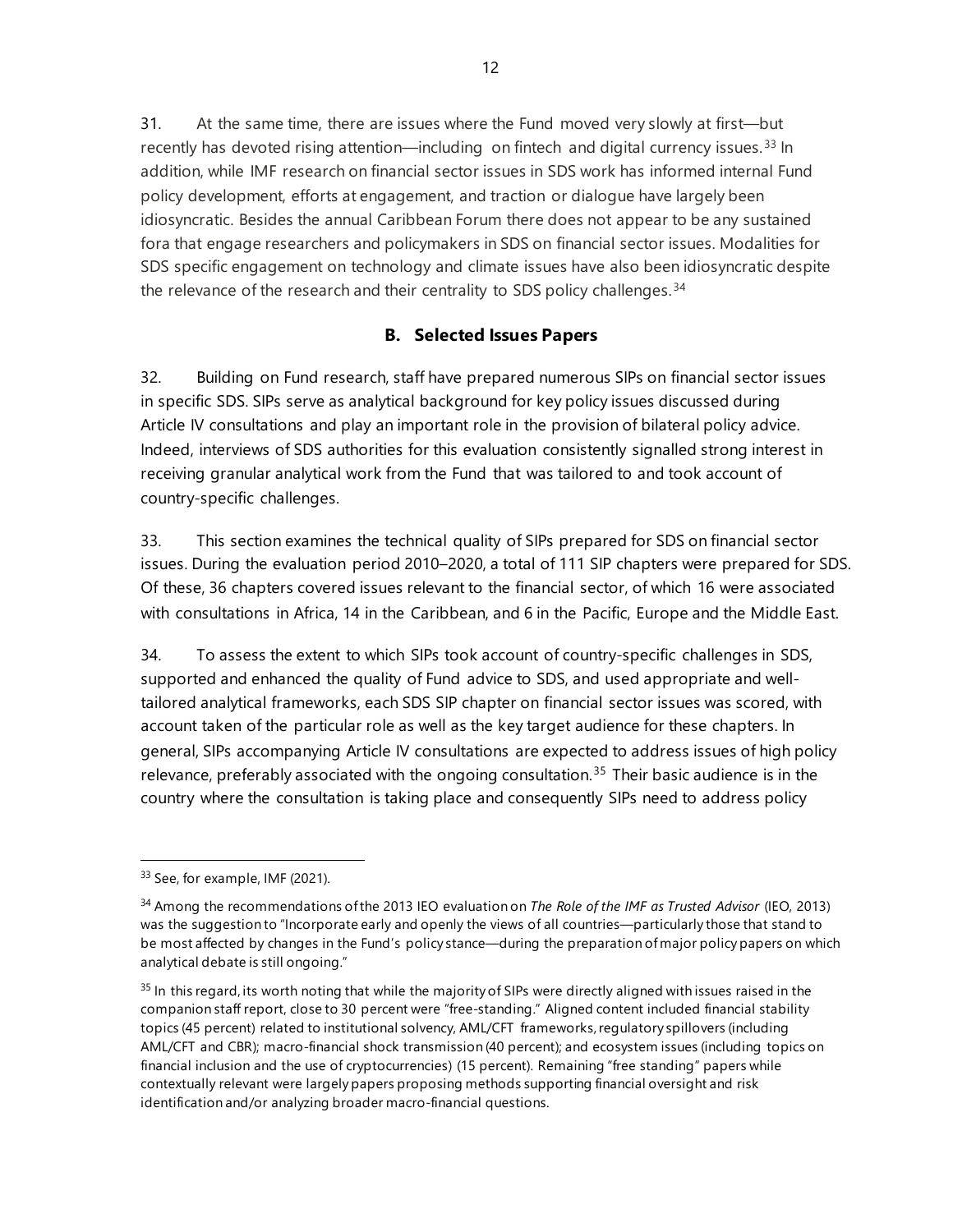issues in a way that can be understood and can be leveraged by the economic community in the country. [36](#page-18-0) Aggregated results are presented in Table 1.

| Table 1. Evaluation of SDS SIPs on Financial Sector Issues<br>(In percent)         |               |               |                |                |             |
|------------------------------------------------------------------------------------|---------------|---------------|----------------|----------------|-------------|
| <b>Evaluation criteria</b>                                                         | E             | VG            | $\mathsf{s}$   | <b>MU</b>      | U           |
| The question                                                                       |               |               |                |                |             |
| Question is clearly posed and its relevance to the country was well<br>articulated | 8             | 5             | $\mathbf{1}$   | 17             | 5           |
| <b>Analysis</b>                                                                    |               |               |                |                |             |
| Uses an appropriate macro-financial/conceptual framework                           | 9             | 5             | $\Omega$       | 19             | 3           |
| Uses appropriate data and empirical methods proficiently                           | 9             | 5             | $\Omega$       | 16             | 6           |
| Includes critical discussion and/or robustness analysis of results                 | 7             | 6             | $\mathbf{1}$   | 17             | 5           |
| Output                                                                             |               |               |                |                |             |
| Writing is clear and well organized                                                | 8             | 5             | 1              | 15             | 7           |
| Conclusions are firmly grounded in the analysis                                    | 8             | 4             | 2              | 15             | 7           |
| Articulates clearly the policy relevance of findings for the country in question   | 9             | 3             | $\overline{c}$ | 17             | 5           |
| Aggregate average distribution of criteria (in percent of total)                   | 8.3<br>(23.3) | 4.7<br>(13.0) | 1.0<br>(2.7)   | 16.6<br>(46.0) | 5.4<br>(15) |

Note: Five ratings were used to assess the chapters on each evaluation criterion: "excellent" (E), with a score of 7; "very good" (VG) with a score of 5 or 6; "satisfactory" (S) with a score of 4; moderately unsatisfactory (MU) with a score of 2–3; and unsatisfactory (U) with a score of 1 or (0).

35. Fourteen chapters, or 39 percent of all financial sector chapters reviewed, were considered "satisfactory" or above. These had scores higher than 3, namely those either "satisfactory" (S), "very good" (VG), or "excellent" (E). Within this group 8 papers (22 percent of the chapters were judged to be "very good" or "excellent". The middle group of 17 chapters (47 percent of the sample included chapters with scores that ranged between 2 and 3, namely those considered "moderately unsatisfactory" (MU), with a bottom group of 5 chapters (14 percent) being considered "unsatisfactory" (U) with sores of 0–1.

36. "Excellent" and "very good" chapters were found in all regions (AFR-4); Pacific-1; MCD-1; WHD-2*).* Among these chapters, common attributes included either an elaboration of a particular policy question raised in staff reports or a dissection of financial risks raised in the report. Articulation of the macro-criticality of the issue was invariably stated upfront and the channel(s) of likely transmission were clear—and in most cases there was explicit cross-reference to the staff report. Moreover, many relied on simple analytical tools or simple models that were replicable by

<span id="page-18-0"></span><sup>&</sup>lt;sup>36</sup> Scores of 0 or 1 were allocated depending on whether or not (i) the question was clearly posed and its relevance to the country was well articulated ; (ii) the analysis used an appropriate macro-financial conceptual framework; (iii) analysis used appropriate data and empirical methods proficiently; (iv) analysis included critical discussion and/or robustness analysis of results; (v) the writing was clear and well organized; (vi) conclusions were firmly grounded in the analysis; and (vii) the chapter articulated clearly the policy relevance of findings.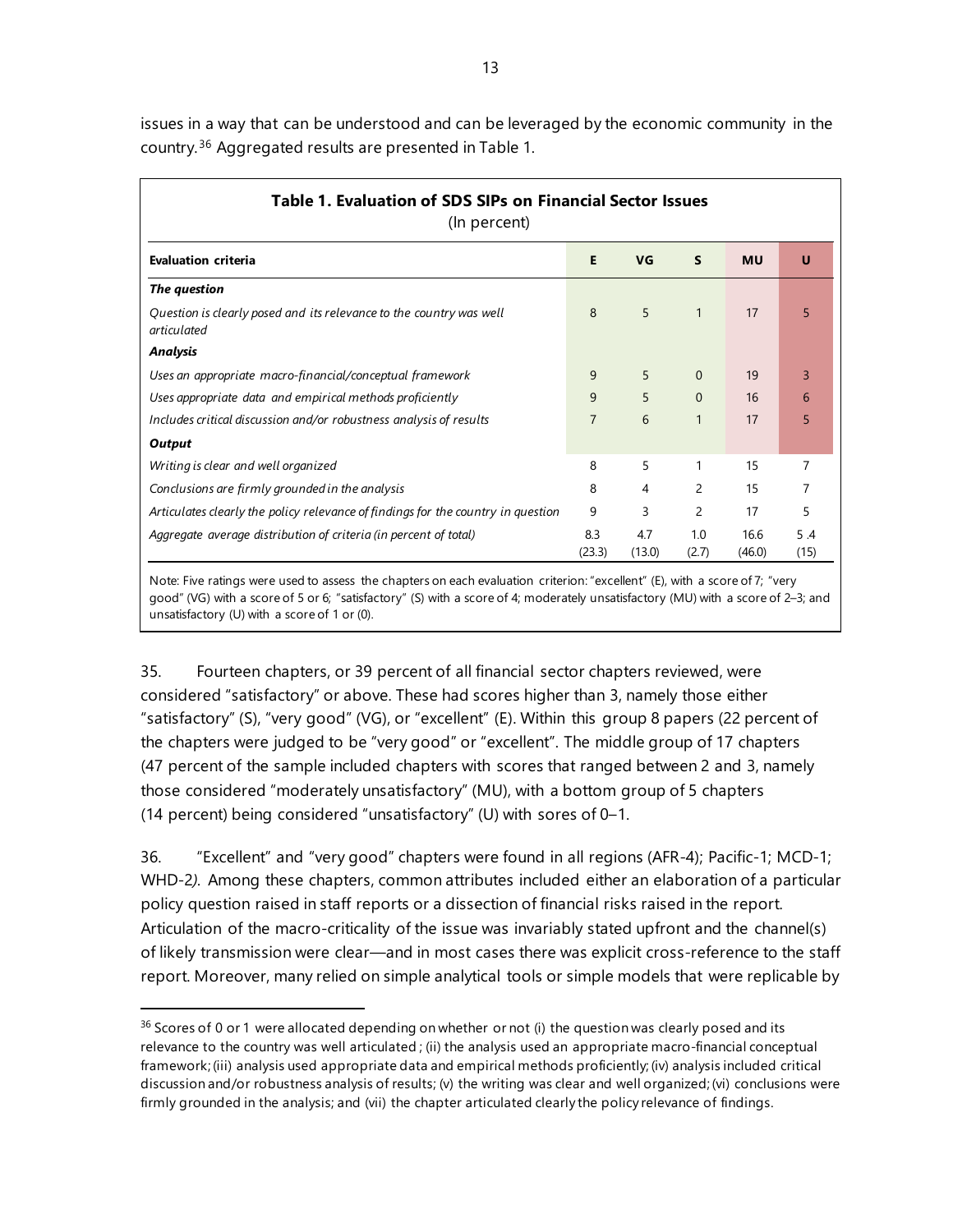authorities using national/peer or publicly available data. In some cases, the SIP chapter was akin to knowledge transfer in that it demonstrated how existing data could be leveraged by authorities to yield useful insights into *specific* issues impacting financial stability (e.g., AML/CFT frameworks, asset concentration, inward spillovers, evolution of NPLs); in elaborating on impediments to intermediation (e.g., issues of financial inclusion); or in understanding channels of macro-financial linkages in the particular country. Other chapters in the group had an even narrower focus of elaborating the staff's advice on an issue (e.g., crypto currencies). Strong papers almost uniformly concluded with a clear statement of "policy implications."

37. Generally, weaker chapters were less precise in their motivation, which as discussed later in this chapter affected the relevance of policy conclusions. Some weaker chapters were also more ambiguous on audience and their content appeared more technique-driven than a response to particular issues raised in the staff report.<sup>[37](#page-19-0)</sup> On technique, often the method applied was somewhat of a "forced fit," sometimes with questionable data proxies that conceptually changed the intuition of the presumed transmission. The issue of data in SDS is not trivial, but it would appear that alternative approaches (including reduced form/or fewer parameter assumptions and variables) or applying a more thorough process in gathering data, including taking more time to develop country data, would have been more appropriate, practical and useful for country authorities. The underlying problem appears to be connected to motivation of the SIP chapter. As noted earlier, SIPs that were tightly aligned to the policy issue in the staff reports invariably had a specific focus and intent that helped in managing the method of elucidating the issue under consideration.

38. In their content, SIPs were quite detailed and customized on issues of financial stability and with good examples of discussion of macro-financial linkages. Financial stability coverage was especially bank focused, which may be attributable to staff's comfort in method, policy positions, and the general availability of "core" Financial Soundness Indicator (FSI) data that focus largely on solvency indicators.<sup>[38](#page-19-1)</sup> The strength of macro-financial analyses have been best displayed where there was continuity in successive SIPs on the issue highlighting the evolution in the country and the need for policy adaptation.

39. Coverage of issues around impediments to intermediation and financial inclusion however, sometimes lacked much depth.<sup>[39](#page-19-2)</sup> For example, SIPs contained little useful analysis to support generic exhortations like "reduce bank spreads" to facilitate bank lending or to "address structural excess liquidity through reducing lender risk aversion." Staff analysis sometimes lacked sufficient country-specificity given the less robust data on "encouraged" FSI (that are more tilted

<span id="page-19-0"></span> $37$  In one instance for example, the SIP chapter indicates the motivation/audience as being "to help [IMF] staff."

<span id="page-19-1"></span> $38$  The FSI is a list of core and encouraged indicators used. As of 2019, the IMF's FSI database reported only 21 of 34 reporting SDS, with all reporting core indicators and only one with complete encouraged FSIs—see [https://data.imf.org/?sk=51B096FA-2CD2-40C2-8D09-0699CC1764DA.](https://data.imf.org/?sk=51B096FA-2CD2-40C2-8D09-0699CC1764DA) 

<span id="page-19-2"></span> $39$  The SIP on crypto currency (Marshall Islands) is a notable exception, with impressive rigor especially given the evolving stage of Fund policy positions at the time.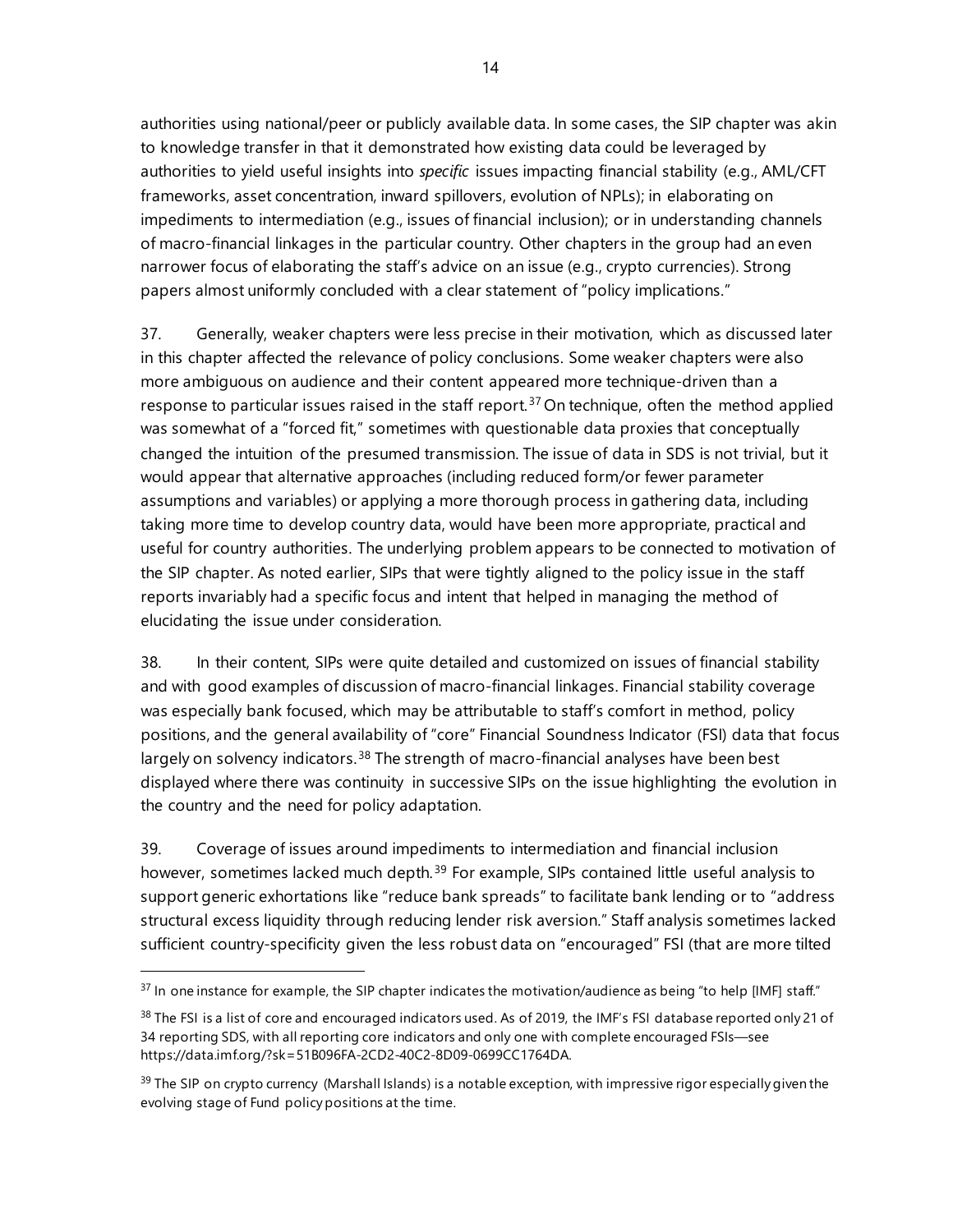to the operating environment; e.g., large exposure, geographical distribution of loans, lending spreads and foreign currency lending). Several papers defaulted to rely on somewhat mechanical aggregate benchmarking against other countries done by others, without providing their own analysis.

40. A common observation across SDS SIP chapters on financial sector issues relates to their shifting focus. With few exceptions, the subject matter of SIPs differed with each consultation, and was not particularly related to earlier SIPs, even if the thrust of the staff report was broadly unchanged, especially for annual consultation cycles. In instances where there has been continuity, the "suite" of SIP chapters served more effectively as building blocks and appeared to have been effective.<sup>[40](#page-20-0)</sup> Traction has also been more evident where the staff report, SIP chapter, and CD priorities of the relevant RCDC have coincided. Examples of traction have been most evident with SIP chapters focused on AML/CFT, where country incentives to take action to address challenges have been strong. Opportunities for thematic continuity in SIPs to reinforce messages in staff reports appear to have been missed on issues of technology supporting financial inclusion, with the content and findings in a SIP chapter in one consultation having discouraged the authorities from pursuing their plan while the subsequent SIP did not offer alternative solutions to the underlying need.

41. It is worth emphasizing that among the Fund's research outputs, SIPs have the most significant potential to enhance direct policy advice to a country as part of bilateral surveillance. These papers also carry important reputational responsibilities for the institution and are potentially important vehicles for knowledge transfer and capacity building. From this perspective, the uneven quality of SIPs seems a serious missed opportunity. It would be helpful for the Fund to better clarify the exact objective and function of SIPs and how they differ from other IMF analytical outputs such as working papers and TA activities. If the objective is to assist country authorities in addressing major policy areas, the institution should make this clear and draw its implications.

42. SIP topics could also be better selected and more thematic. Moreover, while preserving independence in advice, consideration could be given to a more consultative process with SDS authorities on future SIPs. Such consultations could increase relevance and improve traction for resource-constrained SDS. A forward-looking agenda could also provide space and time to address data needed to support analysis and to increase country knowledge. In the context of a given resource envelope this could be achieved by a more continued focus on a theme over time.

<span id="page-20-0"></span> $40$  In Belize case the authorities used much or similar content in the SIP series in their annual Financial Stability Report following successive SIPs on macro-financial linkages and policy challenges over the period 2014–2017 (Appendix 1).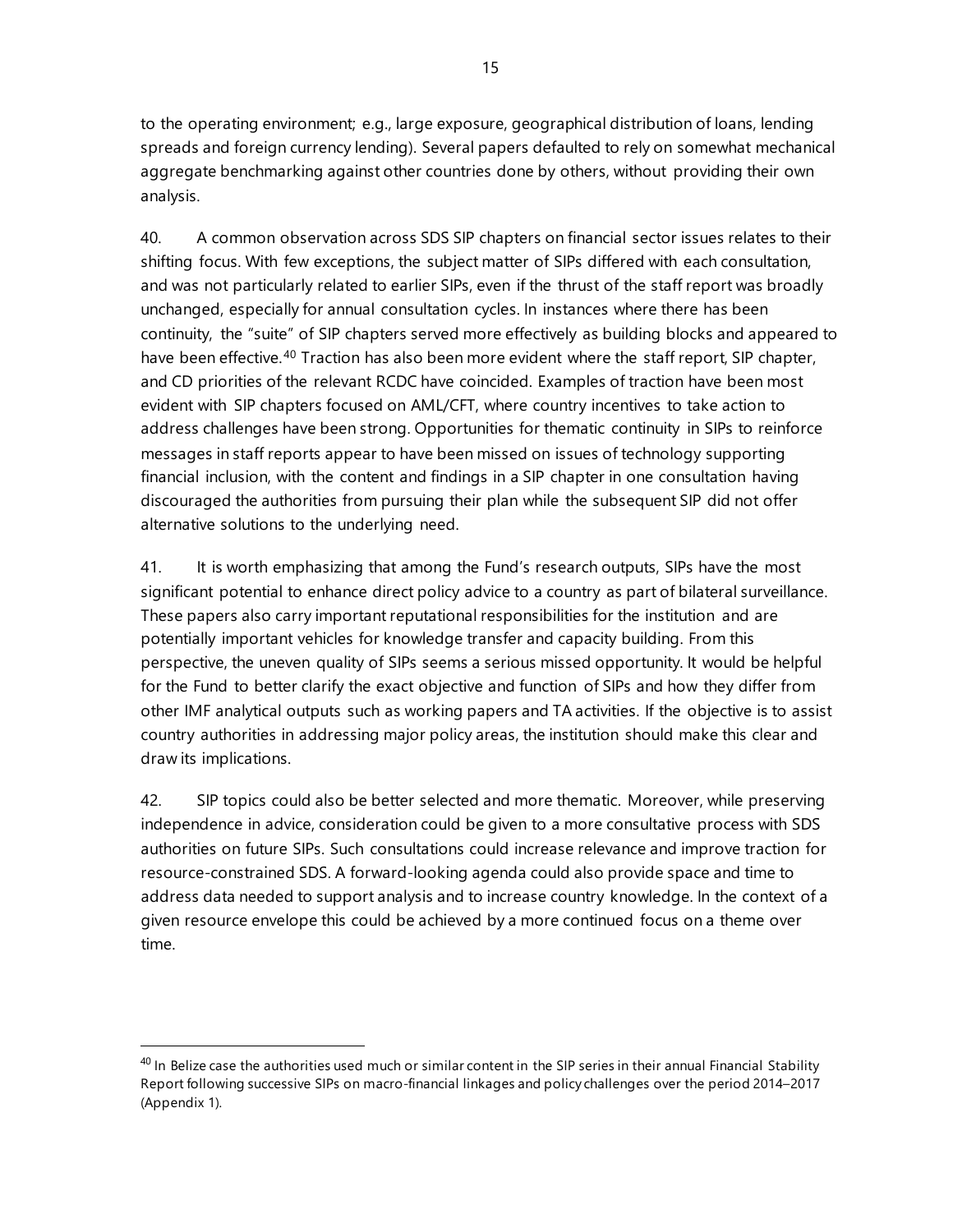# **C. Bilateral Surveillance**

43. Currently, 23 out of 34 SDS are on an annual (i.e., standard) Article IV consultation cycle. The remainder (including six Pacific microstates and three countries with an IMF-supported program) are on a biennial cycle. Bilateral surveillance is supplemented with regional analyses and multilateral surveillance initiatives, such as the annual discussions with the Eastern Caribbean Currency Union (ECCU). While financial services contribute significantly to growth and employment in many SDS, just 10 FSAPs have been conducted for SDS since the FSAP was launched in 1999, including one for the ECCU. During the evaluation period, there were only eight FSAPs for six countries. In addition, an FSSR was conducted for two SDS. The content analysis that follows attempts to distil focal themes, their appropriateness, impact and potential opportunities/gaps, where they exist.

### **Content and Focus of Article IV Staff Reports**

44. A review of all SDS Article IV reports over the evaluation period found that discussion of financial sector issues represented, on average, 17 percent of issues discussed in SDS staff reports (Figure 2).<sup>[41](#page-21-0)</sup> Coverage of financial sector issues in staff reports for the Caribbean SDS and European Department (EUR) SDS exceeded the period average, while the lowest coverage was in staff reports for MCD region.<sup>[42](#page-21-1)</sup> Financial sector issue coverage in SDS Article IV reports spiked by 17 percent across all departments during 2016–2018 vis-à-vis the preceding period, in part reflecting the added treatment in these reports of the potential impact of the loss of CBRs in IMF (2017).

45. Despite the largely common impact of the GFC on SDS, and the subsequent CBR shock, Article IV reports during the evaluation period also clearly highlighted that financial systems in each region had their own unique challenges. For example, in MCD, Djibouti entered the period affected by a long war and a drought, which impacted the credit quality of a nascent financial system. In 2019, staff noted that notwithstanding progress in cleaning up banks' balance sheets, the financial sector remained fragile, and financial inclusion was low. In EUR, the recurring issue in Montenegro was the effect of a legacy of boom-bust macro-economic cycles and, subsequently, the regulatory agenda to comply with EU directives. Challenges in AFR were more diverse. Besides the common challenge of financial access (particularly in Comoros and Cabo Verde), issues ranged through off/onshore oversight in Cabo Verde, Seychelles, and Mauritius, to the impact of tourism volatility (Maldives) and SACU revenues (Eswatini) on asset quality. Similarly, financial systems in the Asia and Pacific Department's SDS had differentiated

<span id="page-21-0"></span><sup>&</sup>lt;sup>41</sup> The specific measure is the number of paragraphs devoted to financial sector issues as a percentage of the total number of paragraphs in the staff report, This measure should be treated as indicative only since it does not assess the depth of analysis and or take account of country-specific factors such as the macro-criticality of financial sector issues

<span id="page-21-1"></span> $42$  Of note however is that the number of SIPs on financial sector issues supporting staff reports in Africa was relatively high, only equaled by the Caribbean, despite their relatively fewer paragraphs (see discussion of SIPs).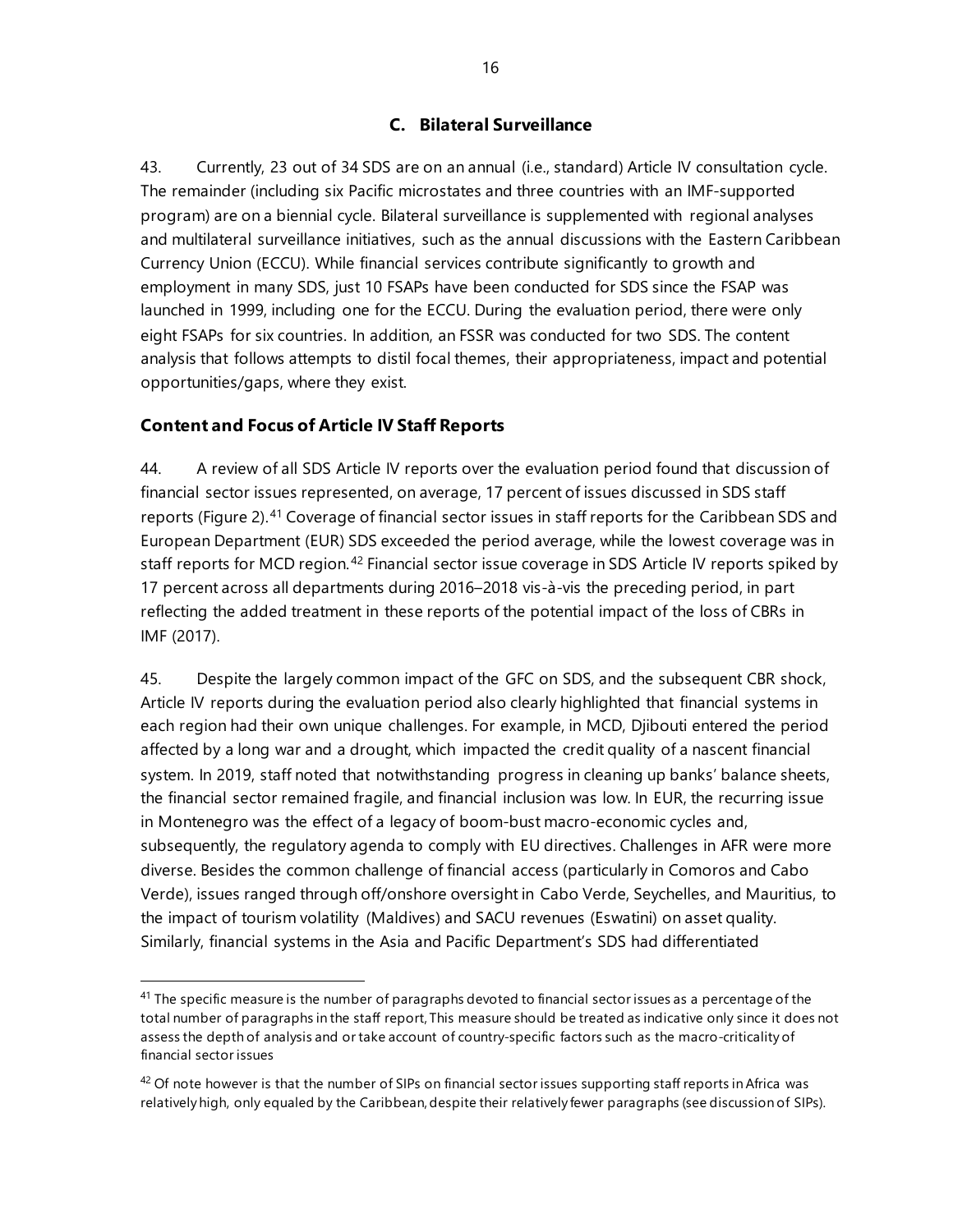challenges, though given the importance of remittance flows, vulnerabilities related to AML/CFT issues were a recuring focus. For the more mature systems (e.g., Fiji, Samoa, Tonga, Bhutan), while financial inclusion and non-bank oversight remained an issue, collateral constraints experienced in some micro-states were less binding. Moreover, differences in monetary arrangements (national currencies and central banks) allowed for more flexibility in the development of financial systems vis-à-vis other states that used external currencies and/or were intermediated by foreign bank branches. In WHD, among Caribbean SDS, besides access to domestic finance, sovereign/financial sector exposure, interconnectedness, non-banking and onshore/offshore issues featured prominently as financial sector challenges.



46. Financial sector coverage in Article IV reports was boosted by the timing of FSAPs. Thus, in the year following the completion of respective FSAPs the number of paragraphs in a SDS member country's Article IV staff report increased by 21 percent on average over the evaluation period. The expanded coverage was both to report on progress and/or to reiterate findings and, in each case, this was done either through paragraphs and/or dedicated boxes or annexes. In most cases staff noted substantial progress in implementing FSAP recommendations within a year of the conclusion of the FSAP.<sup>[43](#page-22-0)</sup>

<span id="page-22-0"></span><sup>43</sup> For example, in Montenegro, staff reported on preparation/implementation of Central bank Act alignment with European System of Central Banks/European Central Bank treaty, banking law, and deposit insurance, and regulatory reforms supporting intervention in institutions, provisions for NPLs and payments system reform. In the Bahamas, staff noted the creation of a credit bureau, strengthening of the deposit insurance system and progress in implementing Basel II and III frameworks. In Trinidad and Tobago, the progress was in drafting of new Insurance and Credit Union bills, while in Mauritius progress was reported in off-site supervision for banks, new insurance solvency stress tests, and alignment of capital adequacy and liquidity regulation with the Basel III framework.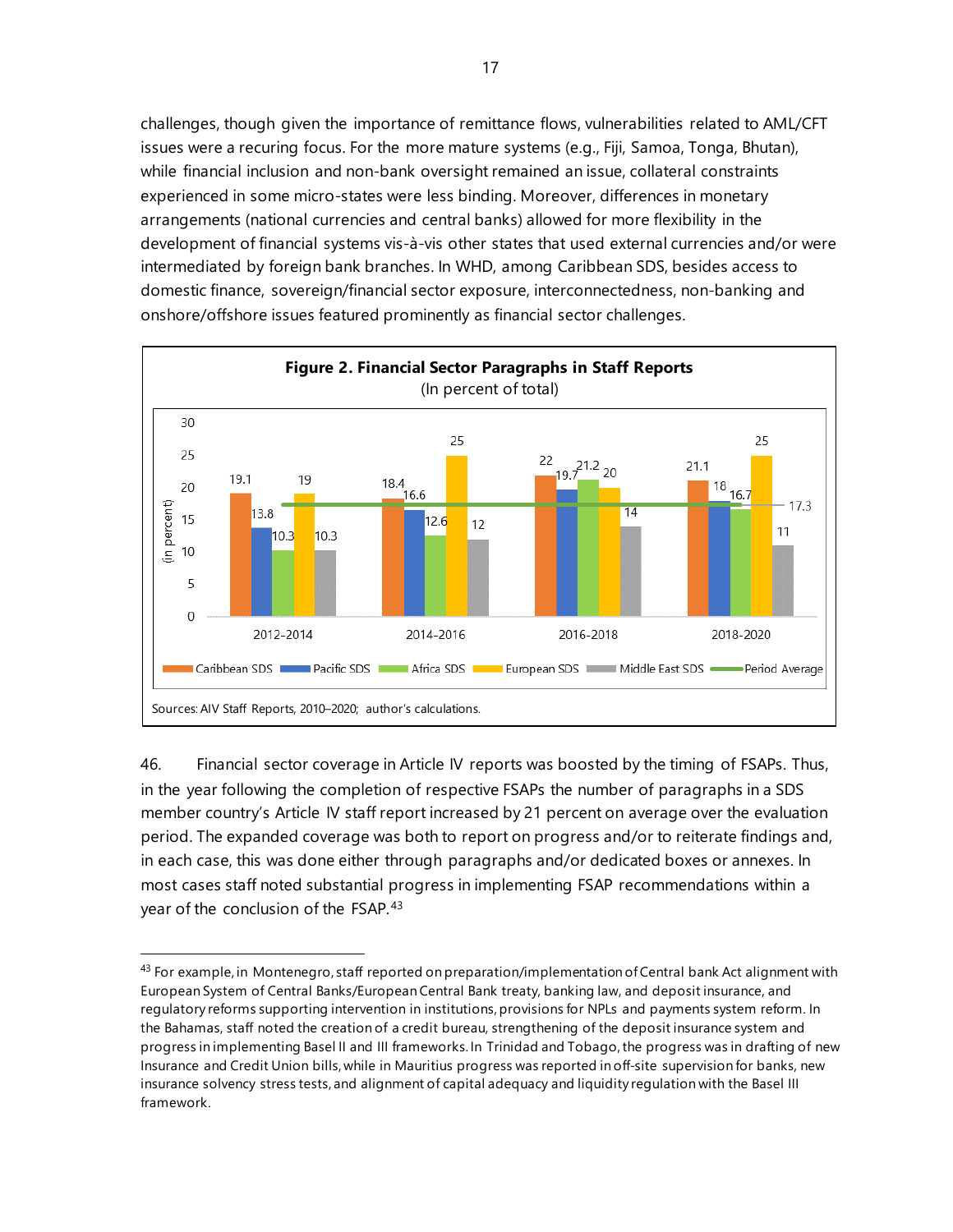47. With Fund policy guidance emphasizing the need to address concerns for financial stability, macro-financial issues and fostering financial intermediation as described in Section II, Article IV reports were also reviewed to assess the extent to which Fund staff devoted attention to each of these policy themes. Financial stability issues dominated coverage throughout the period averaging 70 percent of financial content (Figure 3). The issues flagged typically related to managing threats to institutional solvency (asset quality, legacy and new NPLs, and the adequacy of provisioning and capital) and strengthening of legal and supervisory frameworks. While for some countries, including Comoros, Cabo Verde, Djibouti, and Belize, this stability focus was sustained throughout the period (all with average composition above 70 percent), for other staff reports there was variation. For members of the ECCU (as distinct from other Caribbean SDS) and for Montenegro, stability issues accounted for 58 percent in the first half of the review period and declined to 49 percent in the second half, likely due to their respective progress in addressing underlying issues. Issues of the complexity (conglomerates) and risks associated with domestic interconnectedness of the financial system in Eswatini and Trinidad and Tobago persisted throughout the evaluation period while, in contrast, for Kiribati and Micronesia, the focus of discussion was on the basic ecosystem for intermediation throughout the period.



48. Unique paragraphs on core macro-financial issues accounted for 11 percent of financial sector content in SDS Article IV reports and discussion of these issues showed little variation across time. The issues spanned considerations regarding fiscal/financial links (e.g., indigenous bank exposure to the sovereign) and issues related to debt for land swaps and asset price implications of citizenship programs in the ECCU; size, remoteness, and their cost implications in the Pacific; asset concentration and single borrower exposures in Djibouti and Guyana; climate exposure in the Maldives; and risks arising from fiscal uncertainties associated with Compact arrangements in the Pacific.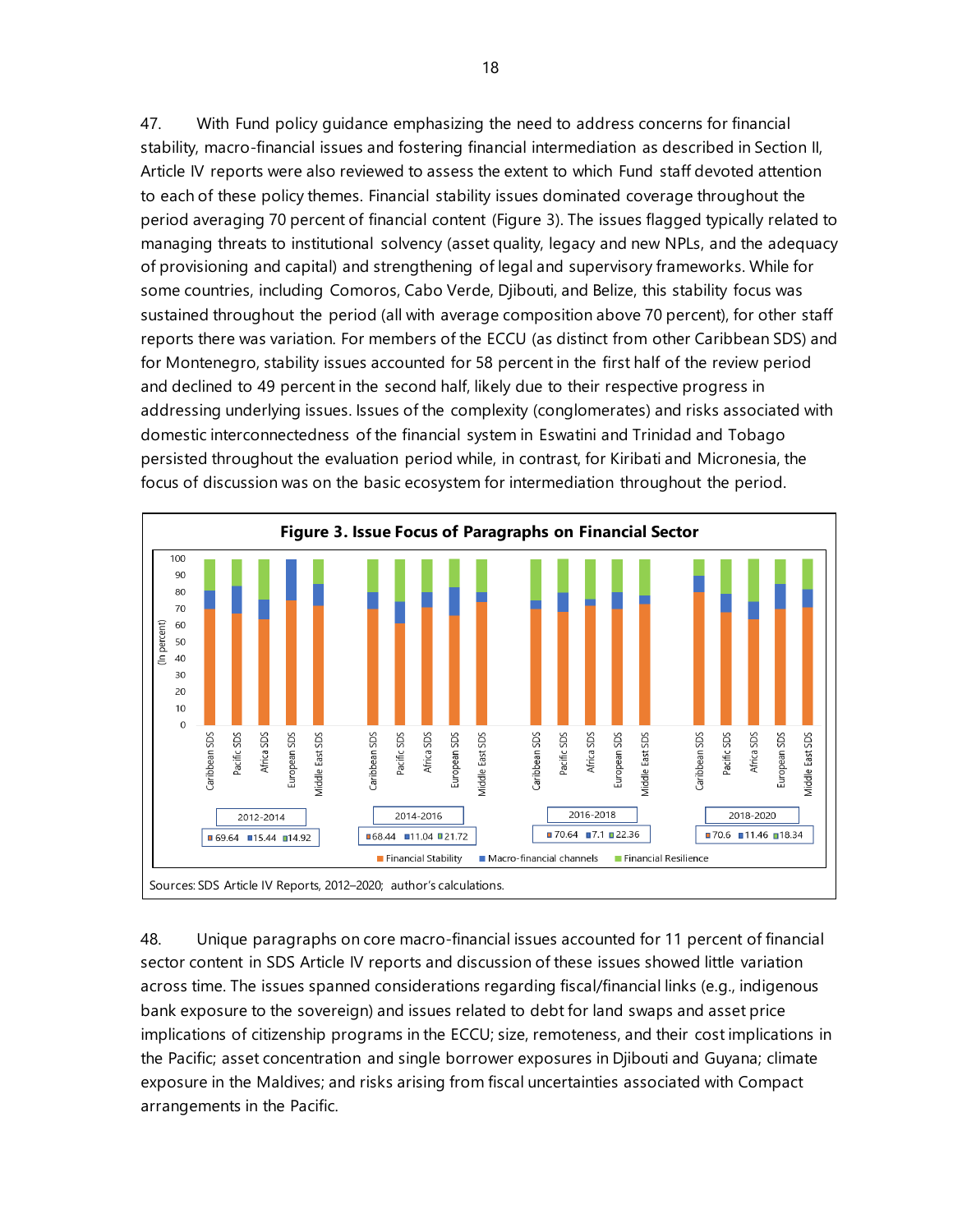49. The remaining 19 percent of SDS Article IV paragraphs discussed issues in the ecosystem supporting intermediation. In regional composition, staff reports for SDS prepared by the AFR received greatest attention with a period average of close to 24 percent of paragraphs, with those from EUR receiving the least coverage at an average of 14.5 percent. Recurring themes in staff advice across all SDS centered around the issues of credit access and technology, including: (a) the need to establish or strengthen credit bureaus (94 percent of staff reports); (b) registries for collateral (76 percent); (c) clarifying property rights and land tenure—including issues of customary land in the Pacific and lease issues in Eswatini (51 percent); (d) SME specific guarantee/subsidy schemes (20 percent); and creation of credit/insurance products and financial literacy programs (12 percent). Proposals were generally country specific, e.g., the tailored advice in Djibouti on the need for a Sharia'a Board to adjudicate on products; the state contingent advice in compact states on the need for credit and insurance products—vis-à-vis the advice provided to Mauritius where, with deeper markets, discussions were around proposals for a secondary market for small investors in government paper.

50. Engagement on financial technology, as a component of resilience issues, has been more variable. Staff report content has been complemented by facilitation of knowledge sharing including, but not restricted to, Fund analytical work.. While there have been no neat buckets, it seems that, besides mobile money, technology discussions in the Pacific islands have had more of a focus on the facilitation of cross-border payments and remittances, while developments in the Caribbean have been more tilted towards staff positions on central bank digital currencies (CBDCs). [44](#page-24-0) In the Pacific, for example, while the potential of improved telecom connectivity is flagged in all staff reports, operational advances have been largely facilitated through the partnership between the Reserve Bank of New Zealand, South Pacific central bank governors, the IMF and other partner agencies on the Pacific Remittance Project (PRP), to address challenges facing remittance services in the Pacific region.<sup>[45](#page-24-1), [46](#page-24-2)</sup> The modality of knowledge sharing,

<span id="page-24-0"></span><sup>44</sup> Discussions on the use crypto-assets (Marshalls Islands 2018) SIP and Samoa (2019) are an exception to this categorization. Moreover, the authorities in Palau have urged staff to be proactive in assisting small states with regulations for cryptocurrency and blockchain technology. In response to a request from IMF Executive Directors representing small states, the Asia and Pacific Department, in collaboration with WHD and MCM, organized a closed-door roundtable on crypto assets for Pacific and Caribbean delegations during the IMF-World Bank Spring Meetings in April 2018.

<span id="page-24-1"></span><sup>&</sup>lt;sup>45</sup> A key focus has been to develop a regional "Know Your Customer" (KYC) facility.<sup>[1](https://www.rbnz.govt.nz/regulation-and-supervision/banks/relationships/pacific-remittances#fnB1)</sup> The first phase of this work was successfully completed and approval for the second phase was agreed at the South Pacific Governors Forum held on November 17–18, 2020.

<span id="page-24-2"></span><sup>&</sup>lt;sup>46</sup> Also of note is that Seychelles has launched an initiative to formulate a National Financial Technologies (Fintech) Strategy working with the Financial Services Authority, World Bank and Central Bank of Seychelles towards a coordinated approach to promoting the introduction of Fintech in the country, including the enabling regulatory framework. Moreover, staff notes that Mauritius, with aspirations of becoming a regional hub for fintech activities and they along with at least Barbados and Trinidad and Tobago have already established a regulatory sandbox licensing regime for fintech startups.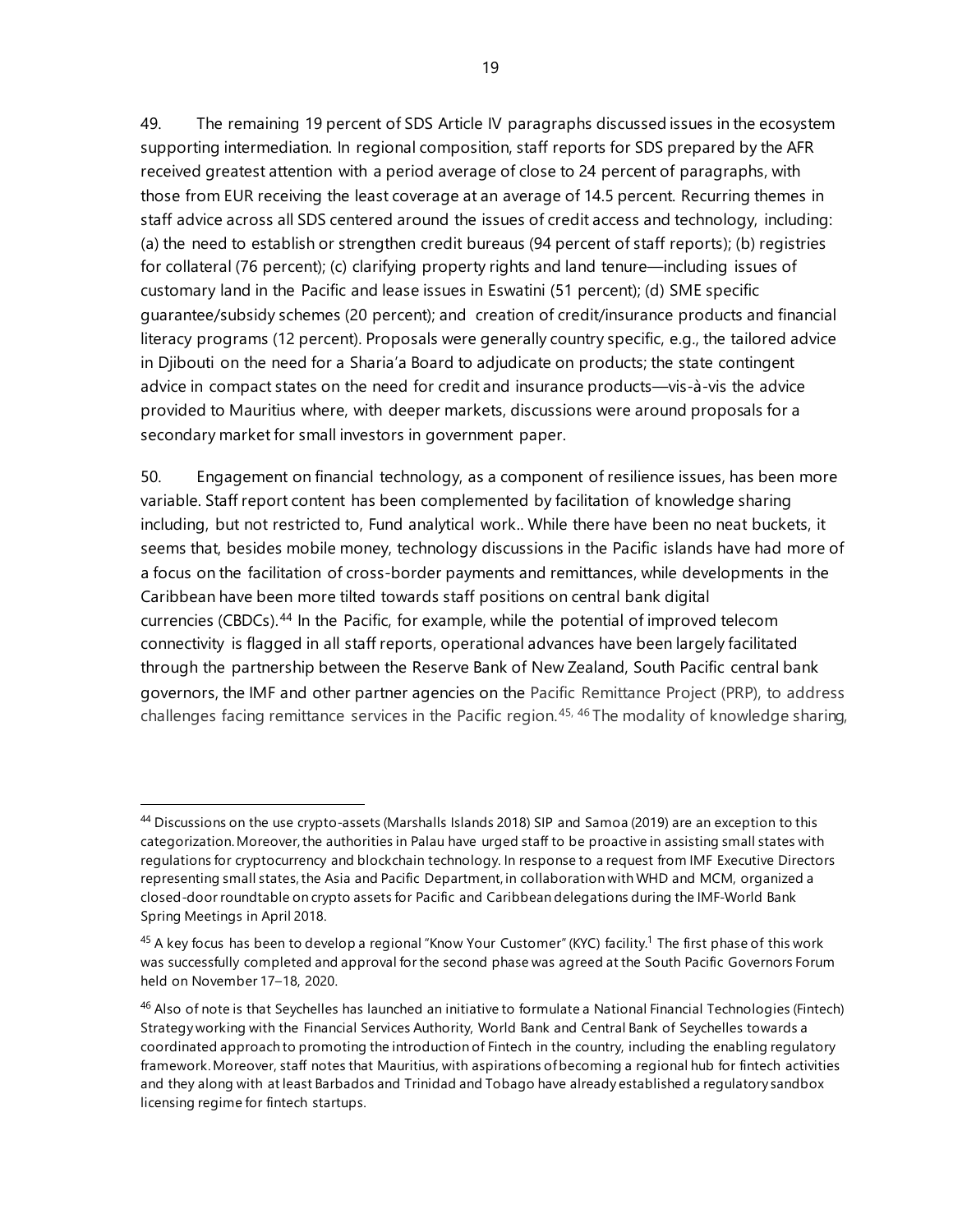including an instance of an SDS sharing experience, $47$  has also been used in the Caribbean but in addition staff have also had to opine on the modalities of at least two CBDC projects (ECCB, Bahamas) with the Bahamas now being the first small state with a digital currency.<sup>[48](#page-25-1)</sup>

# **Financial Sector Assessment Program**

51. During the evaluation period, a total of eight FSAPs were completed for six SDS with all but two (the second FSAPs for Trinidad and Tobago and Bahamas) being done in the first half of the review period.[49](#page-25-2) Five of these were updates of earlier FSAPs. Thus, 25 out of 34 SDS have never had an FSAP or FSSR although the six ECCU members benefitted from the 2004 ECCU FSAP. FSSR reviews supported by a dedicated Financial Stability Fund have been conducted in two SDS to date (Fiji 2019; Djibouti 2020). [50](#page-25-3)

52. Besides the standardized three pillars for assessment, in general FSAPs provided scope for differentiated focus on specific issues/sectors of the financial system most relevant to the recipient country (Table 2). The FSAP for Montenegro in 2016 was unique among SDS in the number of technical notes, examining issues in financial deepening that accompanied the core assessment.[51](#page-25-4) The most recent FSAP for Trinidad and Tobago was also unique among SDS in including an explicit assessment of financial sector readiness relative to climate risks.

<span id="page-25-0"></span> $47$  Fintech and Mobile Payments Developments in Mauritius, [presentation](https://www.imf.org/en/News/Seminars/Conferences/2018/06/18/%7E/media/F0661FA0B9F644F3B3B4911FC01D562E.ashx) by Vikram Punchoo, Second Deputy Governor of the Bank of Mauritius at Unlocking the Potential of Financial Innovation for Sub-Saharan Africa Organized by the Bank of Botswana, International Monetary Fund (IMF) and Bank of Canada (BoC), July 9–10, 2018.

<span id="page-25-1"></span><sup>&</sup>lt;sup>48</sup> While welcoming the authorities' pursuit for more financial innovation, Directors recommended that the ECCB's digital currency pilot project should proceed with caution. In particular, they advised that the authorities fully implement safeguard measures to contain various risks, including those related to financial intermediation, financial integrity, and cybersecurity.

<span id="page-25-2"></span> $49$  FSAPs are largely a voluntary exercise, with the exception of systemically important countries, where the FSAPs are considered a surveillance tool. The annual cost of all FSAPs is approximately 2–3 percent of the total Fundwide direct spending. The costs of preparing an FSAP is much lower for smaller and less complex jurisdictions than for systemically important jurisdictions.

<span id="page-25-3"></span><sup>&</sup>lt;sup>50</sup> Current partners supporting the Financial Sector Stability Fund include China, Germany, Italy, Luxembourg, Saudi Arabia, Sweden, Switzerland, the United Kingdom, and the European Investment Bank.

<span id="page-25-4"></span><sup>&</sup>lt;sup>51</sup> To assess development aspects, FSAPs examine institutions, markets, infrastructure, and their inclusiveness; the quality of the legal framework and of payments and settlements systems; obstacles to competitiveness and efficiency; progress in financial inclusion; and access to retail payment digital technology. They also examine the financial sector's contribution to economic growth and development. Issues related to the deepening of domestic capital markets are particularly important in developing and LICs.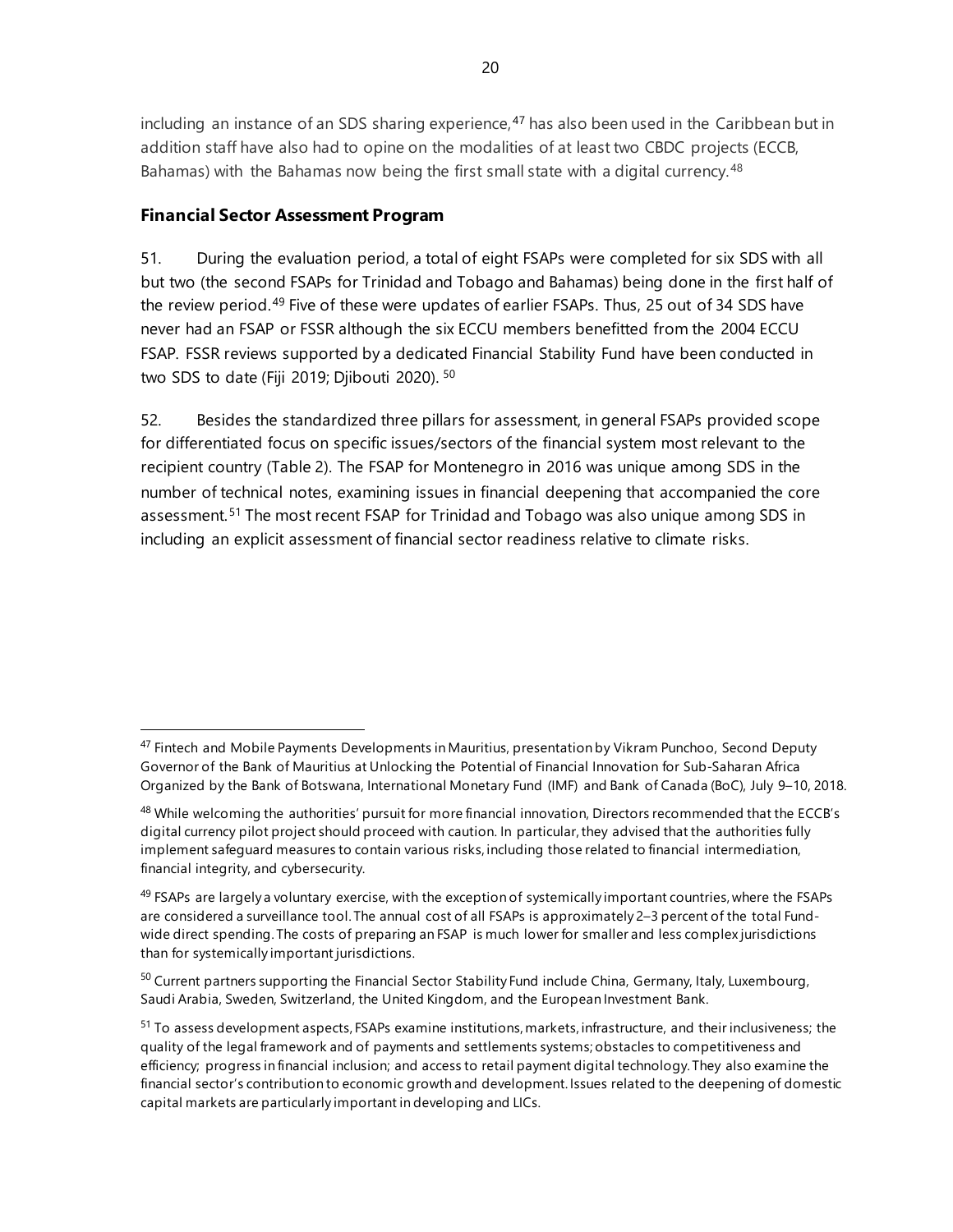| Table 2. SDS FSAPs (2010-2020): Key Topics |             |                                                                                                                                                                                                                    |  |
|--------------------------------------------|-------------|--------------------------------------------------------------------------------------------------------------------------------------------------------------------------------------------------------------------|--|
| <b>FSAP</b>                                | <b>Date</b> | Focus topics (unique chapters or technical notes)                                                                                                                                                                  |  |
| Trinidad and Tobago (Update)               | 2011        | Supervisory frameworks, Safety nets, Macro-prudential arrangements<br>(Insurance and pensions, credit unions)                                                                                                      |  |
| The Bahamas                                | 2013        | Supervisory frameworks, safety nets, macro-prudential arrangements (Offshore<br>risks and oversight)                                                                                                               |  |
| Barbados (Update)                          | 2014        | Supervisory frameworks, Safety nets, Credit unions (Off-shore sector-benfits and<br>regulatory threats)                                                                                                            |  |
| Samoa                                      | 2015        | Supervisory frameworks, safety nets (public financial institutions)                                                                                                                                                |  |
| Mauritius (Update)                         | 2016        | Supervisory frameworks, safety nets (large and complex financial institutions)                                                                                                                                     |  |
| Montenegro (Update)                        | 2016        | Supervisory frameworks, safety nets, macroprudential arrangements (creditor<br>rights, SMEs finance, access to finance, credit reporting, financial infrastructure;<br>payments systems)                           |  |
| The Bahamas                                | 2019        | Supervisory framework, safety nets (OFCs)                                                                                                                                                                          |  |
| Trinidad and Tobago (Update) 2020          |             | Supervisory frameworks (financial developments, digital finance, climate risk)                                                                                                                                     |  |
| Trinidad and Tobago (2011, 2020).          |             | Sources: FSAPs for The Bahamas (2013, 2019); Barbados (2014), Mauritius (2016), Montenegro (2016), Samoa (2015) and<br>Note: (Update) indicates that a previous FSAP was conducted prior to the evaluation period. |  |

53. In practice, FSAPs for SDS have largely focused on financial stability issues.<sup>[52](#page-26-0)</sup> This topic coverage contrasts with a broader range of coverage in FSAPs in some other EMs and LICs, where technical notes were prepared on financial intermediation issues e.g., financial inclusion (Brazil and Morocco); small and medium enterprise (SME) finance and technology enabled channels to scale financial access (Mexico); access to finance (Malawi). This contrast (including the precedent of Montenegro) suggests that more flexibility could usefully be applied to provide greater attention to common impediments to financial deepening in SDS that are flagged by staff in surveillance.

54. FSSRs completed for Fiji and Djibouti have by design similarly had a primary focus on issues of financial stability. In both cases, besides coverage of the core topics. the scope of the diagnostic were well adapted to the unique challenges of both countries to include for example, the role of pension Funds and bank branches in Fiji; and AML/CFT frameworks, central bank governance and supervisory capacity in Djibouti). While there is little attention to broader issues of financial deepening, there have been reference to opportunites that could be addressed through support from the World bank and other agencies**.**

<span id="page-26-0"></span> $52$  The choice of ancillary sectoral/issue(s) in an FSAP or its designation as "development" involves a number of parameters, including Fund expertise, collaboration with, and the priorities/resources of, the World Bank, and member input.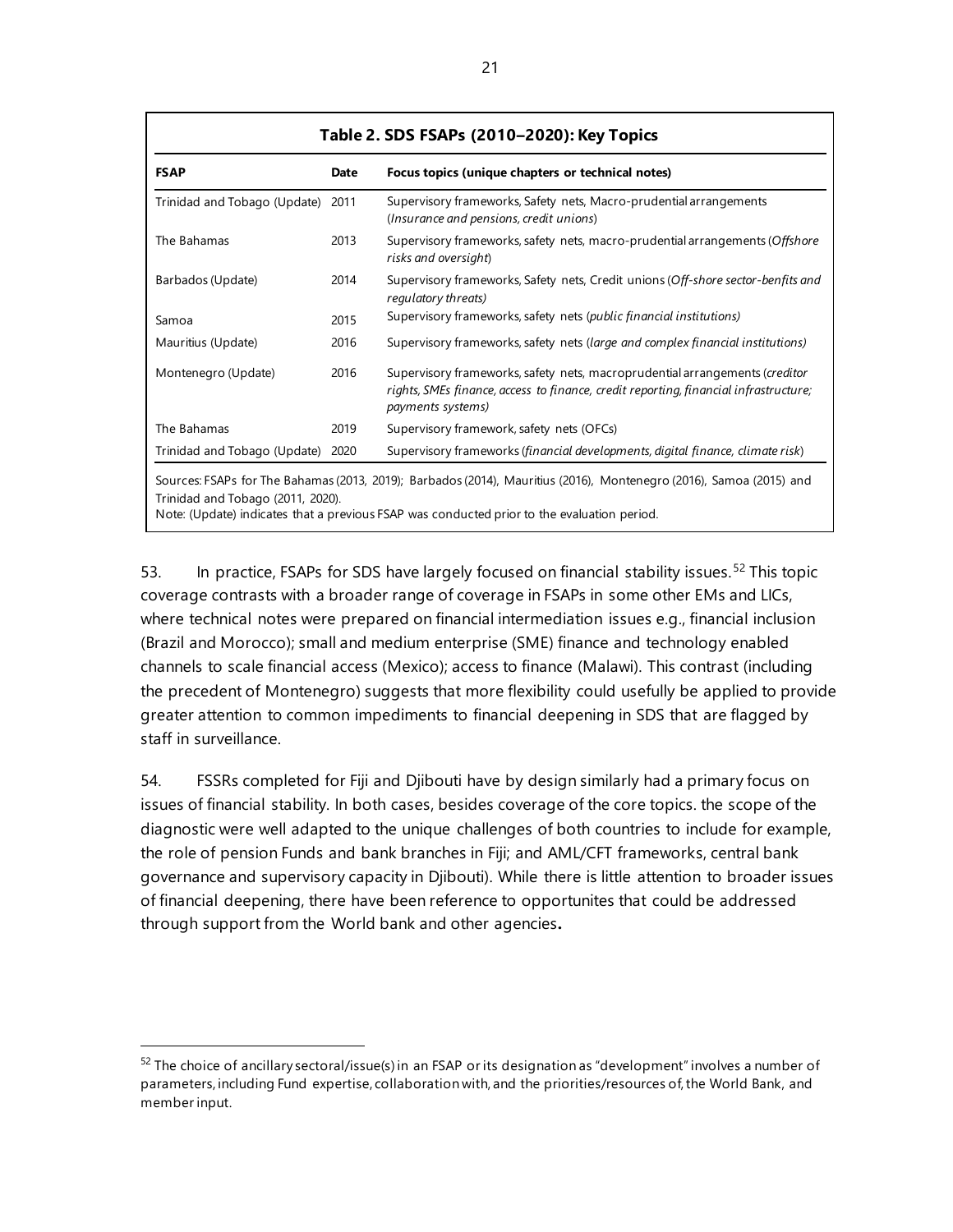#### **Assessment**

#### *Overall Coverage*

55. As described above, financial sector issues received substantial coverage in bilateral surveillance during the evaluation period, particularly in Article IV consultations. Particularly noteworthy, there has been ample visibility and attention to two emerging issues of major importance to SDS, AML/CFT and CBR issues. Regarding AML/CFT, during the evaluation period, 98 percent of staff reports have devoted at least one unique paragraph to either call for strengthening of frameworks or to report on progress being made. Similar attention has been paid, especially in the second-half of the review period, to CBR issues, where in addition to 73 percent of staff reports referencing the issue, the Fund undertook a range of analytical work resulting in a note to staff (IMF, 2017c) to help country teams discuss these issues in consultations and to guide data gathering to assess the impact on members. Advocacy initiatives including through the Fund's active membership in the Financial Action Task Force, Basel Committee on Banking Supervision groups and Financial Stability Board were also undertaken.[53](#page-27-0)

56. However, there were some noteworthy gaps in financial sector coverage. First, , the use of of FSAPs for SDS during the evaluation period was extremely limited—8 SDS of 122 FSAPs, and only two other SDS FSAPs since the establishment of the FSAP program—despite evidence of traction and responsiveness to findings, often within a year of FSAP conclusion. In this regard, the FSSR has not yet proven to be an adequate substitute, particularly since it also primarily focuses on financial stability rather than development issues, such as financial deepening

57. Second, while Article IV consultations reports were often supplemented by SIPs, some 30 percent of these papers did not directly reinforce messages in the related staff report. Moreover, while 39 percent of these SIPs were of "good" quality there is scope to strengthen their role in surveillance as noted earlier. Engagement through outreach and advocacy, on the other hand, appear to have been particularly effective in addressing common issues especially as it relates to CBR and technology issues.

58. Third, while issues associated with financial stability, macro-financial linkages and resilience were largely well treated, though with differing degrees of traction, there were important gaps. Some of these gaps are analytical but just as important others reflect issues related to to CD support, as discussed below.

<span id="page-27-0"></span><sup>&</sup>lt;sup>53</sup> See also "Relations in Banking: Making it Work for Everyone," Speech by the IMF Managing Director at the New York Fed, June 18, 2016 a[t https://www.imf.org/en/News/Articles/2016/07/15/13/45/SP071816-Relations-in-](https://www.imf.org/en/News/Articles/2016/07/15/13/45/SP071816-Relations-in-Banking-Making-It-Work-For-Everyone)[Banking-Making-It-Work-For-Everyone.](https://www.imf.org/en/News/Articles/2016/07/15/13/45/SP071816-Relations-in-Banking-Making-It-Work-For-Everyone)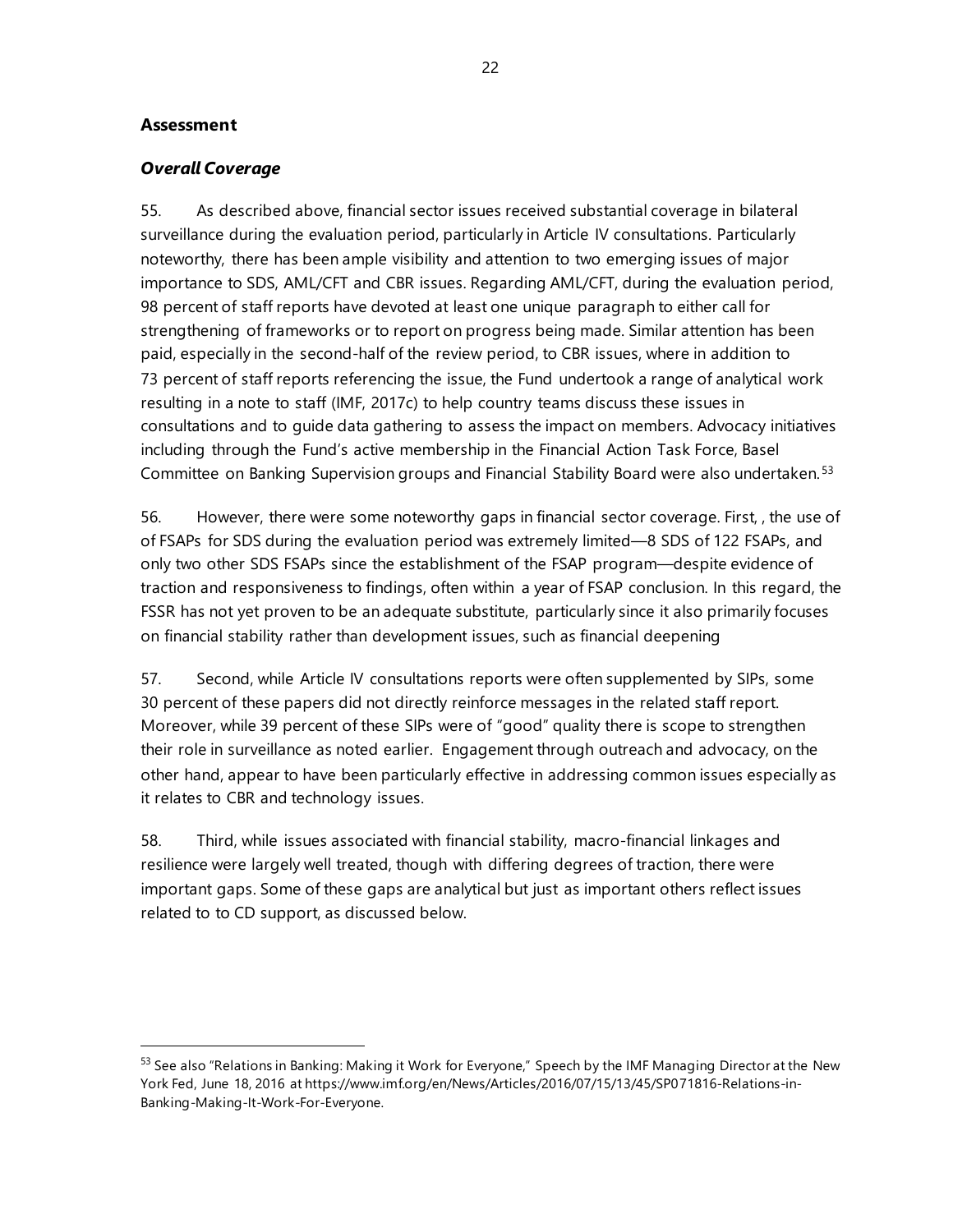# **Financial Stability**

59. Given the persistence of shocks and related impact on asset quality in SDS, stability issues were a persistent focal point of staff engagement, which seems to have gained some traction. Consistent with this focus, available cross-country series for selected FSIs for 22 SDS suggest sustained improvements in financial conditions, especially in the period 2016–2019. In all but three cases (Djibouti, Comoros, and Eswatini) NPLs to total loans declined, in some cases markedly (Montenegro, Grenada, Fiji, St. Lucia, Tonga).

60. Similar trends were observed for capital to risk weighted assets. With the exception of Dominica, Eswatini, and Vanuatu, the remaining 22 reporting SDS showed increases in this ratio, with all countries being well above regulatory requirements. In parallel, regulatory and supervisory frameworks were strengthened over the review period with all SDS reporting some country appropriate legislative reform (see discussion on TA and programs). Of note is the fact that new or strengthened AML/CFT legislation was common to 72 percent of SDS.

61. At the same time, while bank-centered stability issues were typically well covered, staff treatment of nonbank and state-owned intermediaries was tentative and uneven. This was especially the case in many microstates, where credit unions, micro-finance institutions, stateowned banks and pension funds in some Pacific Island Countries [54](#page-28-0) had critical roles in intermediation, and often played a stabilizing role to shocks (in instances increasing credit while banks credit was contracting).<sup>[55](#page-28-1)</sup>

62. While stability frameworks for credit unions received attention in the Caribbean (including both at the member and ECCU level) and on state-owned bank reform in Africa, advice on micro-finance, state-owned banks and pension fund intermediation in the Pacific was decidedly thinner and less prescriptive. This was particularly the case when contrasted with treatment of equivalent stability issues in the conventional banking sector and could reflect less developed policy positions for certain types of non-banks and also the fact that this source of vulnerability has not resulted in actual systemic problems.<sup>[56](#page-28-2)</sup>

63. In contrast, stability issues arising from the intersection between domestic and offshore banking activities (affecting far fewer SDS) appropriately received considerable attention

<span id="page-28-0"></span><sup>54</sup> Examples include pension funds in Tuvalu and Tonga.

<span id="page-28-1"></span><sup>&</sup>lt;sup>55</sup> In Dominica, credit union assets are 50 percent of GDP and account for half of bank deposits while in Fiji, the FNPF is the largest depositor for commercial banks.

<span id="page-28-2"></span><sup>&</sup>lt;sup>56</sup> A notable exception to this is the TA provided to the ECCU on credit unions that provided a very granular reform strategy to strengthen the sector and its oversight.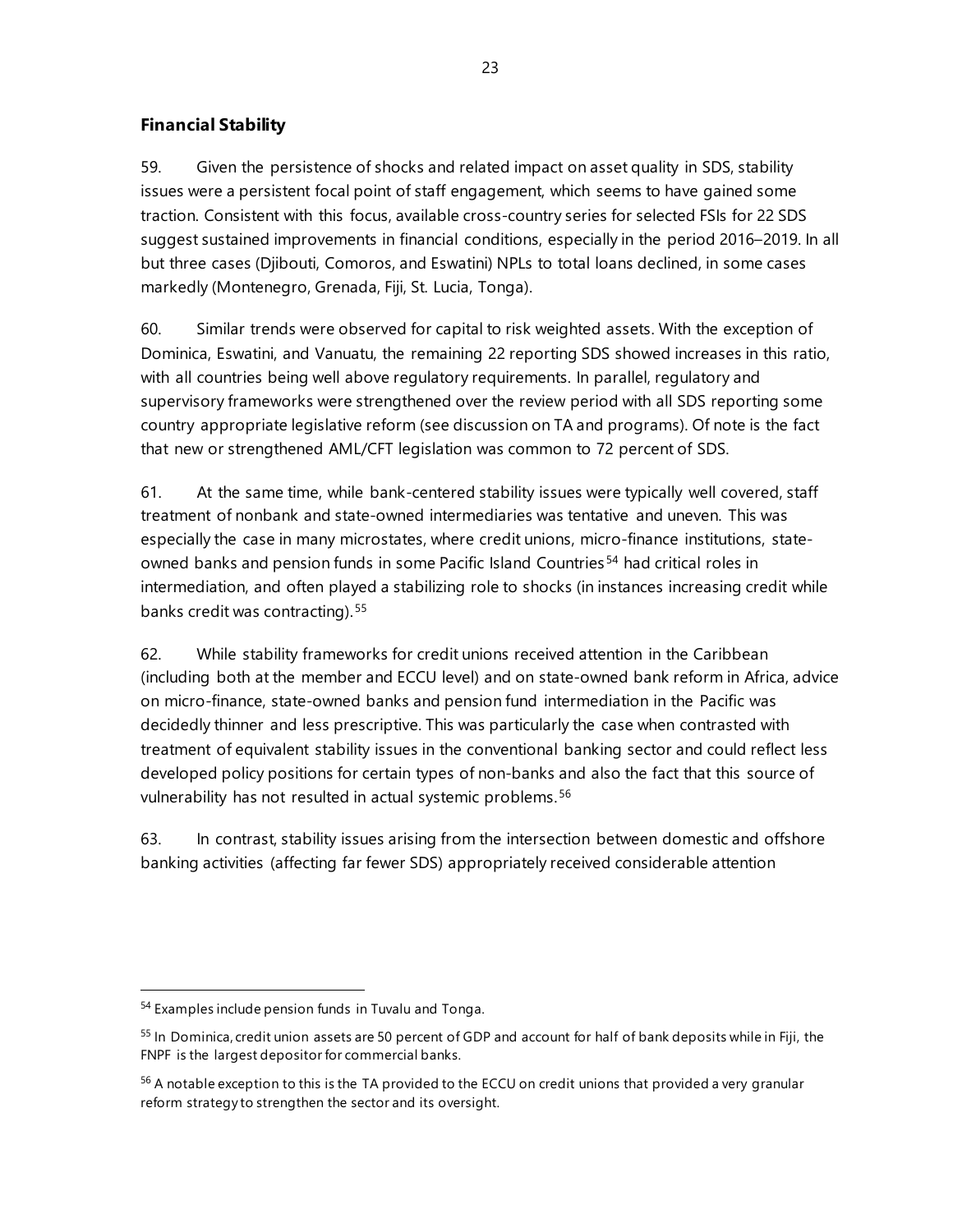(Seychelles 2016; Cabo Verde 2016), especially as this source of vulnerability has materialized and policy positions are better established.[57](#page-29-0)

64. Work on climate-related risks for financial stability was limited during the evaluation period. It is noteworthy, given the propensity for recurrent weather related shocks, especially for island and coastal small states, that discussion regarding the integration of climate related risks in financial stability frameworks occurred only once.<sup>[58](#page-29-1)</sup> That said, stress tests (including adverse and tail scenarios) on risks that could arise from the transmission of physical risks from climate-related shocks<sup>[59](#page-29-2)</sup> were used extensively to inform advice on capital adequacy and provisioning for NPLs. These tests were also applied to insurance companies, notably in the Caribbean, to examine underwriting losses that could occur from weather events. However, advice on supervisory standards for how financial institutions should monitor and manage climate-related financial risks, including how such risks should be integrated into their governance, strategy and risk management has been limited, in part reflecting the evolution of the international standard-setting process.<sup>[60](#page-29-3)</sup> In all of the six pilot climate risk assessments conducted as part of Article IV consultation since 2017, the financial system has not been much involved with the climate change policy assessments, and awareness amongst market partipants is reportedly relatively low.

65. However, it must be recognized that priority is now being given to substantially increasing a focus on climate-related risks. In concluding the recent FSAP review, Staff observed "given the increased relevance and recognition of climate-related financial risks, it is expected that the climate-related risk assessments will feature more prominently in FSAPs" and the FSAP staff paper (IMF, 2021c) outlines the intended approach to these issues going forward. The approach complements Board decisions taken in the context of the 2021 CSR that were supported by CSR background paper Integrating Climate Change into Article IV Consultations.

<span id="page-29-0"></span> $57$  As example, the collapse of the Stanford Group in Antigua, led to a significant withdrawal of deposits from its locally incorporated subsidiary. The Bank of Antigua suffered a classic bank run following allegations that the offshore institution was involved in an international Ponzi scheme. The failure of the Bank of Antigua threatened the stability of the domestic banking and financial system, and by extension that of the ECCU because of its participation in the clearing and settlement system of the currency union. Similarly, the 2016 staff report on Mauritius noted vulnerabilities arising from "sizable linkages with "onshore" domestic sectors, including commercial banks and non-financial sectors and the role of the off-shore funding for domestic banks.

<span id="page-29-1"></span><sup>&</sup>lt;sup>58</sup> The Trinidad and Tobago 2019 FSAP noted "The financial supervisors should strengthen the understanding, management, and disclosure of climate and environmental risks. A comprehensive environmental risk assessment would help raise awareness of the impact of climate change and environmental risks on the financial sector. This should be supported by improved data collection and monitoring of regional and sectoral exposures to climate and disaster risks. The authorities should also help deepen financial markets for green growth and resilience"

<span id="page-29-2"></span><sup>&</sup>lt;sup>59</sup> The possibility that the economic costs and financial losses from the increasing severity and frequency of extreme climate-change related weather events might erode the value of financial assets, and/or increase liabilities.

<span id="page-29-3"></span><sup>60</sup> [https://www.fsb.org/wp-content/uploads/P220720.pdf.](https://www.fsb.org/wp-content/uploads/P220720.pdf)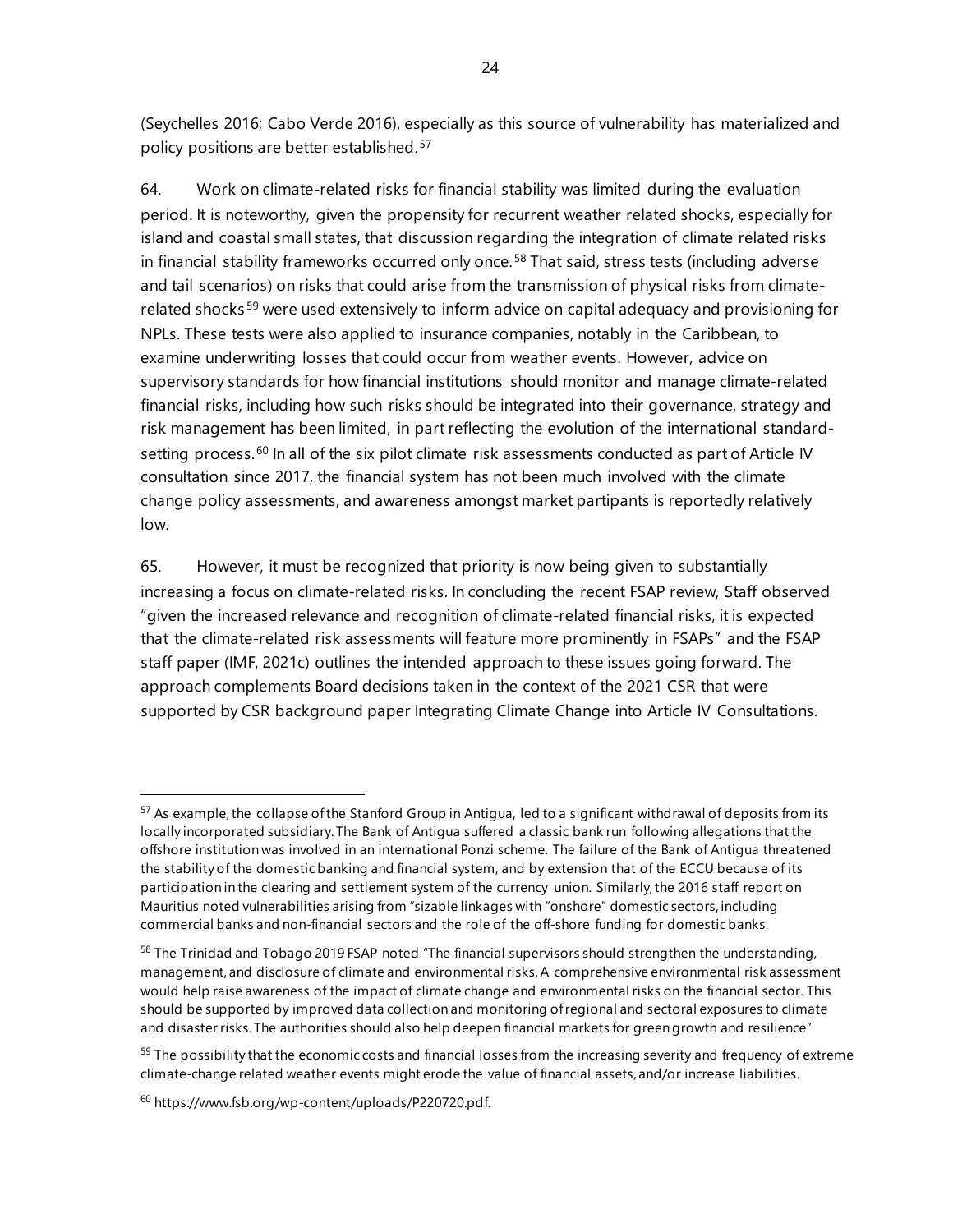### **Macro-Financial Analysis**

66. Macro-financial analysis was largely consistent with the two staff guidance notes. Core structural macro-financial risks and vulnerabilities in SDS, as required by the "GROWTh" framework, were generally well covered in Article IV reports. Broad themes included: trade dependence—and the macro-financial vulnerability to even small changes in relative prices or comparative advantage; sectoral concentration of balance sheets of financial systems—with fewer opportunities for diversification; domestic interconnectedness—common exposure to same borrowers and cross ownership of financial firms; and vulnerability to climate-related shocks. Transmission channels were calibrated across country circumstance and the treatment of cross border dimensions in the ECCU, and the discussion for micro-states in the Pacific were all notable.

67. Notwithstanding coverage of these core channels, two less developed themes are worth mentioning. In both, staff recognized concerns but did not provide granular advice on how to address them.

# *Ex ante Assessment of Inward "Regulatory" Spillovers*

68. In covering external risks (i.e., potential inward spillovers), staff were required to assess actual inward (actual and potential) spillovers including an understanding of the channels for inward spillovers for a country (e.g., trade, links through the banking system and financial markets, FDI, corporate borrowing, commodity prices). As noted, financial systems of SDS are structurally predisposed to potential inward regulatory" and in cases, operational, spillovers arising from their intersection with the global environment through trade financing, remittance flows, and the prevalence of foreign bank branches.

69. Explicit ex ante monitoring/surveillance on the potential channels for regulatory and operational spillovers from "home" countries was largely absent in staff reports (Box 1). This is especially odd given the relatively few home supervisors and international bank parents involved in the intermediation of SDS and the reality of a changed operating environment—with one manifestation of this being issues around CBR (which could be argued was a "surprise" event in surveillance) but also more recently the closure of some branches operations in SDS. Staff were, however, consistent in speaking to some of the outcomes of these spillovers and in their advice on strengthening AML/CFT frameworks, increasing information sharing protocols between home and host supervisors and in the oversight and disclosure of OFC transactions.<sup>[61](#page-30-0)</sup>

<span id="page-30-0"></span> $61$  Business decisions taken in 2019 have included the sale of operations by Canadian banks (RBC, BNS and CIBC) in the Caribbean (ECCU and Belize) to regional investors. Meanwhile Westpac Bank of Australia, is reportedly reassessing its presence in the Pacific[—Australia's Westpac to sell Pacific businesses for \\$312 million ...](https://www.nasdaq.com/articles/australias-westpac-to-sell-pacific-businesses-for-%24312-million-2020-12-06) [Westpac](https://www.westpac.com.au/about-westpac/media/media-releases/2020/7-december/)  [sells Pacific businesses | Westpac.](https://www.westpac.com.au/about-westpac/media/media-releases/2020/7-december/)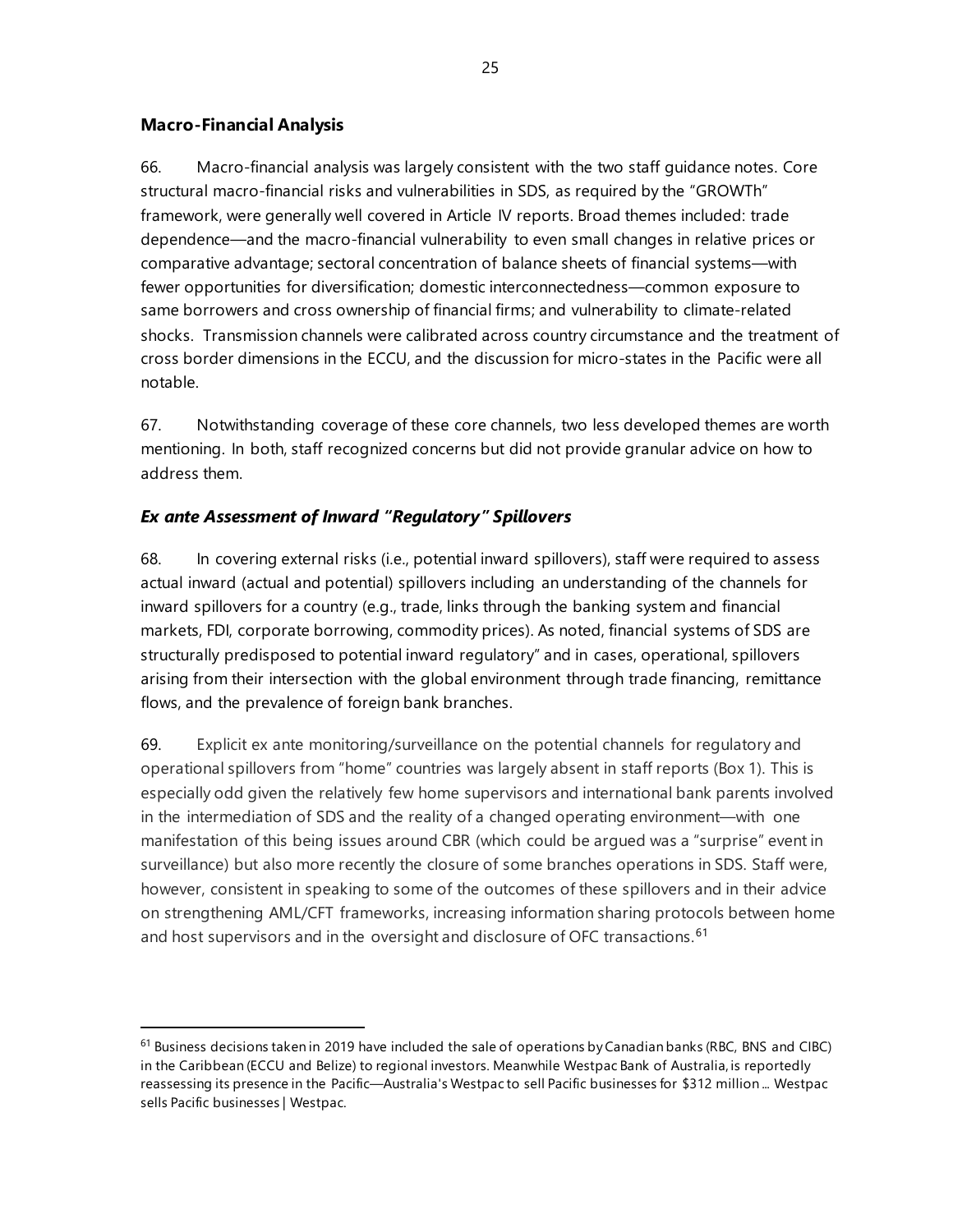### **Box 1. Approaches to Assessing Regulatory Spillovers in SDS**

**While for tourism dependent small states, staff routinely assess the prospects for tourist arrivals, forward looking approaches to gauge/anticipate potential inward regulatory spillovers have been uneven.** While there is no one model—as each country has its unique exposure—the common challenge is for a more systematic scan of regulatory developments in the home countries of financial institutions operating in small states. This would be in addition to ongoing work on AML/CFT issues where the architecture (especially regional FATF frameworks) is already mature.

*Mauritius provides* a good example of a forward leaning approach. From as early as 2012, stress testing scenarios on the Mauritius banking system included an international exposure and funding risk analysis that could arise from Global Business Companies (GBCs). In 2014, staff repeated stress tests and also flagged that "the likely revision of the double taxation avoidance agreement (DTAA) with India could reduce GBC earnings and the associated decline in GBC deposits in domestic banks could create deleveraging pressures particularly in any small and medium-sized banks with liquidity-risk management systems insufficient to quickly mobilize foreign currency assets." In 2017, staff noted that the "the GBC sector will come under pressure from international anti-tax avoidance initiatives…and that a significant decline of GBC activity stemming from unfavorable changes to the tax framework would pose risks to external and financial stability."

In contrast, in the Bahamas and Barbados, both of which have similarly important international financial services sectors, surveillance of risks from regulatory spillovers has been less granular. In part this may be related to the broad presumption of segregation between onshore and offshore activities in both countries, even though there is significant foreign presence in onshore activity.<sup>1</sup>

**The Bahamas.** In 2016, staff discussions flagged the need to keep pace with evolving international standards, and the authorities called for "more clarity on regulatory expectations and requirements from international banks and from source jurisdictions." In 2019, staff observed that the changing international environment meant that offshore business models would continue to evolve and that tax transparency requirements and the requirements for real economic activity and substantial economic presence would likely to factor into business models. Moreover, staff also dedicated a unique annex on Global regulatory initiatives in the 2019 staff report.

**Barbados.** [Besides its off-shore operations] all banks in Barbados are foreign-owned—three from Canadian subsidiaries, two from Trinidad and Tobago, and one from the U.S. In 2014, staff reported that "growth in the offshore sector has been stagnant since the onset of the GFC because of regulatory changes in other jurisdictions, mainly Canada." In this context in 2015, staff reported that "the authorities being engaged in regional supervisory colleges and having stepped up communication with Canadian supervisory authorities to anticipate inward spillovers." In 2016, staff also discussed the implications of the Canadian government having modified its exemption under its foreign accrual property income regime to limit the erosion of its tax base (which reduced the benefit of holding companies and the Trust sector in Barbados). Somewhat off-setting was the observation in 2016 that available data suggest that changes in the UK corporate taxation could lead to a modest recovery in number of newly-licensed entities.

 $1$ The 2013 FSAP for the Bahamas concluded that the domestic commercial banking sector is well insulated from the offshore sector, and mainly conducts traditional banking activities. The mission found that connections between the domestic banks and offshore banks are minimal (confined to intra-group activities). The FSAP however also cautioned that the external sector's health will be influenced to a great degree by changes in the international regulatory environment.

#### *Interaction of Financial Sector and Fiscal Issues*

\_\_\_\_\_\_\_\_\_\_\_\_\_\_\_\_\_\_\_\_\_\_\_\_\_\_\_\_\_

70. The interaction between fiscal and financial sector activities in SDS were mostly well covered in Article IV reports. The channels identified ranged from exposure through debt financing, fiscal guarantees for bank lending, state-owned financial institutions, and implications for public safety nets through potential bail-out costs. Staff also noted common trends in these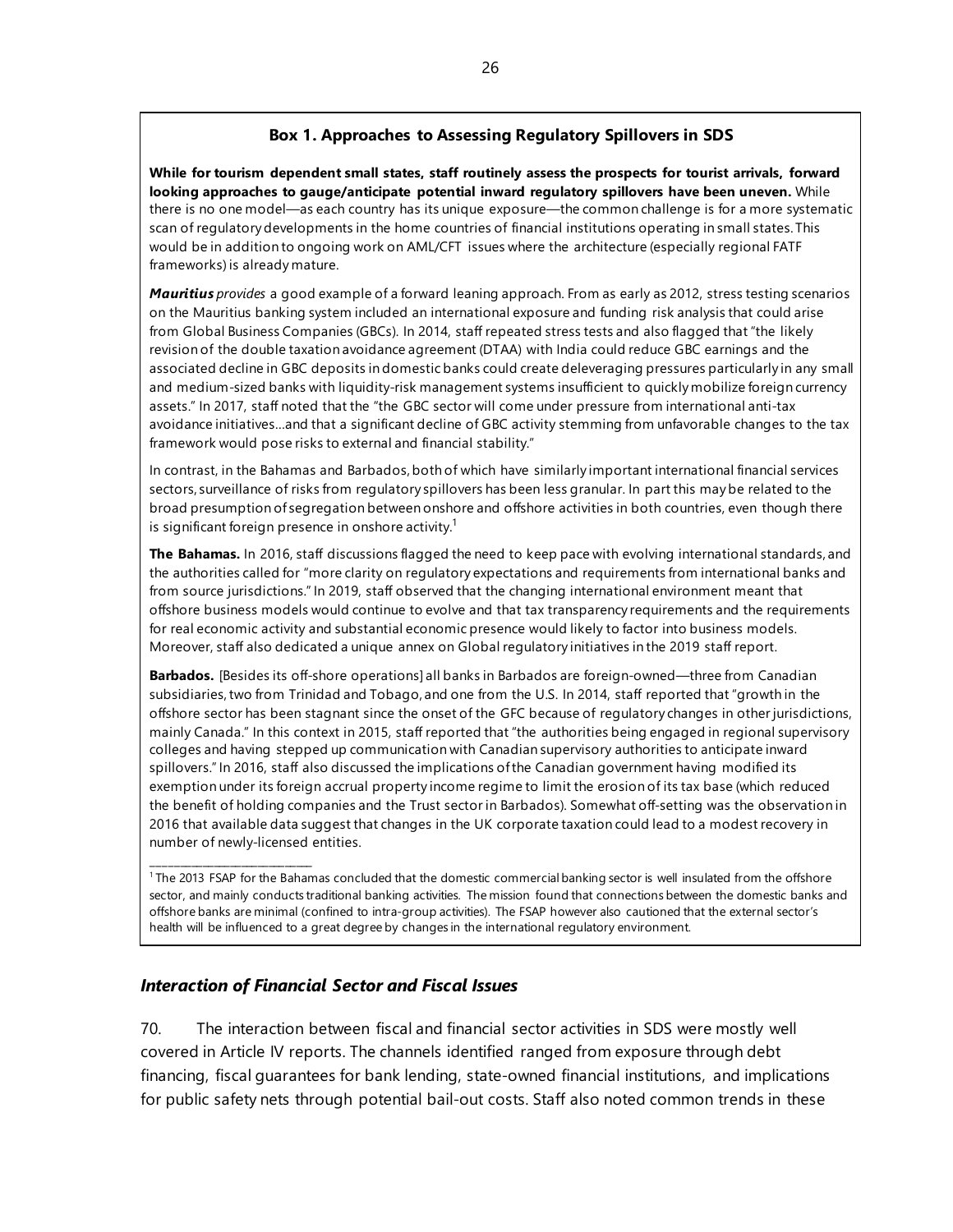exposures, with "indigenous" intermediaries being typically more exposed than foreign bank branches. Moreover, in the instances of debt restructuring, staff analyzed solvency implications of debt operations for domestic financial institutions.<sup>[62](#page-32-0)</sup>

71. However, a less developed theme related to the implications for financial systems during periods of fiscal consolidation.<sup>[63](#page-32-1)</sup> With an already limited asset pool to invest in and an inherently uncertain operating environment, the reduced need for sovereign borrowing (a capital efficient asset) amplified the intermediation challenge, as often, a multi-year stream of liquid resources was released for intermediation. For example, in Grenada, following debt restructuring and adoption of a fiscal responsibility law (FRL) in 2016, the debt stock was programmed to decline by close to 8 percentage points of GDP in three years. In the 2019 staff report, staff noted that "excess liquidity continues to be placed abroad and in unremunerated excess reserves at the central bank" but without further discussion. While the Bahamas (FRL 2018) activated the escape clause under their FRL in response to the dislocation caused by Hurricane Dorian, it too envisaged a debt stock reduction of close to 13 percent of GDP in seven years, amplifying the need to intermediate prospective liquidity. While staff recognized intermediation challenges in their discussion of the financial sector issues, this appeared compartmentalized from fiscal policy advice. Closing this analytical gap appears urgent as while to date only seven of 34 SDS have introduced formal FRLs, the framework or variants are either proposed or under consideration in a number of SDS jurisdictions.<sup>[64](#page-32-2)</sup>

# **Financial Resilience**

72. Topics associated with the resilience of the financial sector and its capacity to intermediate have evolved over the evaluation period. Throughout much of the first half of the review period, staff reports, FSIs and program benchmarks, with few exceptions, were almost exclusively focused on threats to institutional solvency, as noted earlier. However, over time there was increaed attention to policy and micro-structural rigidities that undermined an expanded role of institutions in intermediation consistent with call in the staff guidance note for deeper and competitive financial systems. For example, staff appropriately flagged issues associated with the credit infrastructure and policy distortions. Subsequently, staff paid more attention to issues of

<span id="page-32-0"></span> $62$  For example, in Barbados, commercial banks' claims were reprofiled, with no face value reductions (haircuts). Under the restructuring of treasury bills, 85 percent of the claims held by commercial banks were exchanged into 15-year bonds. See Anthony and others (2020).

<span id="page-32-1"></span> $63$  In the cases of Grenada and the Bahamas the consolidation path was supported by the adoption of fiscal responsibility legislation that included a medium-term debt anchor complemented by fiscal rules to guide the conduct of fiscal policy.

<span id="page-32-2"></span><sup>&</sup>lt;sup>64</sup> See IMF Country Report No. 19/63, ["Eastern Caribbean Currency Union: Selected Issues Paper,](https://www.imf.org/-/media/Files/Publications/CR/2019/1ECCEA2019002.ashx)" and IMF Working Paper No. WP/19/186, ["A Possible Approach to Fiscal Rules in Small Islands—Incorporating Natural](https://www.imf.org/-/media/Files/Publications/WP/2019/wpiea2019186-print-pdf.ashx)  [Disasters and Climate Change.](https://www.imf.org/-/media/Files/Publications/WP/2019/wpiea2019186-print-pdf.ashx)"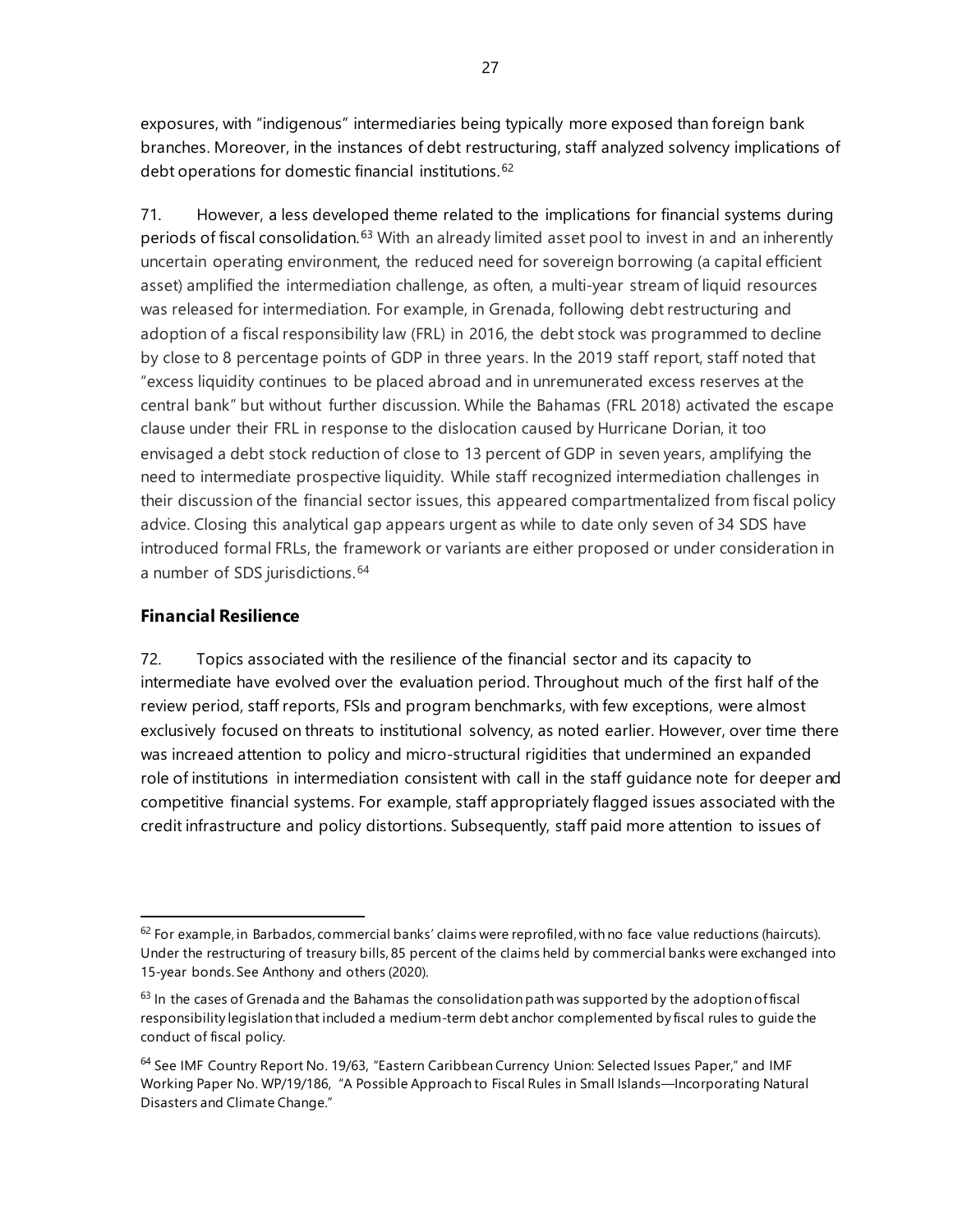access and financial inclusion as an intentional agenda of diversifying the base of intermediation, including through the use of new digital technology.

73. While policy advice was generally sound, there was less traction in this area, in comparison with advice provided in relation to financial stability. For example, abstracting from the ECCU member countries where these issues were addressed regionally, for 13 of the 19 remaining countries where issues of the need for credit registries, property rights, collateral reform and the need for new products were raised, the same staff advice was repeated for an average of 5 annual and 2 biannual consultation cycles. While these issues are complex, the lower impact could also reflect potential shortcomings in the provision of TA (see discussion on capacity building).

74. Coverage of fintech issues began relatively slowly, and was quite limited in both Article IV surveillance and FSAP work prior to 2018. However, this work has subsequently picked up following the Bali Fintech agenda in 2018<sup>[65](#page-33-0)</sup> coincided with the articulation of intentional financial inclusion strategies by several SDS. The Fund has been supportive (in research and in staff reports) of fintech solutions, including for example in regional initiatives around regulatory sandboxes and the role of technology in remittance flows especially in the Pacific.<sup>[66](#page-33-1)</sup> By contrast, staff positions on the role of digital currencies in the Caribbean SDS have been more neutral in stressing the need to balance between the potential benefits against possible costs involving the AML/CFT and cyber-risks.<sup>[67](#page-33-2)</sup> More recent policy papers have sought to clarify and better position the Fund on issues of technology and expertise is being built up.

# **D. Regional Surveillance**

75. Regional surveillance in SDS took place through the Fund's engagement with the ECCU and through the semi-annual REO exercises.<sup>[68](#page-33-3)</sup>

<span id="page-33-0"></span><sup>&</sup>lt;sup>65</sup> The Bali Fintech [Agenda](https://www.imf.org/en/Publications/Policy-Papers/Issues/2018/10/11/pp101118-bali-fintech-agenda) 2018.

<span id="page-33-1"></span><sup>66</sup> [Pacific Islands Regional Initiative.](https://www.afi-global.org/initiatives/pacific-islands-regional-initiative-piri)

<span id="page-33-2"></span><sup>67</sup> Fintech [and Financial Services: Initial](https://www.imf.org/en/Publications/Staff-Discussion-Notes/Issues/2017/06/16/Fintech-and-Financial-Services-Initial-Considerations-44985) Considerations.

<span id="page-33-3"></span> $68$  Under Article IV of the IMF's Articles of Agreement, the IMF holds bilateral discussions with members, usually every year. In the context of these bilateral Article IV consultation discussion, staff hold separate annual discussions with the regional institutions responsible for common policies in four currency unions—the Euro Area, the Eastern Caribbean Currency Union, the Central African Economic and Monetary Union, and the West African Economic and Monetary Union. For each of the currency unions, staff teams visit the regional institutions responsible for common policies in the currency union, collects economic and financial information, and discusses with officials the currency union's economic developments and policies. On return to headquarters, the staff prepares a report, which forms the basis of discussion by the Executive Board. Both staff's discussions with the regional institutions and the Board discussion of the annual staff report are considered an integral part of the Article IV consultation with each member.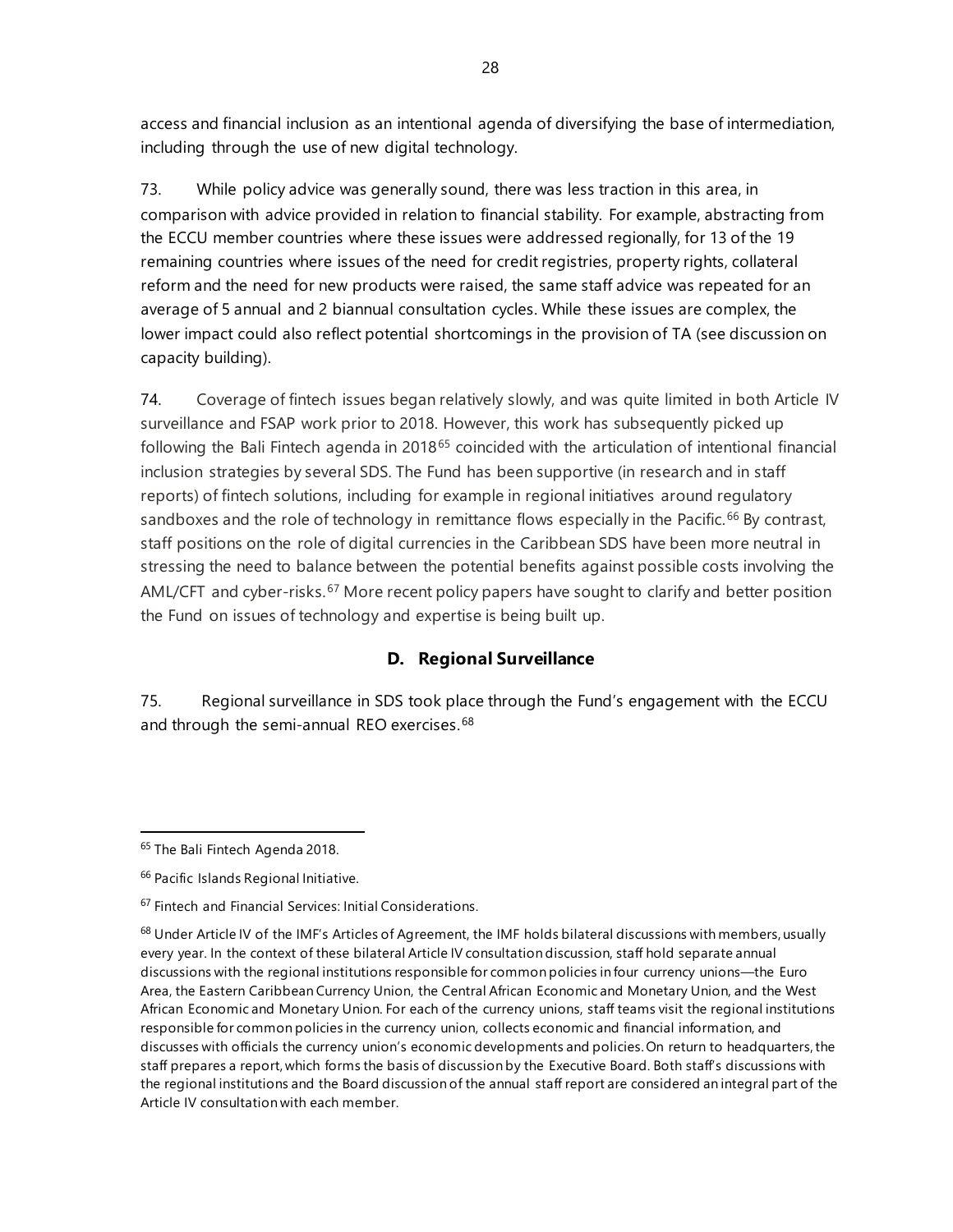# **Discussion with ECCU on Common Issues of Member Countries[69](#page-34-0)**

76. Annual consultations with the ECCU over the review period focused intensively on financial sector issues. On average, 35 percent of paragraphs in staff reports were on financial sector issues and in all but one consultation (2010) staff teams included at least one member of MCM staff. The consultations were supported by seven annexes, three SIPs, and a book (IMF, 2013). The reports focused on cross member issues (e.g., interconnectedness, sovereign exposures, exposure to common external shocks, stress testing for the pandemic, and crisis management frameworks), especially where "regional" advice (e.g., on asset quality review, bank resolution, cross border payments system reform, minimum savings rate, CBDC, banking union) was relevant to advance the functioning of the currency union.

77. Engagement with the ECCU has been supported by multi-year CD projects in which the Fund worked with multiple partners. The initial phase, provided in conjuction with the Canadian Development Bank and the World Bank, focused on addressing weaknesses in the ECCU indigenous banking system. The second phase, in partnership with the Caribbean Development Bank, focused on strengthening the capacity of the Eastern Caribbean Central Bank (ECCB), with the goal to foster financial stability. In particular, the project helped design and implement riskbased supervision, and expanded the tools for problem bank resolution, crisis management, and crisis prevention.

78. Given the high degree of financial interconnectedness and cross border intermediation amongst member countries of the ECCU, the sustained focus on common approaches in managing these risks has been appropriate but with uneven results. Broadly, while there has been alignment on objectives with the authorities and substantial progress on supervisory frameworks, important work remains in some areas.<sup>[70](#page-34-1)</sup> After some delay, the Eastern Caribbean Asset Management Company (ECAMC), established in 2017, with the dual mandate of resolving failed banks and acquiring NPLs from approved financial institutions (AFIs), including banks, now expects to complete the acquisition of NPLs by end 2021 from an aggregate of 10 AFIs. In parallel, however, the ECCU has made good progress in modernizing their payments system. After initial reforms to a create a regional clearing house and an Electronic Funds Transfer system, in March 2019, the ECCB launched a digital currency pilot project to reduce excessive reliance on cash and cheques, promote inclusion, and further improve the efficiency of the regional retail payment system.[71](#page-34-2)

<span id="page-34-0"></span> $69$  The ECCU comprises Antigua and Barbuda (member since 1982), Dominica (member since 1978), Grenada (member since 1975), St. Kitts (member since 1984) St. Lucia (member since 1979), St. Vincent (member since 1979), and Anguilla and Monserrat (UK territories).

<span id="page-34-1"></span> $70$  The 2021 staff report (IMF, 2021c; 2021d) noted the "national authorities should complete long-standing financial sector reforms, including on the credit reporting and insolvency frameworks, centralized AML/CFT supervision for the banking system, and harmonized legislation for co-operative societies."

<span id="page-34-2"></span><sup>&</sup>lt;sup>71</sup> In March 2021, the ECCB launched "DCash"—a digital currency that became the world's first retail CBDC to be publicly issued within a formal currency union.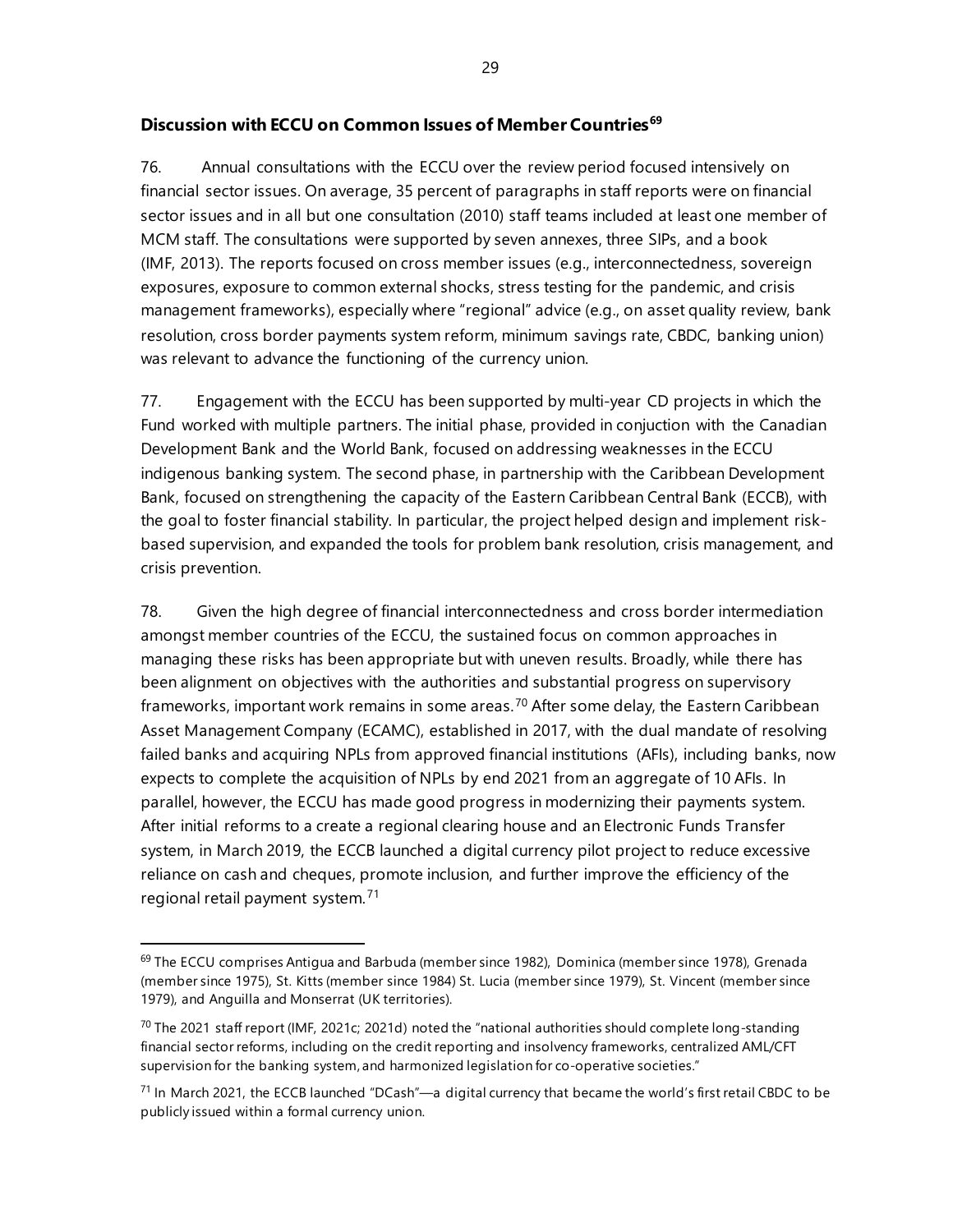### **Regional Economic Outlooks[72](#page-35-0)**

79. The semi-annual REO exercises prepared by area departments routinely analyze the macro-financial transmission of global and regional developments to small states in their region, even if the analytical lens varies across departments. Typically, small states in the Caribbean and Africa are analyzed through the lens of being either tourism dependent or commodity exporting; in the Middle East, SDS are variably categorized as an oil importer and/or a fragile state [Montenegro is examined through the lens of being a **"**Southeastern European non-EU member state"] and the Asia Pacific and WHD REO's group micro-states as "Pacific Islands" and "ECCU countries." While—with the exception of these micro-states—the classifications are not unique to SDS and include non-SDS, for the most part, they capture the openness and intersection of SDS with the global and regional environment and have allowed REOs to reflect on the major challenges of SDS over the evaluation period.

80. All REOs at the beginning of the evaluation period had assessments of the challenges and paths to recovery from the impact of the GFC. Issues flagged included financial market shallowness in the Middle East; debt and financial fragility in the ECCU microstates and the macroeconomic impact of slow tourism recovery in the broader Caribbean; uncertainty in remittance flows in the Pacific Islands; and NPLs and excess reserves in African SDS.<sup>[73](#page-35-1)</sup> Similar attention was paid mid-period to SDS issues including natural disasters in African and Pacific SDS, and deepening financial systems.<sup>[74](#page-35-2)</sup> The impact and strategies to address CBRs were also covered in the 2016–2018 period across all REOs while the most recent REOs have assessments of the effects of the pandemic on macro-financial outcomes in SDS.

81. In framing national policy challenges and options in a regional and global context, the REO exercise has played an important role for SDS, if only because there have been very few alternative vehicles for such perspectives. The relative high frequency of the exercise (annual with semiannual updates) also likely fills gaps in surveillance cycles for some countries. While the analytical lenses differ by departments, they offer useful aggregations of SDS relative to the financial transmission channels under consideration. Nowithstanding the convenience of these analytical lenses for departments, however, there could be value in more use of filters that are SDS specific. One example of this, as discussed in the following section on bilateral surveillance, is the possible analytical omission relating to viewing regulatory spillovers as an inherent macrofinancial risk for SDS.

<span id="page-35-0"></span> $72$  These reports discuss recent economic developments and prospects for countries in various regions. The also address economic policy developments that have affected economic performance in regions and discuss key challenges faced by policy makers. They address regional policy developments and challenges, and provide country specific data and analysis, including through analytical pieces on issues of interest to a particular region.

<span id="page-35-1"></span> $^{73}$  For dedicated boxes and subsections of chapters see IMF (2010b), Box A2 "Impact of the Global Crisis on the Pacific Island Countries" and IMF (2010c), Chapter 2, "Monetary Policy Effectiveness in Sub-Saharan Africa."

<span id="page-35-2"></span><sup>74</sup> For unique boxes or chapters on SDS issues see, "NATURAL DISASTERS IN SUB-SAHARAN AFRICA; Financial Development and Sustainable Growth," April 2016 AFR.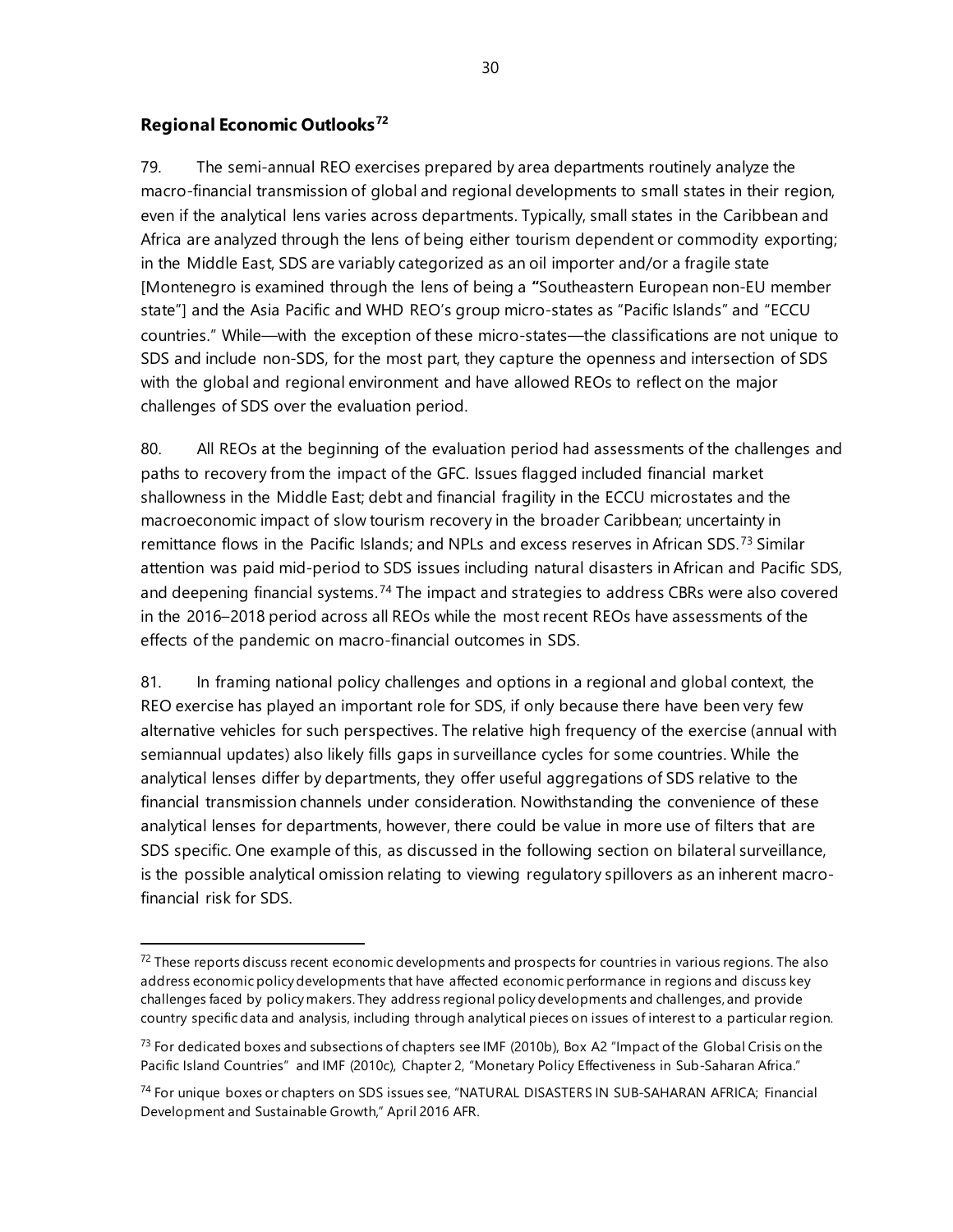### **E. Program Engagement[75](#page-36-0)**

82. Financial sector concerns, while important, were not the primary focus of conditionality in IMF-supported programs during the evaluation period. Of 10 upper credit tranche programs, 9 included at least one financial sector structural benchmark (Table 3). However, in only two programs (São Tomé & Principe and Antigua and Barbuda) did the share of financial sectorrelated structural benchmarks constitute a fifth or more of total structural benchmarks for that program. Where structural benchmarks were included, given the macro-financial context of programs, they tilted towards issues of financial stability reflecting concerns about the combination of unsustainable debt levels, the vulnerabilities in ECCU's regulatory framework, and spillover risks both across countries and between banks and non-banks (Table 4). In particular, around 80 percent of program structural benchmarks on the financial sector revolved around issues of bank solvency and arrangements for asset quality reviews, intervention, liquidation and the work out of NPLs through a regional AMC and in the strengthening supervisory frameworks, including for OFC operations. Also included were some issues that, while classified as "general government" (for example, the valuation of land associated with the debt/land swaps), had a direct bearing on bank solvency. Of the remaining benchmarks, 17 percent of the total focused on issues of resilience, including advancing work on credit bureaus and removing the minimum rate on saving deposits.

83. Approximately 60 percent of program structural benchmarks on financial sector issues were related to issues associated with reforms to the ecosystem (e.g., commercial court, payments system, housing finance, credit information and leasing), with the remainder focused on oversight and transparency in OFC activities and the strengthening of supervisory frameworks (all stability issues).

84. There is evidence that legislative submissions and their enactment and the articulation of frameworks were often met on a timely basis. The evaluation reviewed the IMF MONA database that inter alia tracks the implementation of program conditions. The review found that structural benchmarks associated with the preparation, submission and Board or parliamentary approval of financial sector related frameworks were often met on a timely basis in line with program review expectations.

<span id="page-36-0"></span> $75$  The review covers program engagements with Barbados and Seychelles (Extended Fund Facility); Cape Verde (Policy Support Instrument); Comoros and Djibouti (Extended Credit Facility); Sao Tome and Principe, Grenada (Extended Credit Facility); Solomon Islands (Standby Credit Facility); Suriname, Antigua and Barbuda, and St. Kitts (Stand-By Arrangement).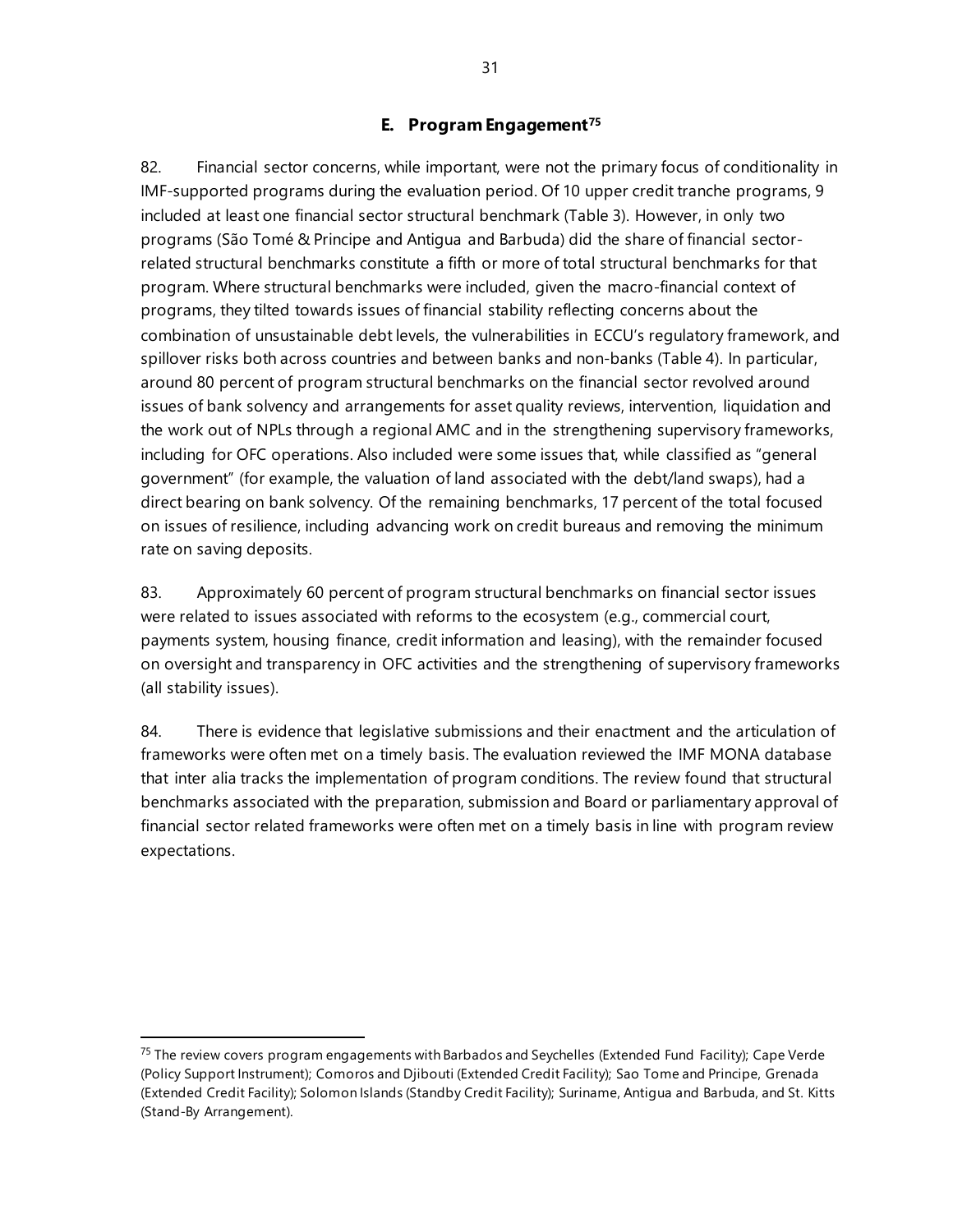|                    | Table 3. Financial Sector Benchmarks in SDS Programs, 2010-2020                                                                                                                                                                                                                                                                                                                                                                                                                                                            |                                                   |                                                                                                                                                                                                              |                          |                                                                 |
|--------------------|----------------------------------------------------------------------------------------------------------------------------------------------------------------------------------------------------------------------------------------------------------------------------------------------------------------------------------------------------------------------------------------------------------------------------------------------------------------------------------------------------------------------------|---------------------------------------------------|--------------------------------------------------------------------------------------------------------------------------------------------------------------------------------------------------------------|--------------------------|-----------------------------------------------------------------|
| Country            | Financial stability benchmarks                                                                                                                                                                                                                                                                                                                                                                                                                                                                                             | Number of<br>financial<br>stability<br>benchmarks | Resilience benchmarks                                                                                                                                                                                        | resilience<br>Benchmarks | Number of Financial issues as<br>percent of total<br>benchmarks |
| Barbados           | Consultation with stakeholders on debt<br>restructuring (MCM/LEG)                                                                                                                                                                                                                                                                                                                                                                                                                                                          | 1                                                 | Framework for fintech sandbox                                                                                                                                                                                | $\mathbf{1}$             | 5.5                                                             |
| Cape Verde         | Regulatory framework for on/offshore banks.<br>(MCM) Framework for treasury bill auctions (MCM)                                                                                                                                                                                                                                                                                                                                                                                                                            | $\overline{c}$                                    | Central registry for mobile<br>collateral                                                                                                                                                                    | 1                        | 13.6                                                            |
| Comoros            | None                                                                                                                                                                                                                                                                                                                                                                                                                                                                                                                       |                                                   | none                                                                                                                                                                                                         |                          | none                                                            |
| Djibouti           | Onsite inspection of 3 banks<br>Revised banking law<br>Timetable for banking law<br>Dedicated AML/CFT unit and staffing of FIU (LEG)                                                                                                                                                                                                                                                                                                                                                                                       | 4                                                 |                                                                                                                                                                                                              |                          | 8.7                                                             |
| Principe           | Sao Tome & Onsite inspection of 2 banks<br>Onsite inspection of largest bank (AFRITAC)<br>Regulation to ensure capital/risk-weighted asset<br>ratio of 12 percent.<br>Supervision to require all banks to publish audited<br>statements<br>Revision to CB legislation to allow autonomy to<br>address problem banks (MCM)<br>Complete AQR (MCM)<br>Develop strategy to deal with legacy NPLs<br>(AFRITAC)<br>Legislation on bank resolution<br>Complete BCP assessment. (MCM)<br>Draft amendments to AML/CFT law (MCM/LEG) | 10                                                |                                                                                                                                                                                                              |                          | 20                                                              |
| Solomon<br>Islands | Guidelines on SOE borrowing<br>Revision to NBF governance and oversight (MCM)<br>Credit Union Act (PFTAC/LEG)<br>SOE borrowing guidelines<br>Financial Institutions Act (MCM)                                                                                                                                                                                                                                                                                                                                              | 5                                                 | Workshop by National<br>Financial Inclusion Taskforce on<br>access to finance                                                                                                                                | 1                        | 9.7                                                             |
| Suriname           | BOS liquidity management operations (MCM)<br>FX market reforms including on open positions<br>(MCM)<br>AML/CFT legislation (LEG)                                                                                                                                                                                                                                                                                                                                                                                           | 3                                                 |                                                                                                                                                                                                              |                          | 5.0                                                             |
| Barbuda            | Antiqua and ECCB Onsite inspection of banks (MCM)<br>Single regulatory unit for nonbanks (MCM/CARTAC)<br>Baico/Clico resolution plan (MCM)<br>Onsite inspection of indigenous banks (MCM)<br>Recap of Bank of Antiqua (MCM)<br>Legislation for Financial Services Regulatory<br>Commission.<br>AML/CFT regulations (LEG)                                                                                                                                                                                                   | $\overline{7}$                                    |                                                                                                                                                                                                              |                          | 25                                                              |
| Grenada            | Valuation of land                                                                                                                                                                                                                                                                                                                                                                                                                                                                                                          | $\mathbf{1}$                                      |                                                                                                                                                                                                              |                          | 2.7                                                             |
| Seychelles         | Amendments to Fin Institution Act<br>Transition to Basel 3 capital. (MCM)<br>Crisis Management and bank resolution framework<br>(MCM)<br>Amendments to AML/CFT act (LEG)                                                                                                                                                                                                                                                                                                                                                   | 4                                                 | House financing policy that<br>limits public sector<br>Introduce credit info system<br>Approval of leasing bill<br>Creation of commercial court<br>MSME policy framework<br>CBS policy on financial literacy | 4                        | 16.1                                                            |
| Total              |                                                                                                                                                                                                                                                                                                                                                                                                                                                                                                                            | 34                                                |                                                                                                                                                                                                              | 7                        |                                                                 |

# **Table 3. Financial Sector Benchmarks in SDS Programs, 2010–2020**

Notes: AFRITAC=African Regional Technical Assistance Center; AML/CFT=Anti-Money Laundering and Combatting the Financing of Terrorism; CARTAC=Caribbean Regional Technical Assistance Center; CBS=Central Bank of Seychelles; ECCB=Eastern Caribbean Central Bank; LEG=Legal Department; MCM=Monetary and Capital Markets Department; MSME=Micro, Small and Medium Enterprise.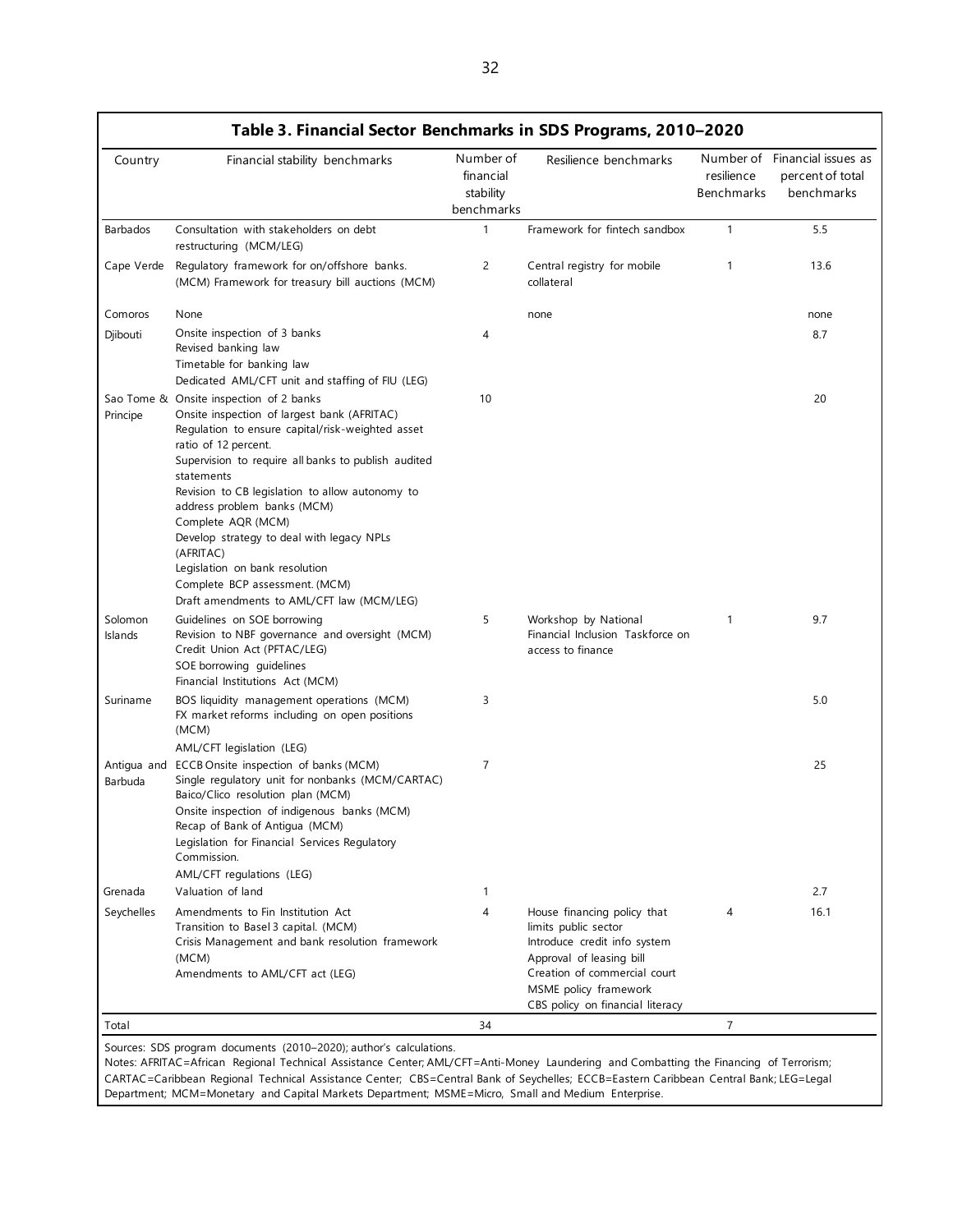| <b>Table 4. Distribution of Financial Stability Benchmarks</b>    |                      |
|-------------------------------------------------------------------|----------------------|
| Type of Financial Stability Benchmark                             | Number of Benchmarks |
| Bank Restructuring/Resolution Plans                               | 3                    |
| Liquidity Management                                              |                      |
| Foreign Exchange Market Reforms                                   |                      |
| Debt Restructuring and Resolution Plans                           |                      |
| Non-Performing Loans                                              |                      |
| Regulatory and Supervisory Framework and Governance               | 6                    |
| Borrowing Guidelines                                              |                      |
| Inspections                                                       | 5                    |
| <b>Treasury Bill Auctions</b>                                     |                      |
| Implementation of New or Revised Legislation                      | 10                   |
| Creation and development of new institutions                      | $\mathcal{P}$        |
| Compliance with International Standards and Codes                 | 1                    |
| Other                                                             | 1                    |
| Total                                                             | 34                   |
| Sources: SDS program documents, 2010–2020; author's calculations. |                      |

85. IMF capacity support to SDS of financial stability issues in the program context appears to have been highly targeted. Where financial reforms benchmarks were included in programs, follow-up TA and training was typically provided to help address capacity and funding challenges. For example, Sao Tome received 12 unique missions over the program period and Solomon Islands 4 missions in 3 years of the program. There was also a heightened degree of communication and intentional collaboration with partner IFIs and supporting agencies in the delivery of program benchmarks in the financial sector.<sup>[76](#page-38-0)</sup>

# **F. Capacity Development**

86. IMF CD on financial sector issues to SDS has largely been provided through the RCDCs rather than HQ-based missions. In fact, 78 percent of Pacific Technical Assistance Center (PFTAC) membership and 67 percent of Caribbean Technical Assistance Center (CARTAC) membership are SDS's.

87. Over the evaluation period, staff resources devoted to financial sector CD in SDS fluctuated between 0.8–2.1 full-time equivalent (FTE) staff per SDS, with a modest but discernible increase in the second half of the review period (Figure 4). Consistent with the focus of advice in

<span id="page-38-0"></span><sup>&</sup>lt;sup>76</sup> Among many examples, the IMF TA team supporting the ECCB's (regional central bank and supervisor) efforts at resolving the cross border banking issues in the ECCU that in part triggered the programs with member countries Antigua and Grenada, liaised with the World Bank team on the ECCU's financial system stabilization strategy ; with the IFC and CDB, advising on the establishment of an asset management company. Similar examples of collaboration are also evident in the programs benchmarks for Sao Tome and Principe (Asset Quality Review (AQR) and Seychelles (financial literacy/ombudsman).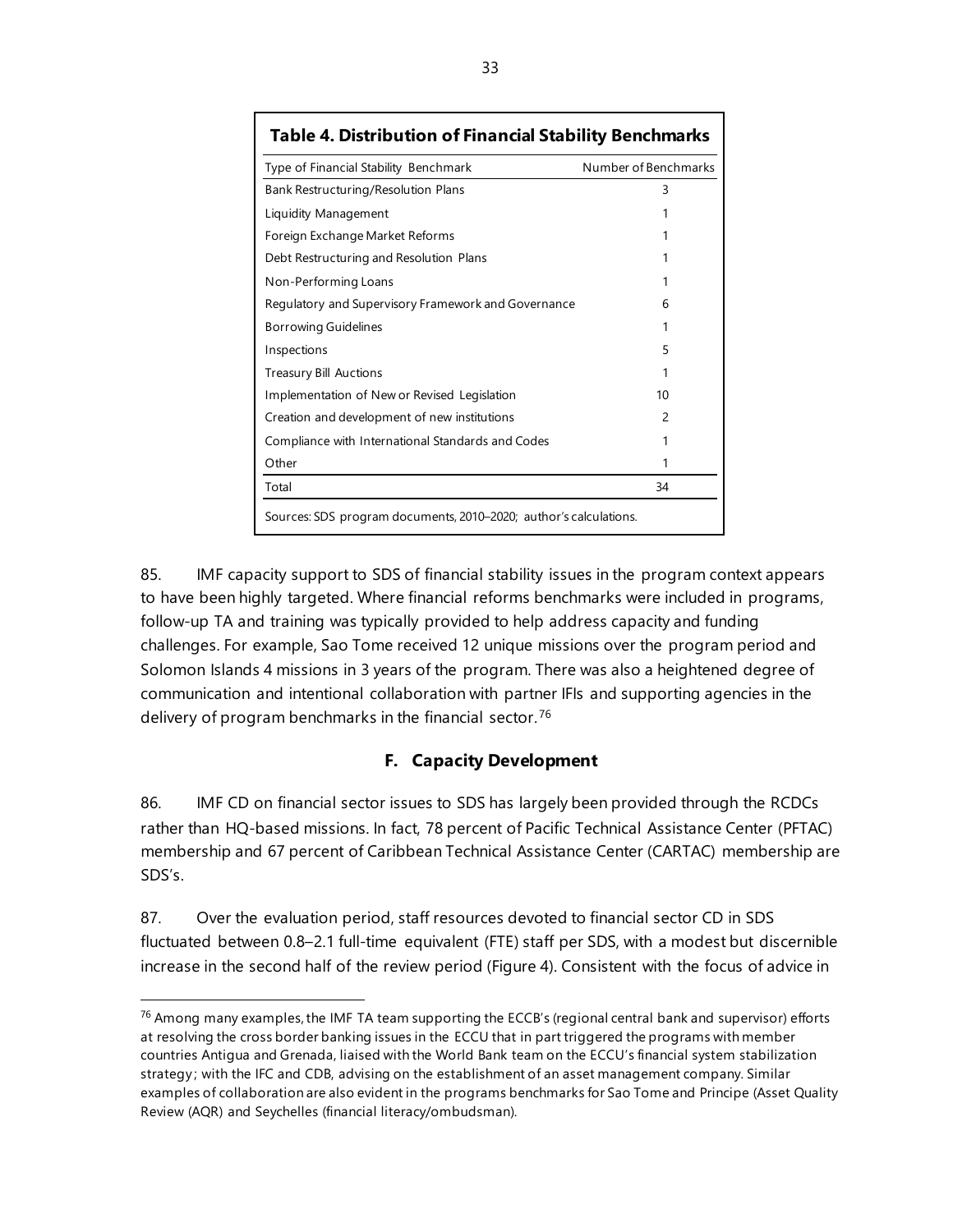surveillance, by far the largest proportion of CD was directed at issues related to financial stability; this balance prevailed throughout the evaluation period. Topics in banking stability included bank supervision (on and off-site data and process), transition issues in Basel 1–3, International Financial Reporting Standards implementation, consolidated supervision, legal frameworks including for bank resolution and crisis management, and the strengthening of AML/CFT frameworks. Non-bank issues covered similar issues for insurance, pensions (including stress testing) and credit unions, while resilience issues covered CD efforts around market infrastructure, including payments systems, credit bureaus and activities supporting fintech in recent years.



88. By region, Caribbean SDS received relatively more CD on financial stability largely consistent with the focus on surveillance on the legacy of the debt/financial sector crisis in the Caribbean (Figure 5). In contrast, African SDS (especially in the first half of the period) benefited from CD on issues aimed at strengthening the ecosystem supporting intermediation, reflecting the the challenges of financial access and inclusion in African SDS.

89. CD support on issues of financial resilience was quite selective but attention to financial resilience was also limited in surveillance. CD support for the development of credit bureaus and collateral registries was limited outside Africa and there was no CD support addressing collateral challenges in the Pacific islands and in Eswatini. This said, there was engagement on policy rigidities (e.g., interest rate floors and ceilings) that impeded the pricing of risk and intermediation, provided more in the context of HQ based TA on monetary and central bank operations, especially in the context of programs (e.g., Barbados and ECCB). In contrast, and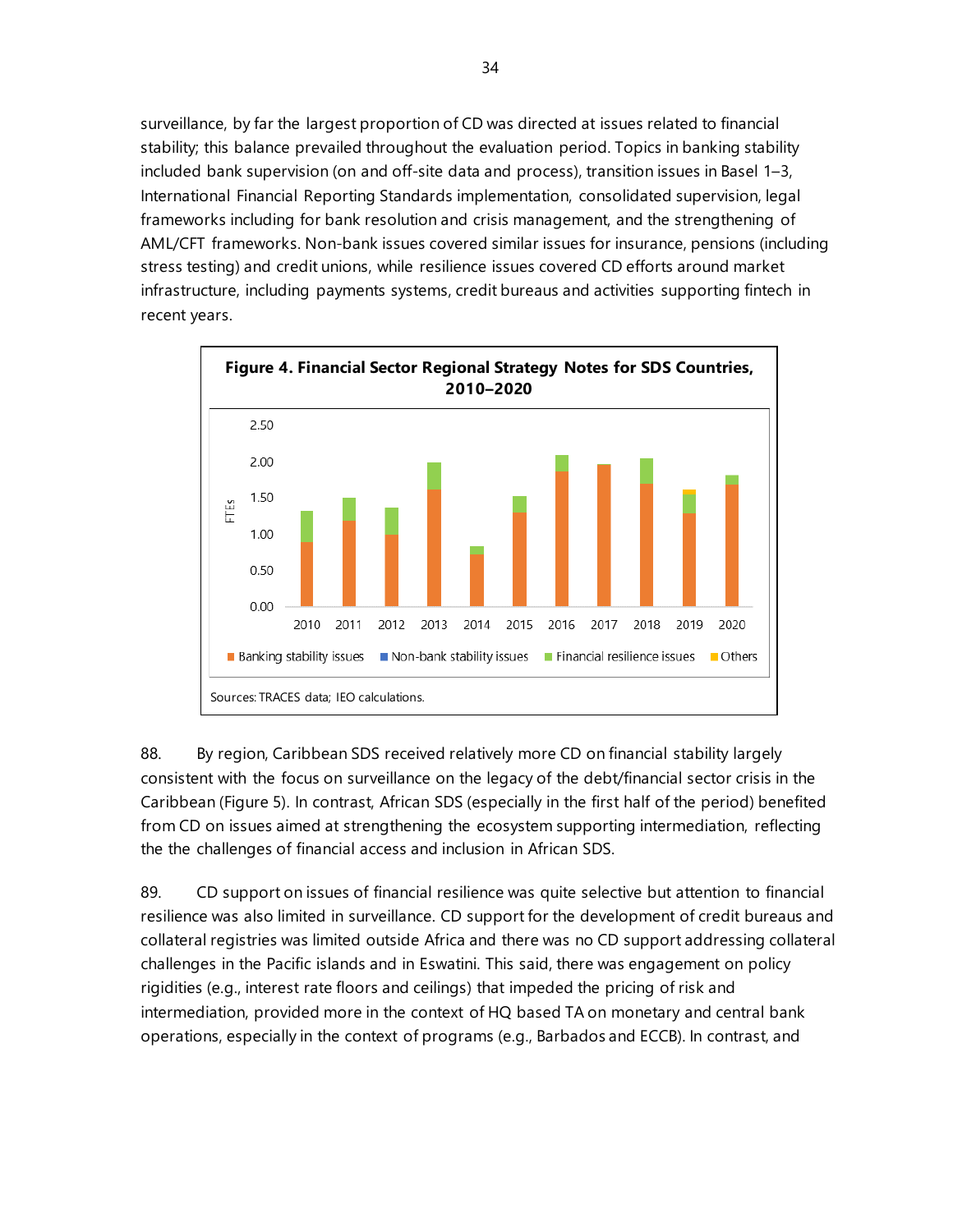

especially in the more recent years, SDS have received support through RCDCs on issues to deal with fintech, mobile money and cyber risks.<sup>[77](#page-40-0)</sup>

#### **Assessment**

90. Especially on issues of financial stability, CD activities have been highly tailored to country circumstances. While capacity support to address the financial crisis in the ECCU is well documented,<sup>[78](#page-40-1)</sup> multi-year engagements addressing the financial interconnectedness (complexity) of the financial system in Eswatini, and market stage appropriate engagements with Mauritius, Belize and Guyana and Solomon Islands were equally impressive.

91. The FSSR has proved to be a useful CD diagnostic tool where it has been deployed. The two FSSRs (Fiji 2019; Djibouti 2020) were quickly followed up by TA provided with support from the Financial Sector Stability Fund.<sup>[79](#page-40-2)</sup> The FSSR is a less resource-intensive exercise than the FSAP, and therefore can be seen as a useful tool to expand the availability of financial sector diagnostics in SDS. The issue remains however that the FSSR (an IMF-only product) is configured largely towards financial stability and is therefore less suited to raise issues in the ecosystem to

<span id="page-40-0"></span> $77$  At the inaugural meeting of Directors of Training meeting in Singapore (2019) it was noted that "interest was highest for courses on digital economy, financial inclusion, management of cyber risks, analysis and regulation of financial sector innovation and Islamic finance." In addition, PFTAC in 2017 launched a regional effort around regulatory and supervisory frameworks for cyber risk.

<sup>78</sup> Se[e IMF Monetary and Capital Markets Department Technical Assistance Annual Report; October 03, 2016.](https://www.imf.org/-/media/Files/Publications/technical-assistance-annual-report/taar2016.ashx)

<span id="page-40-2"></span><span id="page-40-1"></span> $^{79}$  For Djibouti, the time lapse between scoping, the actual review and TA provision was under one year. For Fiji TA delivery occurred within two months of the completion of the review. Moreover, the attention to financial statistics is of material significance for SDS (discussed in Section IV).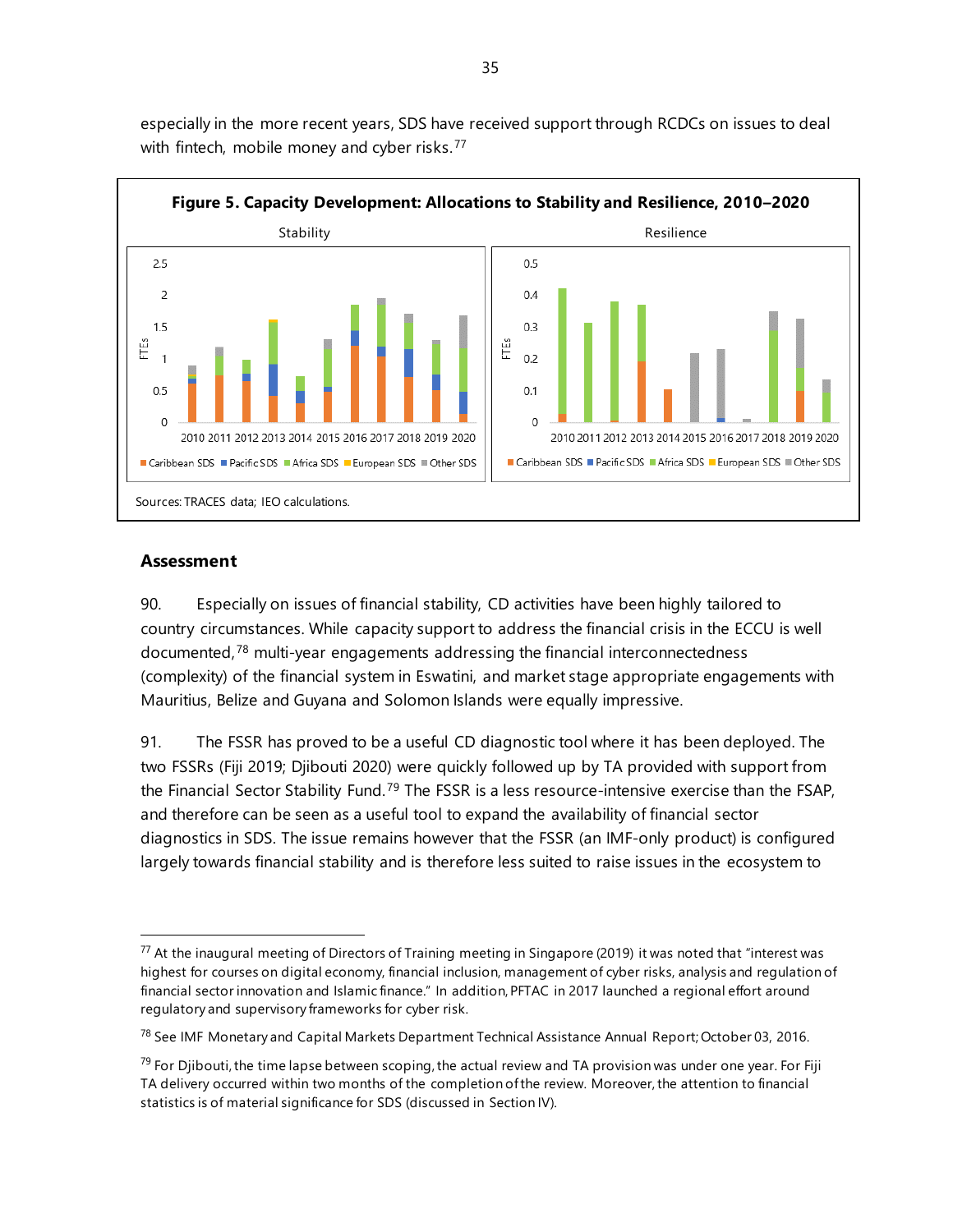support financial deepening. Notably, World Bank teams at times complemented the FSSR work by using the FSAP developmental modules.

92. RCDCs were generally responsive to SDS members' CD needs, due to their location close by, good understanding of country conditions, and practice of forward planning based on inputs from country authorities. Cross regionally observations include:

- Given the role of foreign banks in the Pacific (PFTAC) and Africa (AFRITAC West/South), there was particular attention to issues of home/host supervisory arrangements. This stream of work was less obvious in CARTAC where the focus was more on oversight of regional groups as opposed to foreign bank exposures.
- Reflecting the intermediation structure in many SDS in the Caribbean, frameworks for non-bank stability (credit unions, insurance, pensions) were a focus for CARTAC. On the other hand, there was relatively less attention by PFTAC to non-bank financial institutions in the Pacific islands though there was legislative support for frameworks for credit unions and in 2019 an agenda of work on Insurance frameworks was launched.

93. One continuing issue more generally, is the scope to reduce potential ambiguities in the respective roles of the IMF, World Bank and other development partners, in the delivery of TA around issues impacting financial resilience. In practice, authorities utilize a range of bilateral and multilateral partners on resilience/ecosystem issues. The creation of the Fund-Bank LIC Financial Group under the auspices of the FSLC in 2011 was intended to help in the assignment of responsibilities, including between the IMF and World Bank, on the assessment and capacity delivery of reforms loosely but not prescriptively organized around the "Preconditions" that underpin all financial supervisory standards. Elements of these "preconditions" included:

- Sound macroeconomic policies (mainly fiscal and monetary policies) as the foundation of a stable financial system (assessed by the Fund);
- Well established frameworks for financial stability policy formulation (assessed by the Fund;
- Public infrastructure—including business laws, judiciary, accounting, experienced professionals, secure and efficient payments systems, efficient and effective credit bureaus that make available credit information on borrowers (ambiguous);<sup>[80](#page-41-0)</sup>

<span id="page-41-0"></span><sup>&</sup>lt;sup>80</sup> For example, capacity support on the Pacific Credit Bureau, and on legal issues pertaining to insolvency and credit rights to the Solomon Islands was provided by the World Bank. At the same time, Middle East Technical Assistance Center is unique amongst RCDCs in having a developed program offering of assistance to its membership on credit bureaus. Other examples of provider ambiguity is in the provision of TA to Seychelles on Insurance Supervision by the Asian Development Bank (ADB) and World Bank, while the Fund (MCM) (IMF, 2016b) provided TA to the Solomon Islands on their National Provident Fund.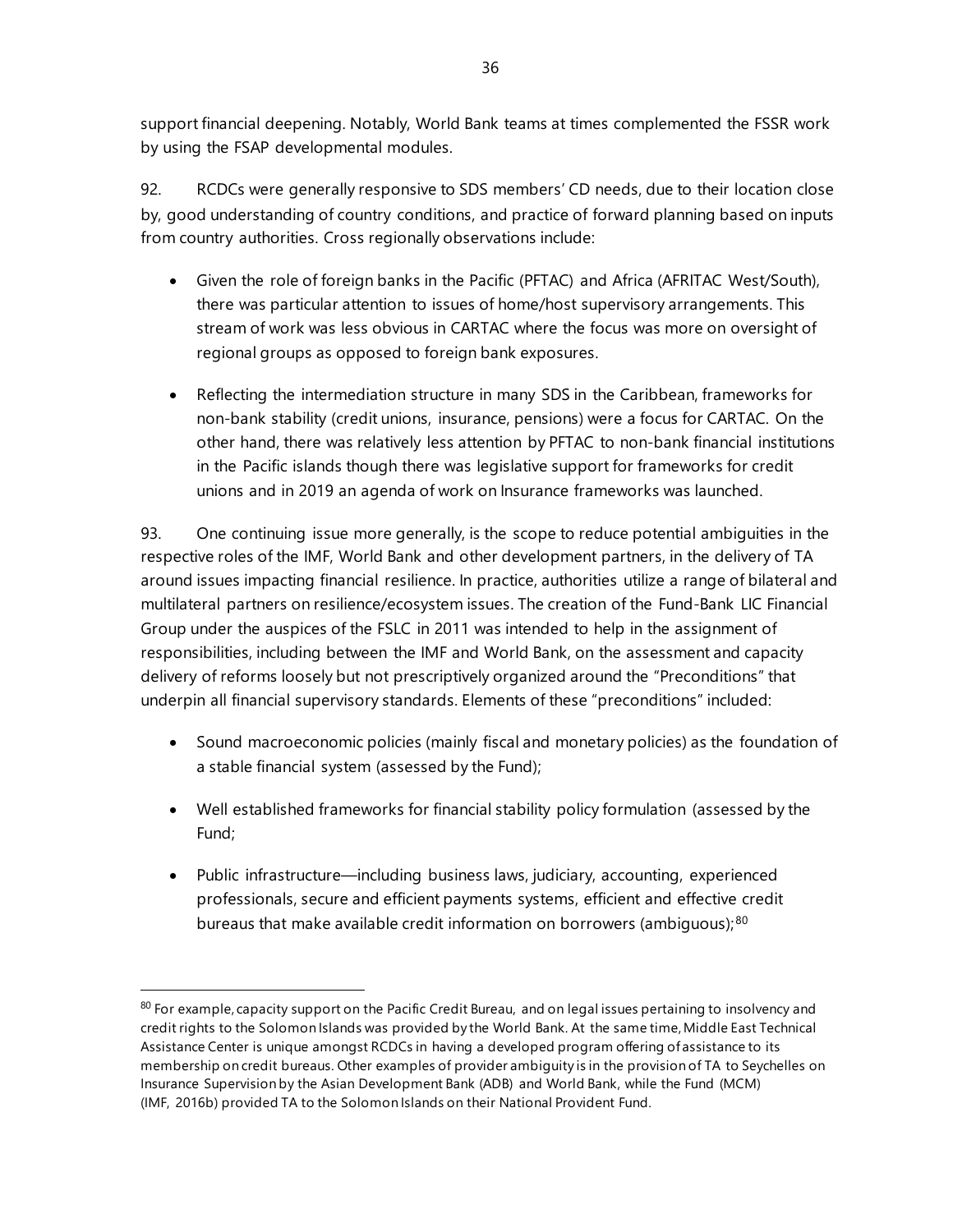- Effective crisis management frameworks and resolution regimes (assessed by the Fund);
- Appropriate level of systemic credit protection (or public safety nets) (assessed by the Fund); and
- Effective market discipline—adequate flows of information and incentives (ambiguous).

94. The ambiguity is reinforced by the uneven practice governing World Bank participation in Article IV consultations, during which capacity needs are often identified and discussed with authorities. In practice, in all but one SDS in the Asia-Pacific region (when the mission was led by the resident representative), it has been routine for staff from the World Bank and AsDB to at least participate in wrap up meetings of the consultation. However, this has not been the practice for other SDS. In fact, in only one other SDS (Eswatini) is there evidence of this occurring and there does not appear to be an implementing framework, notwithstanding the presumption of partner collaboration in the both the 2014 and 2017 staff guidance notes.

95. Many of these issues could be resolved through revisiting the FSLC mechanism—which currently works well in staffing and prioritising the FSAP across the institutions—to ensure a more routine dicussion and allocation of reources to capacity needs in SDS.

### **V. OPPORTUNITIES TO STRENGTHEN FUND ENGAGEMENT**

96. As discussed in the earlier sections of this paper, the various adaptations of financial systems to their operating environment in SDS create unique and sometimes mutually selfreinforcing challenges. The inherent exposure to inward macro-economic and regulatory spillovers and (for many) to climate-related shocks combined with the limited opportunities to hedge such risks (due to small scale) results in institutional risk aversion reflected in large capital and liquidity buffers. The resulting low levels of intermediation reduce corporate and household resilience to shocks, amplifying the need for public intervention, often with debt implications. Fund engagement with SDS has necessitated balancing issues of institutional and systemic solvency (financial stability) that arise from the operating environment with efforts to promote depth and its associated benefits (resilience), mindful of the macro-financial context of SDS. In navigating this challenge, staff have been particularly attentive to issues of financial stability and with good results and traction. Indeed, while it is too early to assess the impact of the unwinding of pandemic related accommodations, so far at least financial systems appear to have withstood the COVID-19 shock without widespread insolvencies.

97. In pursuing efforts to further strengthen engagement in SDS on financial sector issues, five opportunities warrant particular attention that offer scope for the Fund to substantially deepen and better tailor the quality of engagement with SDS and traction of Fund advice. In each instance, these are either nascent or ongoing Fund-wide work and staff have built a trackrecord of non-SDS experience which can be applied to the context of SDS. Moreover, demand by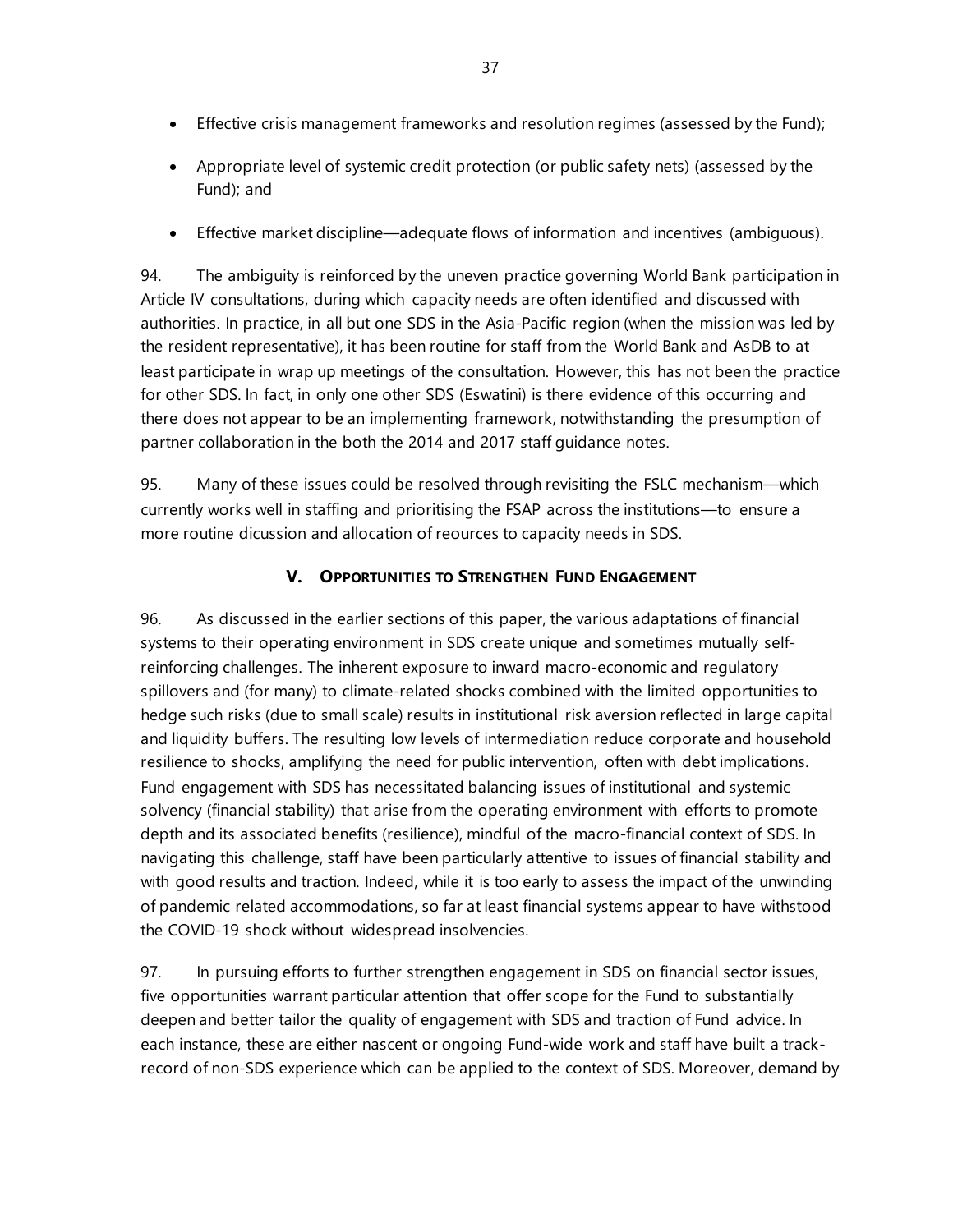SDS authorities for enhanced Fund engagement in these areas has built up, reflecting awareness of their need for expert guidance and advice on complex and fast-moving issues..

98. These issues which are addressed in the following paragraph comprise: (a) supporting SDS in addressing international standards and inward regulatory spillovers, beyond issues in OFCs; (b) strengthening support for fintech and other efforts among SDS to overcome size limitations and reduce operating costs to facilitate financial inclusion; (c) contributing to strengthening modalities for SDS collaboration with the Fund and with other development partners on structural issues particularly related to financial resilience; (d) more actively pursuing opportunities to address analytical gaps; and (e) greater attention to financial sector consequences of climate change.

99. Inward regulatory spillovers have been a common challenge for financial systems in SDS and elsewhere**.** While occuring in different forms, the issue in SDS extends beyond countries with significant offshore operations, to countries intermediated largely by foreign branches and subsidiaries to SDS relying heavily on CBRs. While a common thread through these spillovers are associated with AML/CFT concerns,<sup>[81](#page-43-0)</sup> actions by global banks' to withdraw from CBRs are multiple and interrelated and were shaped by the changed regulatory, supervisory, and enforcement environment post-GFC and the resulting increases in overall compliance costs. The form in which these issues evolved, and their impact on SDS—which are deeply exposed—has been unpredictable. Strengthening the quality, granularity and impact of Fund engagement in this area will require taking a more structured and anticipatory approach. Some simple steps could catalyze this new approach. For example, simply engaging with the few home supervisors of international banks that intermediate SDS could be a start toward augmenting assessments of external risk facing SDS through this channel. More generally, consistent with the "GROWTh" framework guidance that advice on relevant international standards be tailored to the challenges of small markets, work could be considered explicitly for SDS similar to that done for emerging market economies on "proportionality" in supervisory arrangements and expectations. Initial steps could include reviewing lessons from the Fund's experience in emerging market economies that may apply to SDS and developing new guidance tailored for staff working on external risk assessment in SDS.[82](#page-43-1)

<span id="page-43-0"></span><sup>81</sup> Several SDS have over the course of the review period been listed either as "high-risk jurisdictions subject to a call for action" (blacklist) or "jurisdictions under increased monitoring" (grey list) under the Financial Action Task Force's International Cooperation Review Group process though only two (Barbados and Mauritius) are on either list in 2021.

<span id="page-43-1"></span> $82$  For discussion on the principles associated with the application of international standards to less developed markets, see Dordevic and others (2021); Ferreira and others (2021); and

[https://openknowledge.worldbank.org/bitstream/handle/10986/34040/Using-the-FSB-Key-Attributes-to-Design-](https://openknowledge.worldbank.org/bitstream/handle/10986/34040/Using-the-FSB-Key-Attributes-to-Design-Bank-Resolution-Frameworks-for-Non-FSB-Members-Proportionality-and-Implementation-hallenges.pdf?sequence=4&isAllowed=y)[Bank-Resolution-Frameworks-for-Non-FSB-Members-Proportionality-and-Implementation](https://openknowledge.worldbank.org/bitstream/handle/10986/34040/Using-the-FSB-Key-Attributes-to-Design-Bank-Resolution-Frameworks-for-Non-FSB-Members-Proportionality-and-Implementation-hallenges.pdf?sequence=4&isAllowed=y)[hallenges.pdf?sequence=4&isAllowed=y.](https://openknowledge.worldbank.org/bitstream/handle/10986/34040/Using-the-FSB-Key-Attributes-to-Design-Bank-Resolution-Frameworks-for-Non-FSB-Members-Proportionality-and-Implementation-hallenges.pdf?sequence=4&isAllowed=y)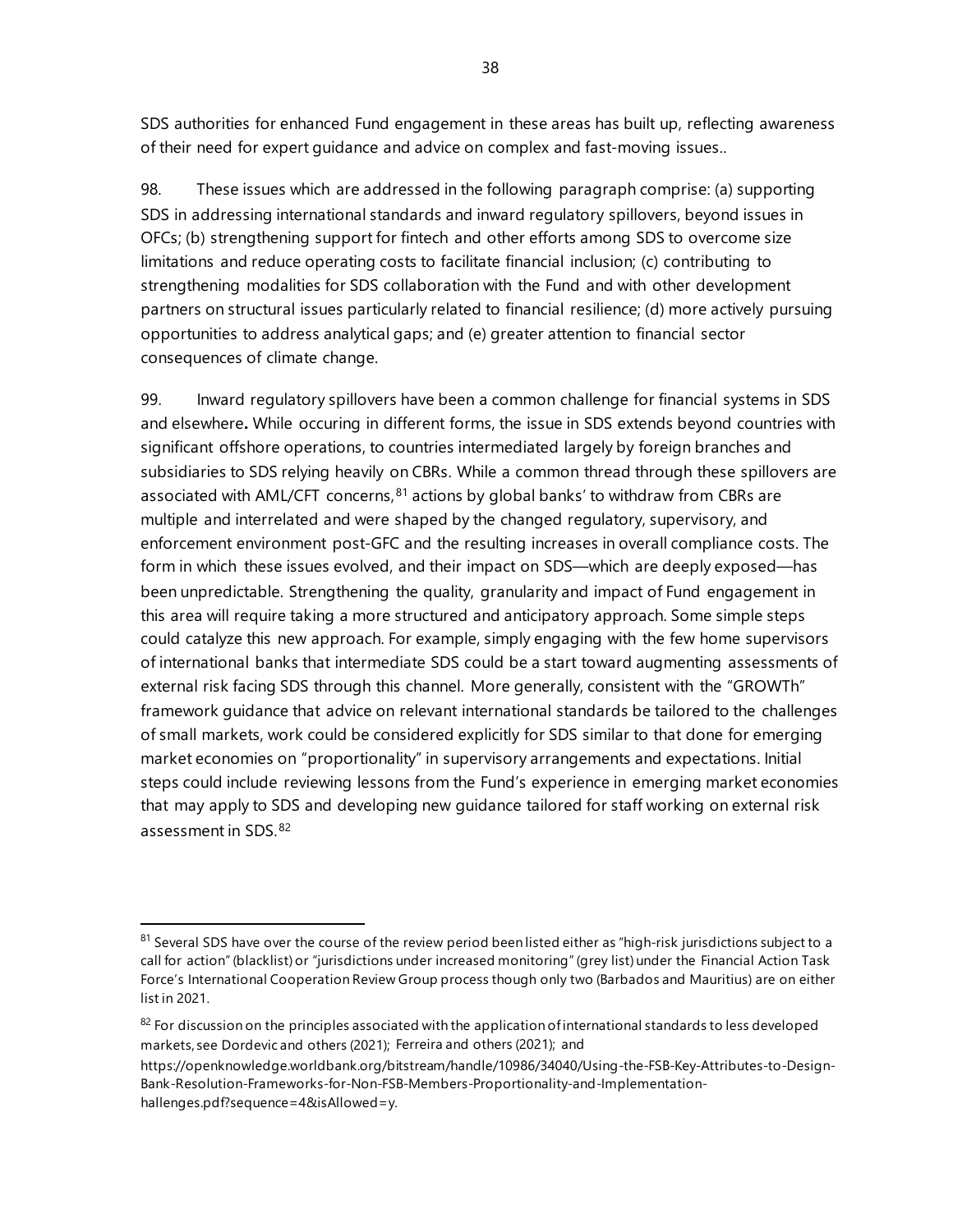100. There are also substantial untapped opportunities to strengthen the Fund's engagement with SDS in the area of financial inclusion. Such efforts could focus on identifying, encouraging and supporting national and regional efforts to foster application of fintech to promote inclusion and to overcome constraints to financial sector development due to sizeby lowering cost and increasing access for unbanked population. As noted earlier, the Fund has already played significant role in contextualizing national policy choices in this area in a regional and global context through the REO exercise. Moreover, RCDCs have helped to support the formation and the work of regional supervisory groups especially in the Caribbean and the Pacific islands. Emerging strands of research in the Fund noted earlier are also highlighting the opportunity for more intentional engagement on innovative approaches (technology and regional) that help SDS overcome limitations of size and achieve scale in the provision of financial services. This approach is consistent with staff guidance on Fund engagement with SDS. [83](#page-44-0)

101. With relatively little direct IMF involvement, SDS have been at the frontier of exploring the use of new digital technology in overcoming size constraints and in promoting inclusion. For example, besides the developments in CBDC issuance in Bahamas and ECCU noted earlier, regulators in all but one SDS (Comoros) in Africa and two (Guyana and Belize) in the Caribbean have in recent years formally established regulatory sandboxes to allow testing of innovative financial services solutions in a controlled environment. SDS in the Pacific islands have articulated the Pacific Regional Regulatory Sandbox Guidelines,  $84$  an approach not dissimilar to that taken by the ECCB for its micro-state membership.<sup>[85](#page-44-2)</sup> Each sandbox reflects jurisdictional priorities, with for example, the Bahamas and the ECCB deciding to issue digital currencies, but a stated objective in all cases has been to enhance financial inclusion. While the use of technology impacts operating costs (a significant contributor to high lending spreads in SDS) it also has the potential of addressing some size constraints in SDS.<sup>[86](#page-44-3)</sup>

102. These organic initiatives by SDS on technology applications could be supported more actively by the Fund through a more intentional agenda. This could involve a "common issue" approach, which has been used elsewhere to leverage Fund engagement on common issues

<span id="page-44-0"></span><sup>83</sup> IMF (2017b) states: "Efforts to promote competition should foster rather than detract from stability, exploiting technological and other opportunities to achieve efficient scale in banking and other financial sector activities. An example is the East Caribbean Regional Governments Securities Market (RGSM), which consolidates the regional trading of debt instruments for member states of the Eastern Caribbean Currency Union (ECCU), thereby creating a single regional financial space."

<span id="page-44-1"></span><sup>84</sup> <https://www.afi-global.org/publications/pacific-regional-regulatory-sandbox-guidelines/>

<span id="page-44-2"></span><sup>85</sup> [ECCB to Issue World's First Blockchain-based Digital Currency](https://www.eccb-centralbank.org/news/view/eccb-to-issue-worldas-first-blockchain-based-digital-currency) (ECCB, 2019).

<span id="page-44-3"></span> $86$  "By acting as a regional bloc rather than individual markets, countries participating in the sandbox should provide interested startups and FinTech companies with access to a larger and more diverse market, as well as greater potential within a well-defined, regulatory structure" AFI, 2020.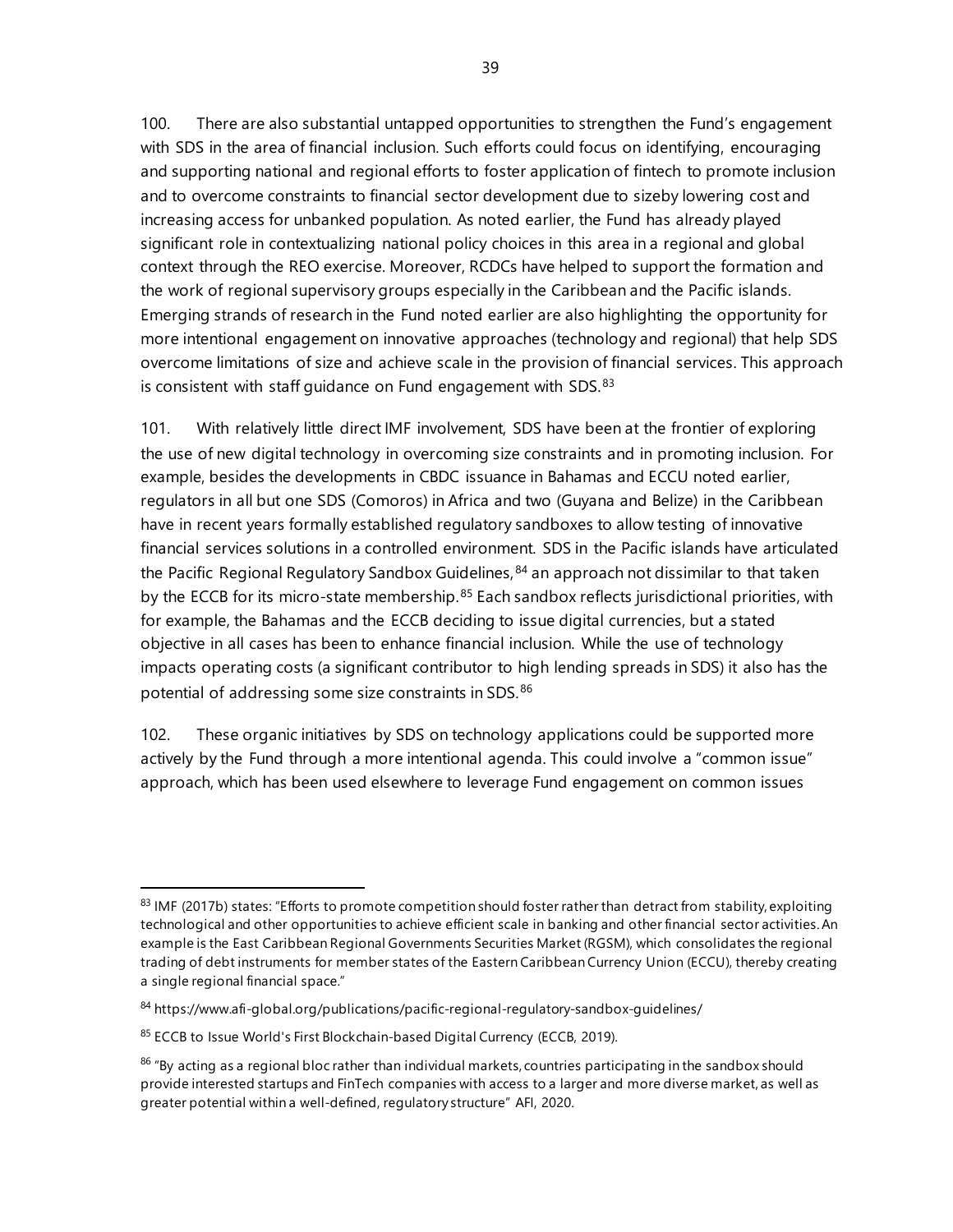facing a group of members.<sup>[87](#page-45-0)</sup> For example, a common issue approach could explore how inherent asset concentration and asset quality issues in individual small states could be addressed by pooling costs and diversifying risks across regional capital markets over regional platforms. In addition, a diagnostic to ascertain cost/benefit and operational implications could be developed through a "common issue/thematic" regional exercise for a group of SDS—for example, common issues facing SDS with significant off-shore activity; or the grouping of microstates in the Caribbean and Pacific. In the context of SDS, other potential initiatives that could support ongoing efforts by these members include regional assessments on credit information systems or collateral rigidities in the Pacific; regional capital markets for SDS in the Caribbean; and the role of CBDCs and financial inclusion in SDS more generally.

103. There are strong mutually reinforcing reasons for greater Fund innovation in supporting SDS in these areas. For SDS, enhanced Fund engagement can provide important guidance and support for practical solutions to the challenges of small size. For the Fund, benefits from supporting a wider range of regional and pan-SDS initiatives include more efficiently leveraging use of Fund resources to contribute to SDS' efforts to strengthen national and regional ownership and accountability and to benefit from new technologies.

104. There are also untapped opportunities to provide CD support to supranational organizations, especially where there are existing supranational fora with mandates to facilitate integration of financial markets, for example the Caribbean Community (15-member state intergovernmental organization) in the Caribbean, Pacific Islands Forum Secretariat (PIFS), and the Melanesian Spearhead Group (MSG). This could be a useful augmentation of existing bilateral support under RCDCs and the already important role that these RCDCs play in facilitating regional supervisory groups and regional peer to peer learning and the work of the Fund's regional offices.

105. Stronger collaboration by the Fund with partner institutions on structural issues could help to address persisting deficiencies in the ecosystem for broader financial intermediation and resilience. On financial stability issues, a mature framework (e.g., CD to the ECCU) comprising RCDC and HQ capacity support exists to address issues of financial stability identified in surveillance and has evolved further with the introduction of the FSSR. However, arrangements to support ecosystem reform—where the need is equally important for SDS—are much less structured and with ambiguity around the roles of different partner institutions in providing capacity support. While it is the prerogative of authorities to choose CD partners, at a minimum a

<span id="page-45-0"></span><sup>&</sup>lt;sup>87</sup> This would not be dissimilar to the "common issue" approach taken to NPLs in the euro area in 2015. NPLs were highlighted as a major issue in 2015 in a dedicated box in the Article IV consultation staff report (IMF, 2015b), which drew from a forthcoming paper cited in the associated SIP and subsequently published as a Staff Discussion Note in September 2015 (Aiyar and others, 2015). Note as well the precedents of the Selected Issues accompanying the 2013 Nordic Regional Report

[<sup>\(</sup>https://www.imf.org/en/Publications/CR/Issues/2016/12/31/Nordic-Regional-Report-Selected-Issues-40920\)](https://www.imf.org/en/Publications/CR/Issues/2016/12/31/Nordic-Regional-Report-Selected-Issues-40920) and the 2016 policy paper on "Financial Integration in Latin America [\(https://www.imf.org/en/Publications/Policy-](https://www.imf.org/en/Publications/Policy-Papers/Issues/2016/12/31/Financial-Integration-in-Latin-America-PP5026)[Papers/Issues/2016/12/31/Financial-Integration-in-Latin-America-PP5026\).](https://www.imf.org/en/Publications/Policy-Papers/Issues/2016/12/31/Financial-Integration-in-Latin-America-PP5026)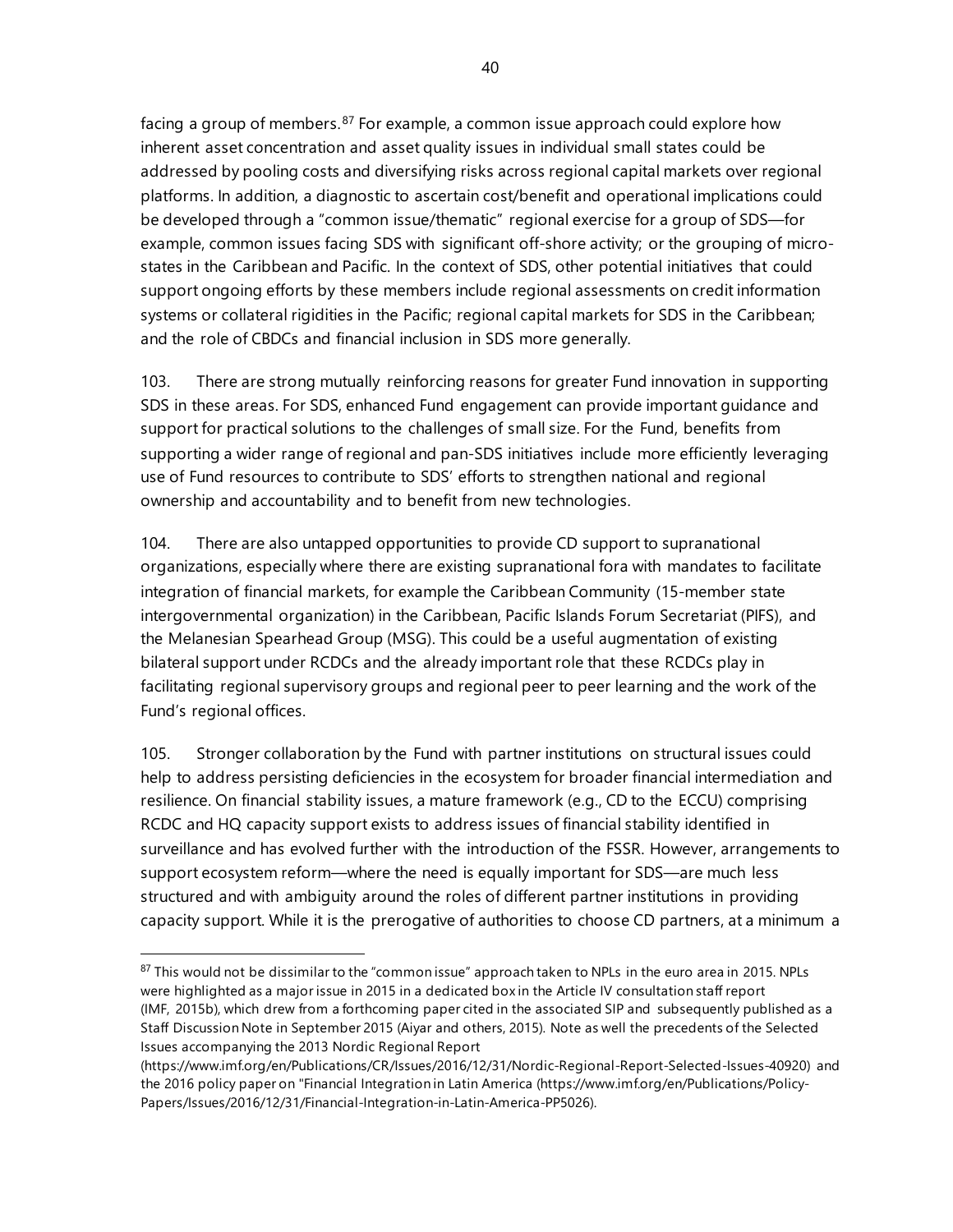more rigorous and operational framework for information sharing on capacity needs for SDS would be highly valuable. As a start, consideration could be given to more formal or more regular and structured arrangements between IMF and World Bank staff and Fund engagement with the World Bank's Small States Forum, as well as the Asian Development Bank (ADB), respectively. Going further, it would be valuable to develop understandings about the relative role of different partners on financial resilience issues. Progress on this issue would facilitate coordination and make CD work more effective. More generally, it would allow the Fund to better align with SDS efforts at financial inclusion.

106. Greater attention is needed to analytical gaps in analyzing and advising on financial sector and fiscal issues. As described above, fiscal and financial issues are closely connected in SDS, but IMF work has been too compartmentalized. In an operating environment of relatively few assets and limited hedging opportunities, intermediary exposure to the sovereign is a capital efficient and safe asset and reduced availability of this asset class releases liquidity. Where rigidities in the ecosystem constrain intermediation, as noted earlier some SDS have experienced additional excess liquidity that have had significant monetary policy and foreign exchange market implications. Staff certainly have recognized these connections in country work but there is room for further cross-cutting research on how fiscal and financial issues interact and implications for policy approaches.

107. Another growing opportunity relates to advancing considerations of the financial stability implications of climate change to which SDS are particularly exposed but not very well equipped to handle. As of 2020 only three SDS (Seychelles, Mauritius and Trinidad and Tobago) were members of the 42-member Network of Central Banks and Supervisors for Greening the Financial System (NGFS), which has undertaken the task of integrating climate related risks into supervision and financial stability monitoring. One area of contribution by the IMF could be to promote the understanding of the macro-financial transmission of climate risk though augmentation of stress test scenarios in FSAPs.<sup>[88](#page-46-0)</sup> However the limited number of FSAPs for SDS may require additional efforts that could involve the "common issues/thematic" approach proposed earlier or such stress testing being added to RCDC delivery.

# **VI. KEY FINDINGS AND CONCLUSIONS**

108. Issues of financial stability dominated IMF staff advice to SDS in surveillance, capacity delivery and in the design of program benchmarks in IMF-supported programs during the evaluation period. Indeed, 70 percent of paragraphs on financial sector issues in staff reports, 90 percent of capacity delivery and 83 percent of program benchmarks were devoted to topics related to financial stability. This attention to solvency (institutional and systemic) supervisory frameworks, including for AML, and supervisory practices, has certainly had traction. Besides noted improvement in financial stability indicators over the review period, all SDS report country

<span id="page-46-0"></span><sup>88</sup> [Grippa,](https://www.imf.org/external/pubs/ft/fandd/2019/12/climate-change-central-banks-and-financial-risk-grippa.htm) Schmittmann, and Suntheim (2019).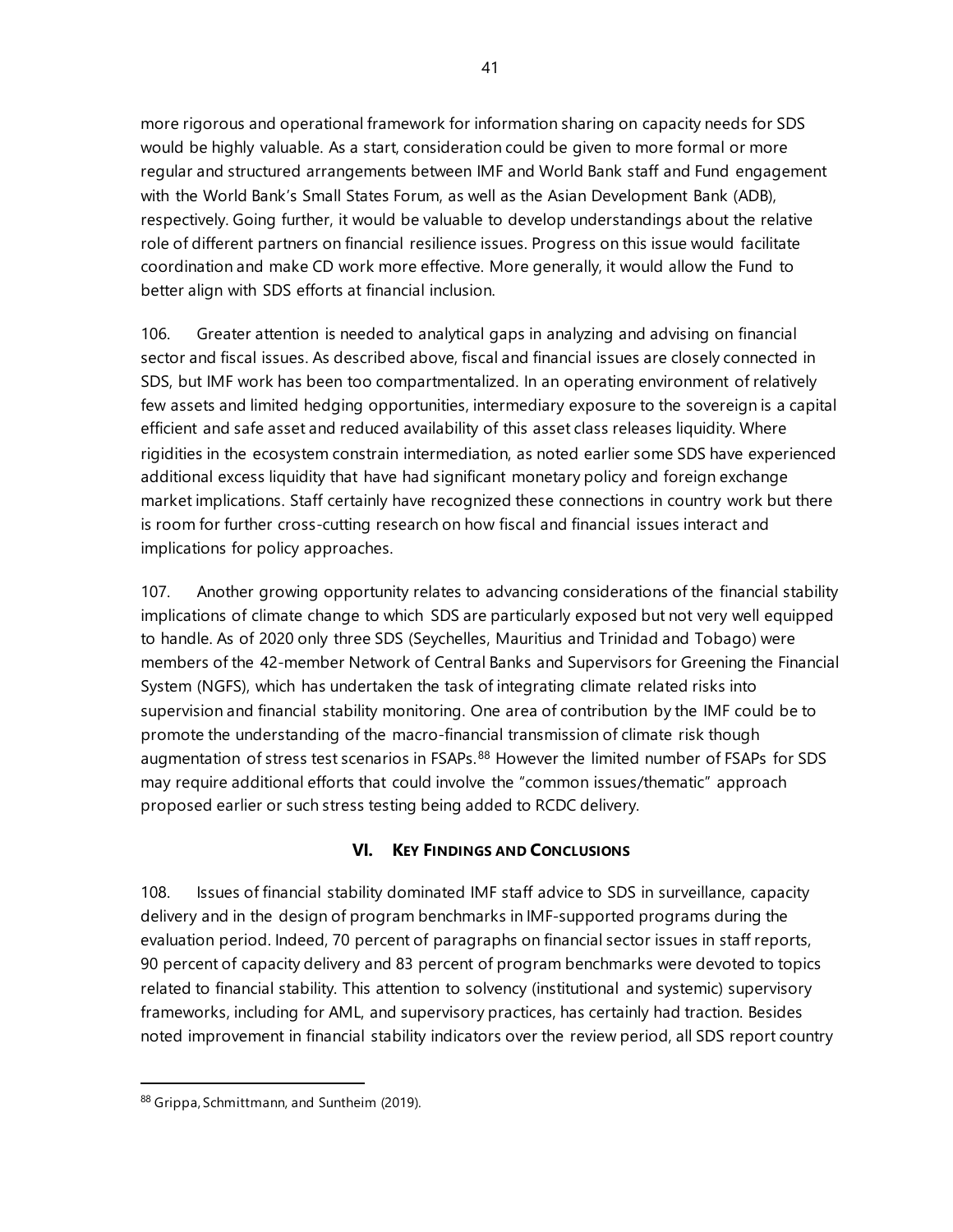appropriate legislative reforms, while new or strengthened AML/CFT legislation was common to 72 percent of SDS.

109. The IMF has made concerted efforts over the review period to strengthen its analytical framework for understanding the unique macro-financial and policy challenges of SDS. Following the issuance of Staff Guidance in 2014 to prioritize policy advice around "deeper and more competitive, yet sound financial sectors" an initial focus on core macro-financial issues implied by shallow financial markets was supported by surveillance pilots in a number of SDS. Over time, attention transitioned to research around conjunctural challenges (climate change and correspondent banking relations—through Climate Change Policy Assessments and extensive engagement on responses to withdrawal of CBRs. In the final years of the evaluation period, additional themes have involved issues of financial inclusion, financial technology (following the Bali Agenda), and regional approaches to SDS challenges. The unifying thread across the various strands of analytical work has been the appreciation of the interdependencies between financial stability and financial depth and inclusion as being critical to broader macro-financial resilience in SDS.

110. The translation of this improved understanding on financial resilience issues into policy advice with traction has been decidedly uneven, and in consequence, there has been much less traction on reforms around issues impeding financial intermediation (financial resilience) in SDS. While there is little evidence of authorities disagreeing with the staff's diagnostic on these issues, the outcome has been that the same staff advice was repeated over many consultation cycles.

111. While the factors that have constrained financial intermediation in SDS are often complex, low traction could partly reflect a lack of effective arrangement for collaboration with partners in areas of overlapping mandates and expertise. Article IV reports have certainly brought attention to these issues: credit bureaus (94 percent of reports); registries for collateral (76 percent); (c) clarifying property rights and land tenure (51 percent); (d) SME specific guarantee/subsidy schemes (20 percent); and (e) creation of credit/insurance products and financial literacy programs (12 percent). However, while there is a presumption of partner collaboration on structural issues, mechanisms—outside of program arrangements—for coordination and delivery of policy advice and capacity support to SDS on structural issues affecting financial intermediation—with the World Bank appear ineffective. Moreover, there is no policy or uniform departmental practice governing the participation of partner institutions (e.g., World Bank, ADB) in Article IV consultations where capacity needs are identified. As an initial step in addressing this gap, it would be worth exploring more formal or structed relationships between [the respective SDS groups] of the IMF, World bank and the ADB, with an initial focus on coordinating policy advice and capacity delivery.

112. The focus on issues of domestic financial stability was also at the expense of attention to some other key sources of macro-financial risk. While ex post the Fund's response to the withdrawal of CBRs was comprehensive (bilateral and multilateral) and valued, the development was somewhat of a surveillance "surprise". Greater attention is needed to anticipate and address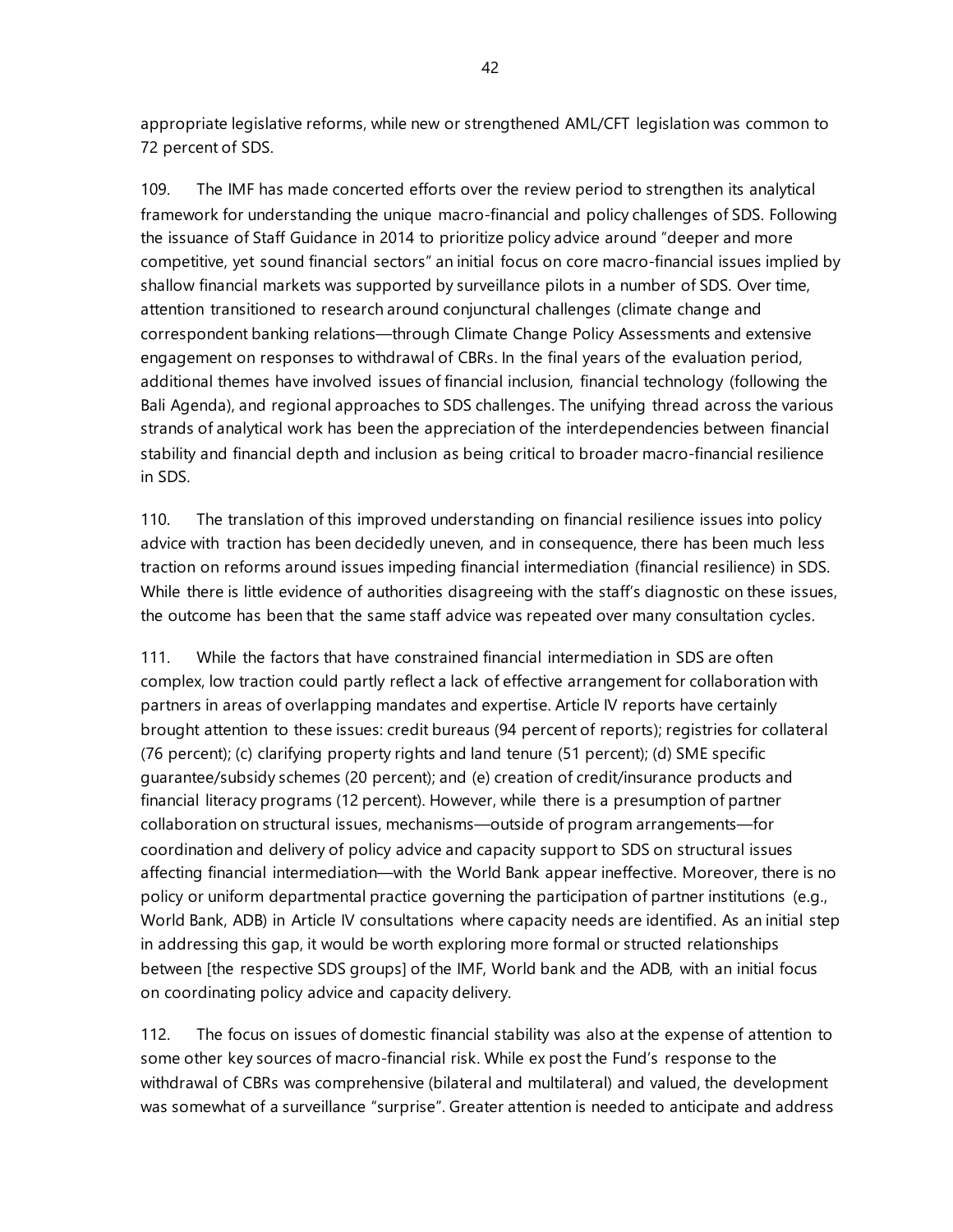inward regulatory and operational spill-overs that can be as impactful for SDS as weather or global/regional macro-economic shocks, given their inherent openness to the global environment through trade financing, remittance flows and the prevalence of foreign intermediaries. Given the uncertainty as to how these channels evolve, more proactive surveillance of developments in source jurisdictions would help deepen assessment of external risk facing the SDS host. An equally important risk arises from the current compartmentalization between staff advice on fiscal consolidation (that potentially releases domestic savings and increases demand for safe assets) and advice regarding financial intermediation (the ecosystem to facilitate productive deployment of released financial resources. Uncoordinated, fiscal consolidation can imply excess liquidity that could create unintended monetary and foreign exchange management challenges in SDS. There is a need to better integrate these two strands of policy advice.

113. Modalities of Fund engagement on financial sector issues have evolved over the review period with some positive results, but more effective use could be made of regional and other approaches to leverage Fund resources. Topical outreach (e.g., on CBR, remittances, fintech) through regional conferences and the deployment of survey tools (CBR) have been particularly impactful, not only as knowledge sharing but also in creating a sense of "commonality" of interest. Moreover, where these engagements converted into advocacy with standard setters (CBR), the Fund was seen as a useful trusted broker. Opportunities to replicate this approach on issues of technology and climate change however appear to have been missed.

114. In contrast, use of more "traditional" modalities like the FSAPs as well as the new FSSR tool has been quite limited in SDS. Not only have SDS been underserved by FSAPs, but of the eight completed, only one offered a full suite of accompanying technical notes oriented to topics in financial resilience as is more common practice in emerging market FSAPs. Notwithstanding the potential value of more "common issue/regional exercises discussed below, at a minimum FSAPs to SDS should be staffed to explore relevant issues in resilience and there should be greater use of the FSSR tool for SDS.

115. With respect to SIPs, while several have been of high quality, many have fallen short of providing useful country-specific insights. Moreover, successive SIPs in a country seldom follow a developing theme—even though there is evidence that this approach has traction with authorities. Given the potential value of SIPs in enhancing policy advice and in knowledge transfer, a review of the objective of SIPs and the process of topic selection and quality control is warranted. The objective of a SIP is to assist country authorities in addressing major policy areas: the institution should make this clear and draw its implications. On topic selection, consideration could be given to a more consultative process with SDS authorities on future SIPs. Such consultations could reduce the apparent lack of coherence in choice and improve traction for resource constrained SDS. A further advantage of a more medium-term agenda would be to provide space and time to address data needed to support analysis.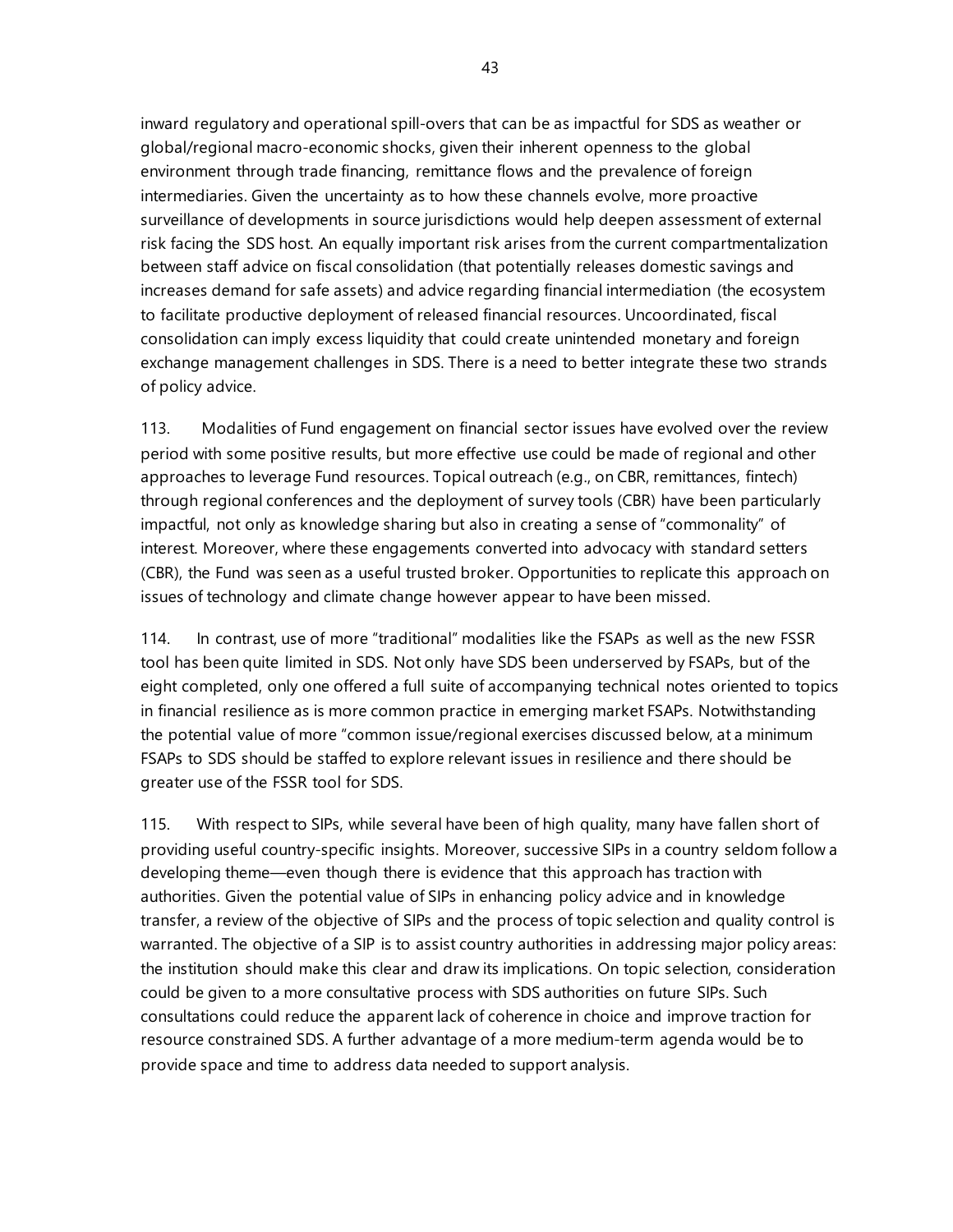116. In supporting the resilience of the financial systems in small states, there are strong and mutually reinforcing reasons for Fund innovation to provide support through regional or common issue approaches already used in non-SDS member countries. This is clearly the case for diagnostic approaches to "common issues" amongst a group of countries—to better understand and advise on reforms needed to address intermediation rigidities. In capacity building, opportunities exist for RCDCs to provide implementation support to transnational bodies in SDS, as well as their traditional bilateral capacity delivery that have been tasked with integrating regional financial markets to overcome size constraints. Both these innovations would align with efforts already underway in some SDS notably in the use of technology (regional sandboxes and national CBDCs) but are also aligned with emerging research in the Fund on regional solutions. For SDS, such enhanced approaches for Fund engagement would bring much closer the opportunity to realize solutions to the challenges of small size. For the Fund, there are also likely to be important benefits from supporting a wider range of regional and pan-SDS initiatives, including contributing to SDS' efforts to strengthen national and regional ownership and accountability, with potential cost savings in conducting "common issue/regionally-focused exercises, and potential to strengthen cohesion in provision of ensuing CD.

117. Partner collaboration, especially in the area of capacity development, is critical to addressing financial sector challenges in SDS. While over the review period, the "service gap" was mostly manifested in reforms associated with the narrow financial ecosystem, new issues—of critical importance to SDS—of climate and the use of technology will likely present new challenges to an already ambiguous framework. While the FSLC was originally established to facilitate partnership, its current role appears most effective in programing and staffing FSAPs. Given the ongoing potential for ambiguity relative to the needs of SDS, besides the collaboration between the respective SDS groups in the institutions (to elevate the need for intentional approaches to SDS) noted above, a revived FSLC could be a useful fora to facilitate clarity and resourcing of capacity delivery to SDS.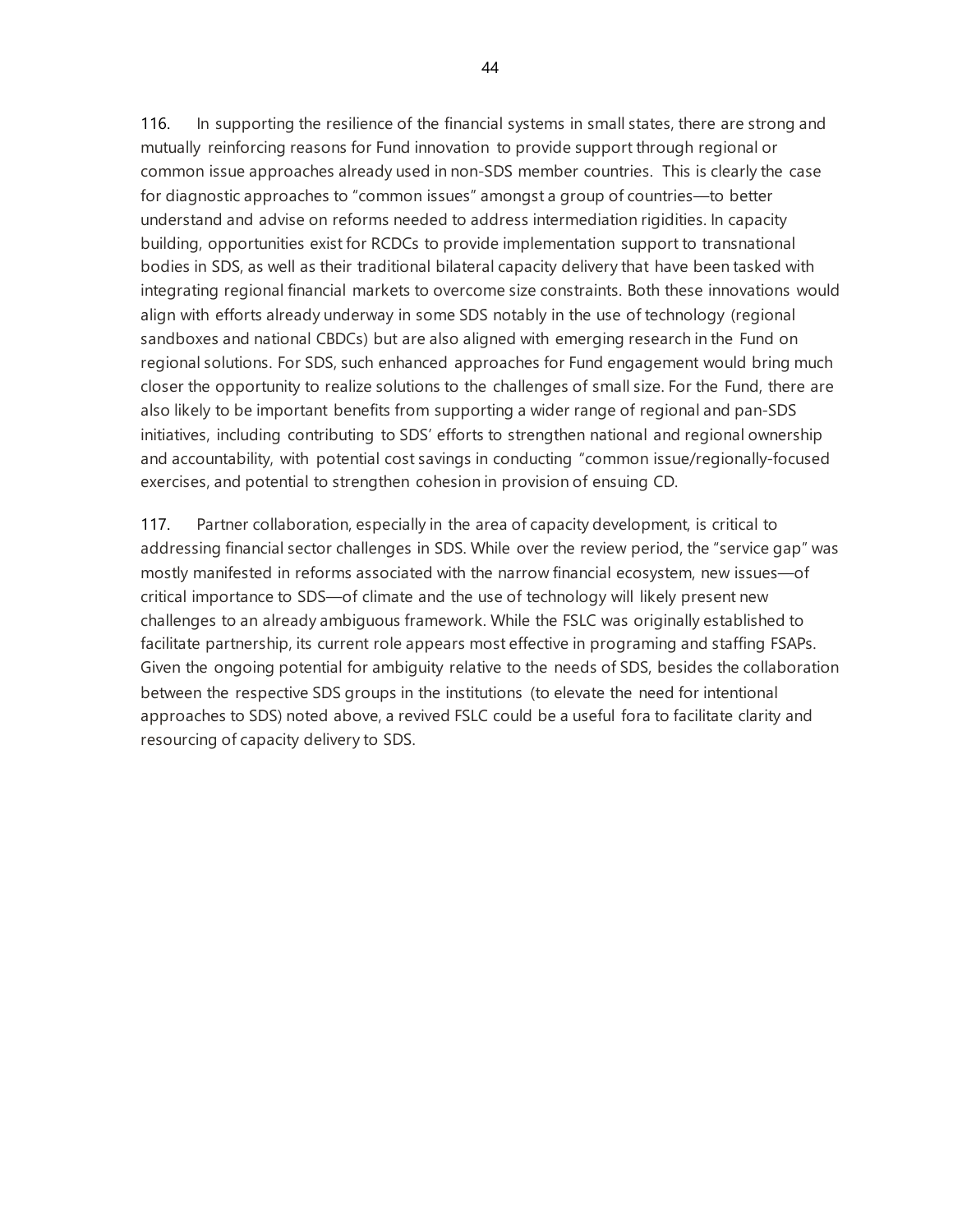#### **APPENDIX I. SIP EVALUATION FRAMEWORK**

Seven evaluation criteria, in three categories, were used to assess the quality of SIPs prepared for SDS. The first category refers to how clearly the issue addressed in the chapter is posed, and how well its relevance—particularly its financial sector policy relevance to the country in question—is explained. The chapter needs to convince the reader of the importance of the issue, particularly for the authorities and researchers in the country. Criteria in the second category examine how the question is addressed. Does the macro-financial framework and data being used match the question? Here the framework is defined to include the technique being used as well as the implied transmission behind it. A discussion of limitations and robustness is important to make the results credible and usable by the economic community in the country in question, and also to encourage further work on the topic. The third category of evaluation criteria examines how the conclusions are delivered. Are they clearly presented? Do they follow logically from the earlier analysis and are their implications for policy well-articulated? In each case, where the requirements posed by each question was satisfied, a score of "1" was assigned. Where the requirements posed by each question was not satisfied these criteria were not fulfilled, a score of "0" was allocated.

Five ratings were used to assess the chapters on each evaluation criterion: "Excellent" (E), with a score of 7; "Very Good" (VG) with a score of 5 or 6; "Satisfactory" (S) with a score of 4; Moderately Unsatisfactory (MU) with a score of 2–3; and Unsatisfactory (U) with a score of 1 or (0). In scoring SIP chapters, account was taken of the particular role as well as the key target audience for these chapters. SIPs accompanying Article IV consultations are expected to address issues of high policy relevance, preferably associated with the ongoing consultation. Their basic audience is in the country where the consultation is taking place and consequently SIPs need to address policy issues in a way that can be understood and can be leveraged by the economic community in the country.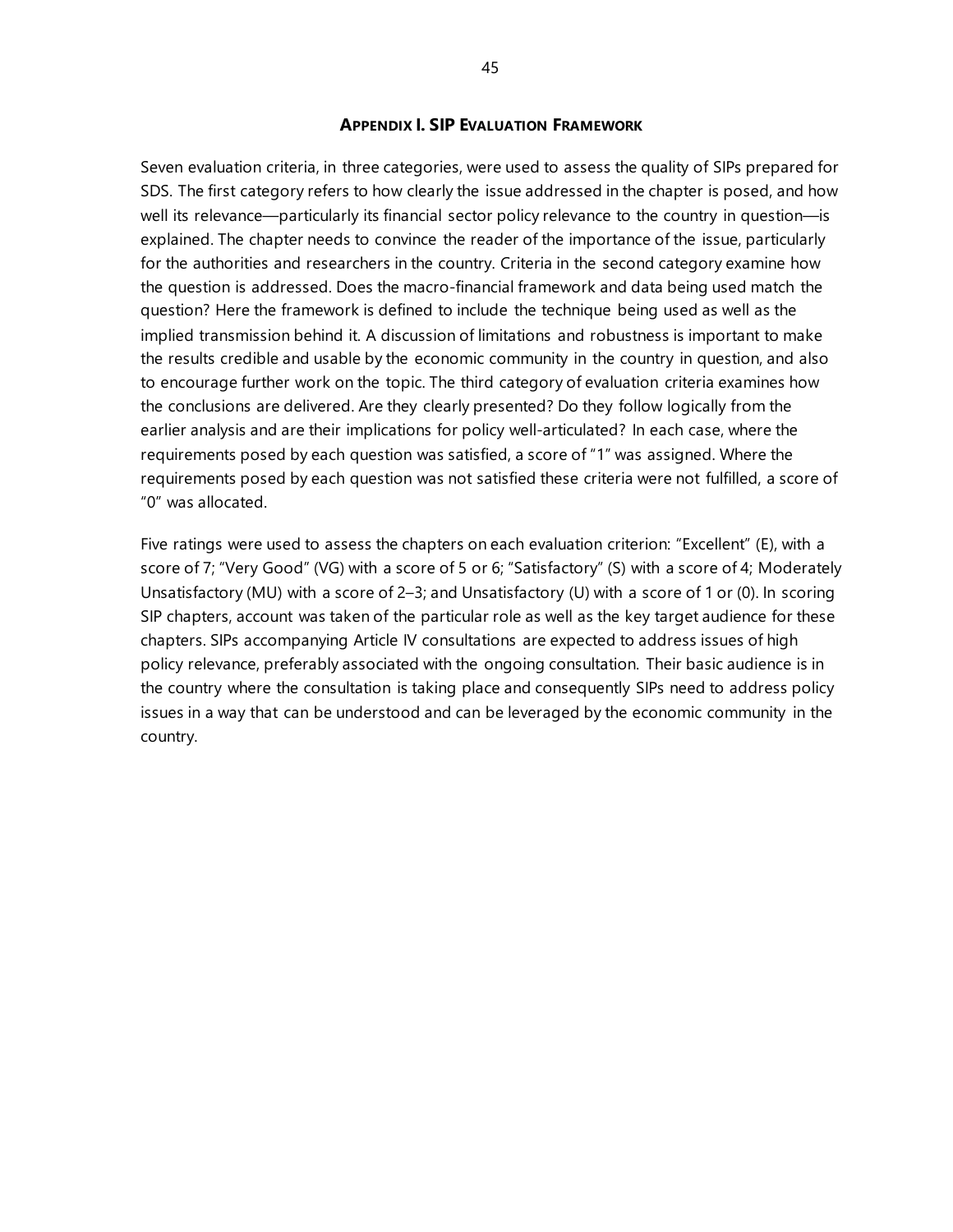| <b>SDS Country</b>                              |                                              | Year Selected Issues Papers-Topic Coverage                                                                                                                                                                                                                                                                                                                                                                                                                                                                                                                                                                                                                                                                                 |
|-------------------------------------------------|----------------------------------------------|----------------------------------------------------------------------------------------------------------------------------------------------------------------------------------------------------------------------------------------------------------------------------------------------------------------------------------------------------------------------------------------------------------------------------------------------------------------------------------------------------------------------------------------------------------------------------------------------------------------------------------------------------------------------------------------------------------------------------|
| Trinidad and Tobago                             | 2011                                         | Collapse of CL Financial and Government intervention                                                                                                                                                                                                                                                                                                                                                                                                                                                                                                                                                                                                                                                                       |
| Suriname                                        | 2013                                         | Monetary and Financial system of Suriname                                                                                                                                                                                                                                                                                                                                                                                                                                                                                                                                                                                                                                                                                  |
|                                                 | 2014                                         | What does Ms. Muffet tell us about the macro-financial situation in Suriname                                                                                                                                                                                                                                                                                                                                                                                                                                                                                                                                                                                                                                               |
|                                                 | 2019                                         | Dollarization in Suriname; Curse or Cure?                                                                                                                                                                                                                                                                                                                                                                                                                                                                                                                                                                                                                                                                                  |
| Seychelles                                      | 2017                                         | A Risk Management framework for Disasters and Climate change--Monetary Policy and<br>Financial sector issues.                                                                                                                                                                                                                                                                                                                                                                                                                                                                                                                                                                                                              |
|                                                 | 2019                                         | Estimating a Financial Conditions Index for Seychelles--using a FCI for macro-prudential policy<br>purposes                                                                                                                                                                                                                                                                                                                                                                                                                                                                                                                                                                                                                |
| Republic of Marshall Islands                    | 2018                                         | Correspondent Banking Relationship pressures<br>The SOV-RMI: Decentralized digital currency                                                                                                                                                                                                                                                                                                                                                                                                                                                                                                                                                                                                                                |
| Mauritius                                       | 2017                                         |                                                                                                                                                                                                                                                                                                                                                                                                                                                                                                                                                                                                                                                                                                                            |
|                                                 | 2019                                         | Estimating A FCI for Mauritius--Using the FCI for macro-prudential policy purposes                                                                                                                                                                                                                                                                                                                                                                                                                                                                                                                                                                                                                                         |
|                                                 |                                              | Private Savings in Mauritius.                                                                                                                                                                                                                                                                                                                                                                                                                                                                                                                                                                                                                                                                                              |
| Swaziland/Eswatini                              | 2013                                         | Financial Stability in Small Middle-Income countries.                                                                                                                                                                                                                                                                                                                                                                                                                                                                                                                                                                                                                                                                      |
|                                                 | 2015                                         | Macro-financial risks in Swazi banking sector associated with SACU revenue fall                                                                                                                                                                                                                                                                                                                                                                                                                                                                                                                                                                                                                                            |
| Montenegro                                      | 2017                                         | Analysis of Macro-financial linkages and other financial sector issues                                                                                                                                                                                                                                                                                                                                                                                                                                                                                                                                                                                                                                                     |
| Samoa                                           | 2010                                         | Impediments to bank intermediation and monetary policy transmission                                                                                                                                                                                                                                                                                                                                                                                                                                                                                                                                                                                                                                                        |
| The Bahamas                                     | 2017                                         | Structure and Trends in Bahamas Off-Shore Financial Sector.                                                                                                                                                                                                                                                                                                                                                                                                                                                                                                                                                                                                                                                                |
| Guyana                                          | 2013                                         | The Financial sector in Guyana                                                                                                                                                                                                                                                                                                                                                                                                                                                                                                                                                                                                                                                                                             |
|                                                 | 2015                                         |                                                                                                                                                                                                                                                                                                                                                                                                                                                                                                                                                                                                                                                                                                                            |
|                                                 | 2019                                         | Reform to strengthen Governance--AML/CFT frameworks                                                                                                                                                                                                                                                                                                                                                                                                                                                                                                                                                                                                                                                                        |
| Cabo Verde                                      | 2013                                         | Financial Stability in Small Middle-income countries.                                                                                                                                                                                                                                                                                                                                                                                                                                                                                                                                                                                                                                                                      |
|                                                 | 2016                                         | Determinants of Private credit growth in Cabo Verde                                                                                                                                                                                                                                                                                                                                                                                                                                                                                                                                                                                                                                                                        |
|                                                 |                                              | Benchmarking Cabo Verde's Financial sector.                                                                                                                                                                                                                                                                                                                                                                                                                                                                                                                                                                                                                                                                                |
|                                                 | 2018                                         | Loss of CBR in Cabo Verde: and application of the minimal scope framework                                                                                                                                                                                                                                                                                                                                                                                                                                                                                                                                                                                                                                                  |
| Sao Tome                                        | 2018                                         | Analyzing the evolution of credit and NPLs based on credit registry data                                                                                                                                                                                                                                                                                                                                                                                                                                                                                                                                                                                                                                                   |
| Belize                                          | 2014                                         | Where do we stand on efforts to strengthen the Belize financial sector                                                                                                                                                                                                                                                                                                                                                                                                                                                                                                                                                                                                                                                     |
|                                                 | 2015                                         | Review of recent efforts to strengthen Belize financial sector and CBR                                                                                                                                                                                                                                                                                                                                                                                                                                                                                                                                                                                                                                                     |
|                                                 | 2016                                         | Toward a better understanding of macro-financial linkages                                                                                                                                                                                                                                                                                                                                                                                                                                                                                                                                                                                                                                                                  |
|                                                 | 2017                                         |                                                                                                                                                                                                                                                                                                                                                                                                                                                                                                                                                                                                                                                                                                                            |
|                                                 |                                              |                                                                                                                                                                                                                                                                                                                                                                                                                                                                                                                                                                                                                                                                                                                            |
| Dominica                                        |                                              |                                                                                                                                                                                                                                                                                                                                                                                                                                                                                                                                                                                                                                                                                                                            |
|                                                 |                                              |                                                                                                                                                                                                                                                                                                                                                                                                                                                                                                                                                                                                                                                                                                                            |
|                                                 |                                              |                                                                                                                                                                                                                                                                                                                                                                                                                                                                                                                                                                                                                                                                                                                            |
|                                                 | 2018                                         |                                                                                                                                                                                                                                                                                                                                                                                                                                                                                                                                                                                                                                                                                                                            |
|                                                 |                                              |                                                                                                                                                                                                                                                                                                                                                                                                                                                                                                                                                                                                                                                                                                                            |
|                                                 |                                              |                                                                                                                                                                                                                                                                                                                                                                                                                                                                                                                                                                                                                                                                                                                            |
| Djibouti<br><b>Barbados</b><br>Union of Comoros | 2018<br>2016<br>2018<br>2010<br>2018<br>2020 | Implications of International Tax transparency and Anti-tax avoidance initiatives for Mauritius.<br>Financial Inclusion in Djibouti<br>Recent developments in Belize financial system<br>CBR recovery and the way forward<br>Credit Unions in Dominica: Financial importance and policy challenges<br>Identifying systemic vulnerabilities: network analysis in the Dominican financial sector<br>Barbados: Financial system in the aftermath of the Global Crisis<br>Towards a sustainable International business and financial services sector<br>Financial Sector risks and monetary policy effectiveness<br>Banking sector solvency stress tests<br>Strengthening Governance and reducing vulnerability to corruption. |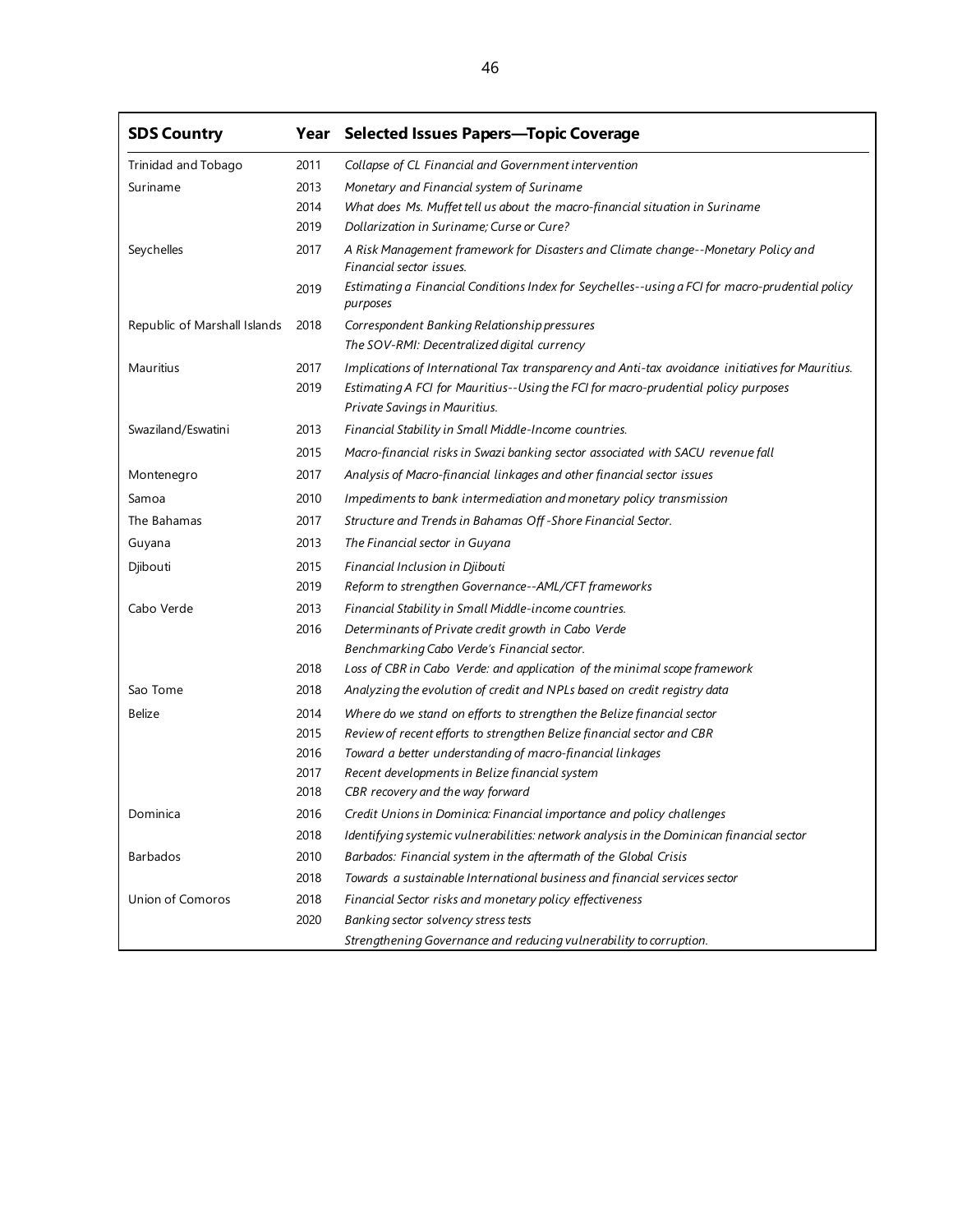#### **REFERENCES**

- Abrams, Alisa, 2022, "The IMF Framework for Engagement with Small States," Independent Evaluation Office (IEO) Background Paper No. BP/22-01/10 (Washington: International Monetary Fund).
- Acevedo, Sebastian, 2016, "Gone with the Wind: Estimating Hurricane and Climate Change Costs in the Caribbean," IMF Working Paper No. 16/199 (Washington: International Monetary Fund).
- Aiyar, Shekhar, and others, 2015, "A Strategy for Resolving Europe's Problem Loans," IMF Staff Discussion Note No. 15/19 (Washington: International Monetary Fund).
- Al-Hassan, Abdullah, and others, 2020, "Is the Whole Greater than the Sum of its Parts? Strengthening Caribbean Regional Integration," IMF Working Paper No. 20/8 (Washington: International Monetary Fund).
- Alliance for Financial Inclusion (AFI), 2020, "PIRI publishes Pacific Regional Regulatory Sandbox Guidelines," March 29 (Malaysia), available a[t PIRI publishes Pacific Regional Regulatory](https://www.afi-global.org/newsroom/news/piri-publishes-pacific-regional-regulatory-sandbox-guidelines/)  [Sandbox Guidelines | Alliance for Financial Inclusion \(afi-global.org\).](https://www.afi-global.org/newsroom/news/piri-publishes-pacific-regional-regulatory-sandbox-guidelines/)
- Alwazir, Jihad, and others, 2017, "Challenges in Correspondent Banking in the Small States of the Pacific," IMF Working Paper No. 17/90 (Washington: International Monetary Fund).

\_\_\_\_\_\_\_\_\_\_, 2019, ["Report on the Pacific Roundtables: Actions to Address Correspondent Banking](https://www.imf.org/en/Publications/Departmental-Papers-Policy-Papers/Issues/2019/05/01/Report-on-the-Pacific-Roundtables-Actions-to-Address-Correspondent-Banking-and-Remittances-46734)  [and Remittances Pressure,](https://www.imf.org/en/Publications/Departmental-Papers-Policy-Papers/Issues/2019/05/01/Report-on-the-Pacific-Roundtables-Actions-to-Address-Correspondent-Banking-and-Remittances-46734)" Departmental Series Paper No. 19/06 (Washington: International Monetary Fund).

- Anthony, Myrvin, Gregorio Impavido, and Bert van Selm, 2020, "Barbados' 2018–19 Sovereign Debt Restructuring–A Sea Change?" IMF Working Paper 20/34 (Washington: International Monetary Fund).
- Bank for International Settlements, 2021, "Central bank digital currencies for cross-border payments," BIS Policy Paper Policy Paper No. 2021/048 (Basel, Switzerland).
- Barajas, Adolfo, and others, 2020, "Financial Inclusion: What Have We Learned So Far? What Do We Have to Learn?," IMF Working Paper No. 20/157 (Washington: International Monetary Fund).
- Beaton, Kimberly, and others, 2017, "Problem Loans in the Caribbean: Determinants, Impact and Strategies for Resolution," IMF Working Paper No. 17/230 (Washington: International Monetary Fund).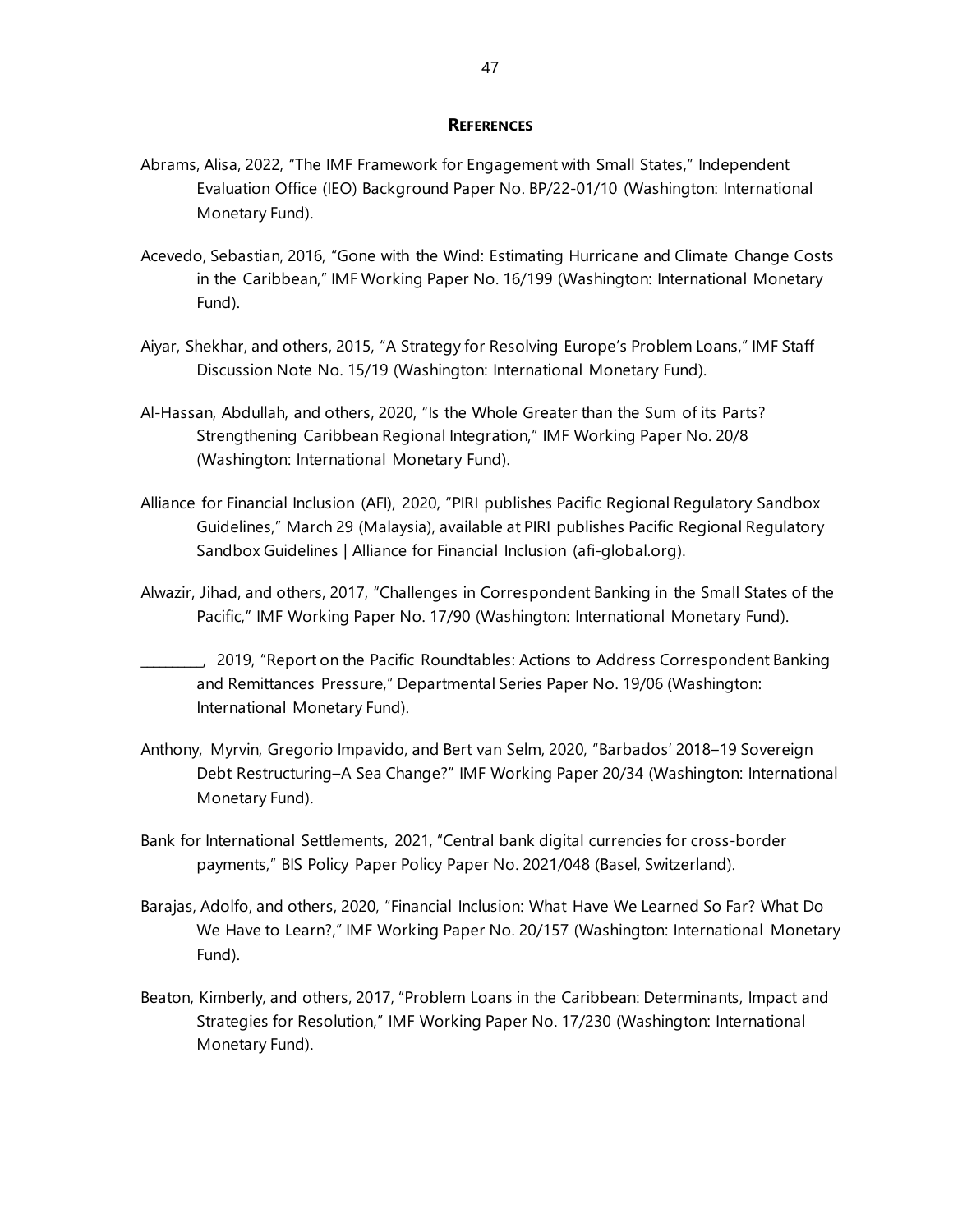- Beck, Thorsten, and Augusto De La Torre, 2007, "The Basic Analytics of Access to Financial Services," Financial Markets, Institutions & Instruments, Vol. 16, Issue 2: 79-117 (New York: New York University), available at [https://doi.org/10.1111/j.1468-0416.2007.00120.x.](https://doi.org/10.1111/j.1468-0416.2007.00120.x)
- Cabezon, Ezequiel, and others, 2015, "Enhancing Macroeconomic Resilience to Natural Disasters and Climate Change in the Small States of the Pacific," IMF Working Paper 15/125 (Washington: International Monetary Fund).
- Caprio, Gerard, 2011, "Macrofinancial Linkages in IMF Research," IEO Background Paper No. BP/11/07 for IEO evaluation of *Research at the IMF: Relevance and Utilization* (Washington: International Monetary Fund).
- Carstens, Augustin, 2019, "The future of money and the payment system: what role for central banks?" BIS Lecture by Mr. Carstens at the Princeton University, December 5 (Basel: Bank for International Settlements).
- Dabla-Norris, Era, 2015, "Identifying Constraints to Financial Inclusion and Their Impact on GDP and Inequality: A Structural Framework for Policy," IMF Working Paper No. 15/22 (Washington: International Monetary Fund).
- Dabla-Norris, Era, and Narapong Srivisal, 2013, "Revisiting the Link Between Finance and Macroeconomic Volatility," IMF Working Paper No. 13/29 (Washington: International Monetary Fund).
- Dabla-Norris, Era, and others, 2012, "Spillovers to Low-Income Countries : Importance of Systemic Emerging Markets," IMF Working Paper No. 12/49 (Washington: International Monetary Fund).
- Davidovic, Sonja, and others, 2019, "Strategy for Fintech Applications in the Pacific Island Countries," IMF Departmental Paper No. 19/14 (Washington: International Monetary Fund).
- Demekas, Dimitri, 2018, "Emerging Technology-Related Issues in Finance and the Fund: A Stocktaking," IEO Background Paper No. BP/18-02/07 (Washington: International Monetary Fund).
- Demirgüç-Kunt, Asli, and Ross Levine, 2008, Finance, Financial Sector Policies, and Long-Run Growth. Policy Research Working Paper No. 4469 (Washington: World Bank).
- Dordevic, Ljubica, and others, 2021, " Strengthening Bank Regulation and Supervision: National Progress and Gaps" Monetary and Capital Markets Department Paper 21/05 (Washington: International Monetary Fund).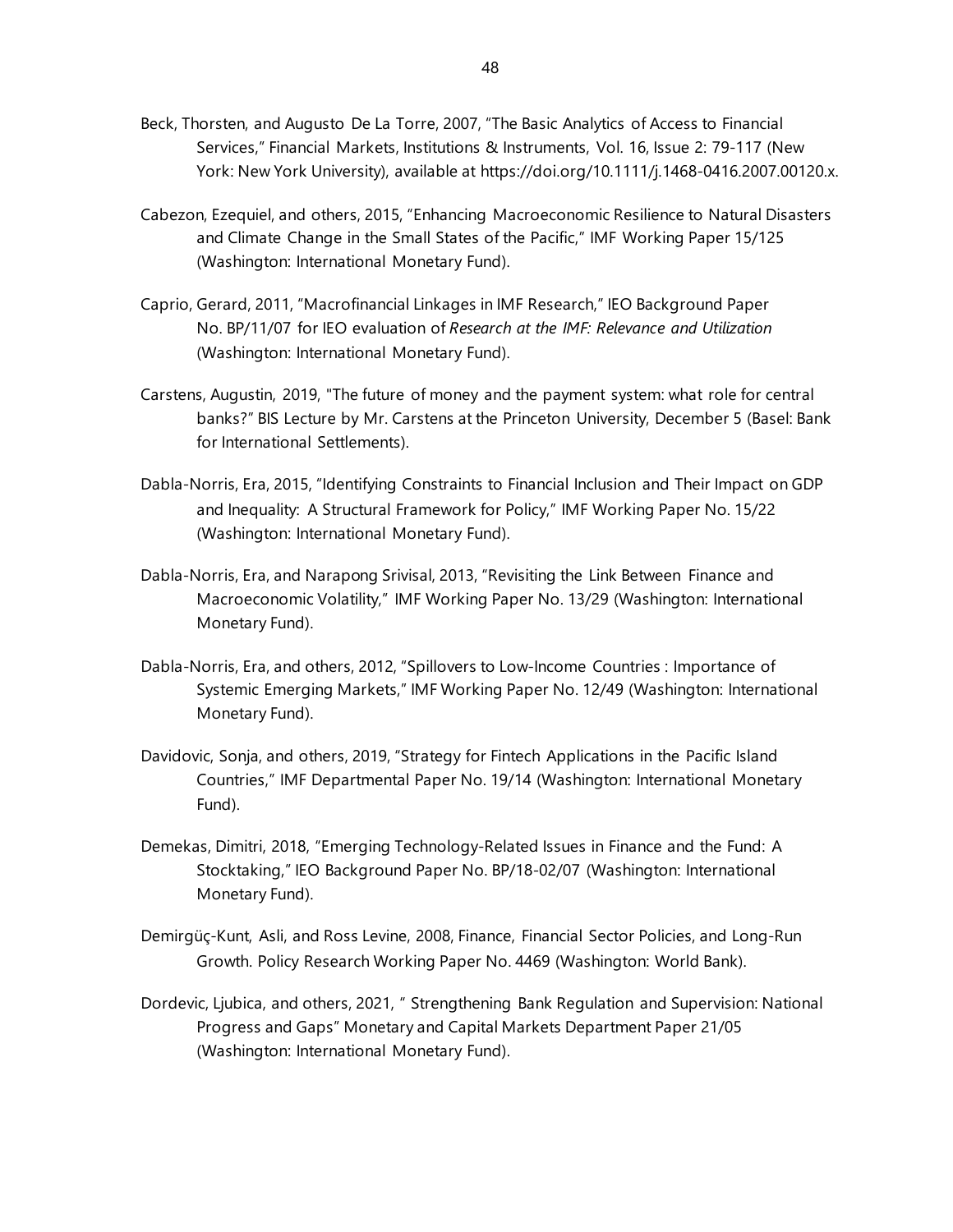- Eastern Caribbean Central Bank (ECCB), 2019, "ECCB to Issue World's First Blockchain-based Digital Currency," March 6, available at www. [ECCB to Issue World's First Blockchain](https://www.eccb-centralbank.org/news/view/eccb-to-issue-worldas-first-blockchain-based-digital-currency)[based Digital Currency | Eastern Caribbean Central Bank \(eccb-centralbank.org\).](https://www.eccb-centralbank.org/news/view/eccb-to-issue-worldas-first-blockchain-based-digital-currency)
- Espinoza-Vega and others, 2020, "Measuring Financial [Access: 10 Years of the](https://www.imf.org/en/Publications/Departmental-Papers-Policy-Papers/Issues/2020/05/12/Measuring-Financial-Access-10-Years-of-the-IMF-Financial-Access-Survey-49298)  IMF [Financial](https://www.imf.org/en/Publications/Departmental-Papers-Policy-Papers/Issues/2020/05/12/Measuring-Financial-Access-10-Years-of-the-IMF-Financial-Access-Survey-49298) Access Survey," Statistics Department Paper No. 20/08 (Washington: International Monetary Fund).
- Ferreira, Caio, and others, 2019, "From Basel I to Basel III: Sequencing Implementation in Developing Economies," IMF Working Paper No. 19/127 (Washington: International Monetary Fund).
- [Grippa,](https://www.imf.org/external/pubs/ft/fandd/2019/12/climate-change-central-banks-and-financial-risk-grippa.htm) Pierpaolo, Jochen Schmittmann, and Felix Suntheim, 2019, "Climate Change and Financial Risk," *Finance and Development*, December (Washington: International Monetary Fund).
- Independent Evaluation Office of the International Monetary Fund (IEO), 2011, *IMF Performance in the Run-Up to the Financial and Economic Crisis: IMF Surveillance in 2004–07* (Washington: International Monetary Fund).
- \_\_\_\_\_\_, 2013, *The Role of the IMF as Trusted Advisor* (Washington: International Monetary Fund).
- \_\_\_\_\_\_, 2019, *IMF Financial Surveillance* (Washington: International Monetary Fund).
- International Finance Corporation (IFC), 2017, "How Fintech is Reaching the Poor in Africa and Asia: A Start-Up Perspective," Note 34, March (Washington).
- International Monetary Fund (IMF), 1995, "Mexico—Report on Fund Surveillance, 1993-94," (aka The Whittome Report) (EBS/95/48), available at https://archivescatalog.imf.org/search/simple (Washington).
- \_\_\_\_\_\_, 2009a, "Bilateral Surveillance Guidance Note," October 27 and updated December 22, 2010 (Washington).
- \_\_\_\_\_\_, 2009b, "Financial Sector and Bilateral Surveillance—Toward Further Integration," August (Washington).
- \_\_\_\_\_\_, 2010a, "IMF Expanding Surveillance to Require Mandatory Financial Stability Assessments of Countries With Systemically Important Financial Sectors," Press Release No. 10/357, September (Washington).
- \_\_\_\_\_, 2010b, "Regional Economic Outlook—Asia and Pacific Region: Leading the Global Recvery: Rebalancing for the Medium Term," April (Washington).
- \_\_\_\_\_\_, 2010c, "Regional Economic Outlook—Sub-Saharan Africa: Resilience and Risk," October (Washington).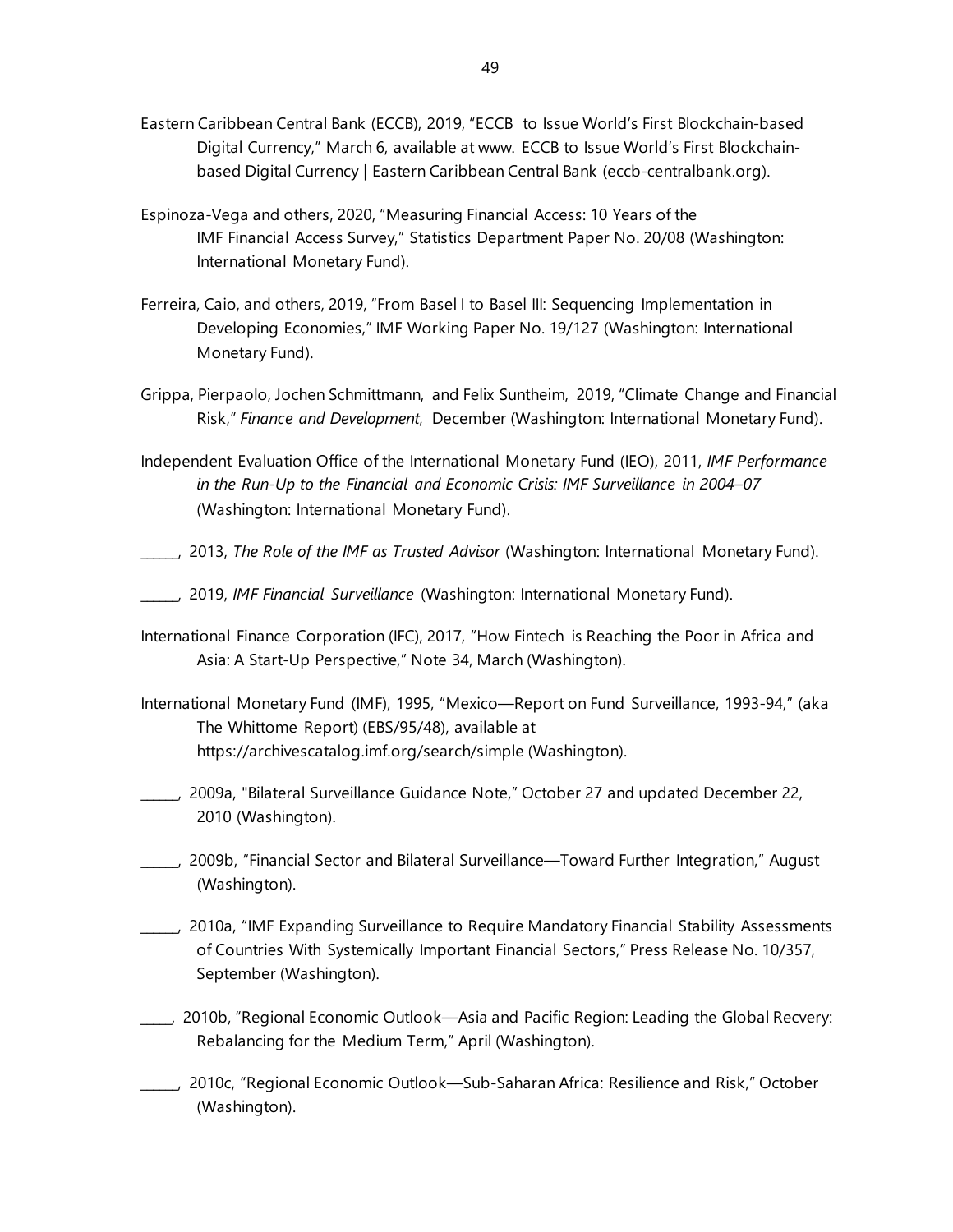- 2011a, "IMF Executive Board Reviews Surveillance: Making IMF Surveillance as Interconnected as the Global Economy," Public Information Notice (PIN) No. 11/130 October (Washington).
- \_\_\_\_\_\_, 2011b, "Financial Sector Analysis in Bilateral Surveillance," Ch. 2 in "2011 Triennial Surveillance Review—Staff Backgroud Studies" (Washington).
- \_\_\_\_\_\_, 2012, "Enhancing Finacial Sector Surveillance in Low-Income Countries—Financial Deepening and Macro-Stability," April (Washington).
- \_\_\_\_\_\_, 2013a, "Macroeconomic Issues in Small States and Implications for Fund Engagement," February (Washington).
- \_\_\_\_\_\_, 2013b, "Asia and Pacific Small States: Raising Growth and Enhancing Resilience to Shocks," February (Washington).
- \_\_\_\_\_\_, 2013c, "Caribbean Small States: Challenges of High Debt and Low Growth," February (Washington).
- \_\_\_\_\_\_\_, 2014, "Staff Guidance Note on the Funds' Engagement with Small States," March (Washington).
- \_\_\_\_\_\_, 2015a, "Staff Guidance Note for Surveillance under Article IV Consultations," March (Washington).
- \_\_\_\_\_\_, 2015b, "Euro Area Policies 2015 Article IV Consultation—Press Release; Staff Report; and Statement by the Executive Director," IMF Country Report No. 15/2014, July (Washington).
- \_\_\_\_\_\_, 2016a, "Small [States' Resilience to Natural Disasters and Climate Change—Role for the](https://www.imf.org/en/Publications/Policy-Papers/Issues/2016/12/31/Small-States-Resilience-to-Natural-Disasters-and-Climate-Change-Role-for-the-IMF-PP5079)  [IMF,"](https://www.imf.org/en/Publications/Policy-Papers/Issues/2016/12/31/Small-States-Resilience-to-Natural-Disasters-and-Climate-Change-Role-for-the-IMF-PP5079) December (Washington).
- \_\_\_\_\_\_, 2016b, *Technical Assistance Annual Report 2016* (Washington).
- \_\_\_\_\_\_, 2017a, "Approaches To Macrofinancial Surveillance In Article IV Reports," March (Washington).
- \_\_\_\_\_\_, 2017b, "Staff Guidance Note on the Fund's Engagement with Small Developing States," December (Washington).
- \_\_\_\_\_\_, 2017c, "Recent Trends in Correspondent Banking Relationships—Further Considerations," March (Washington).
- \_\_\_\_\_\_\_, 2020, "Digital Money Across Borders: Macro-Financial Implications," October (Washington).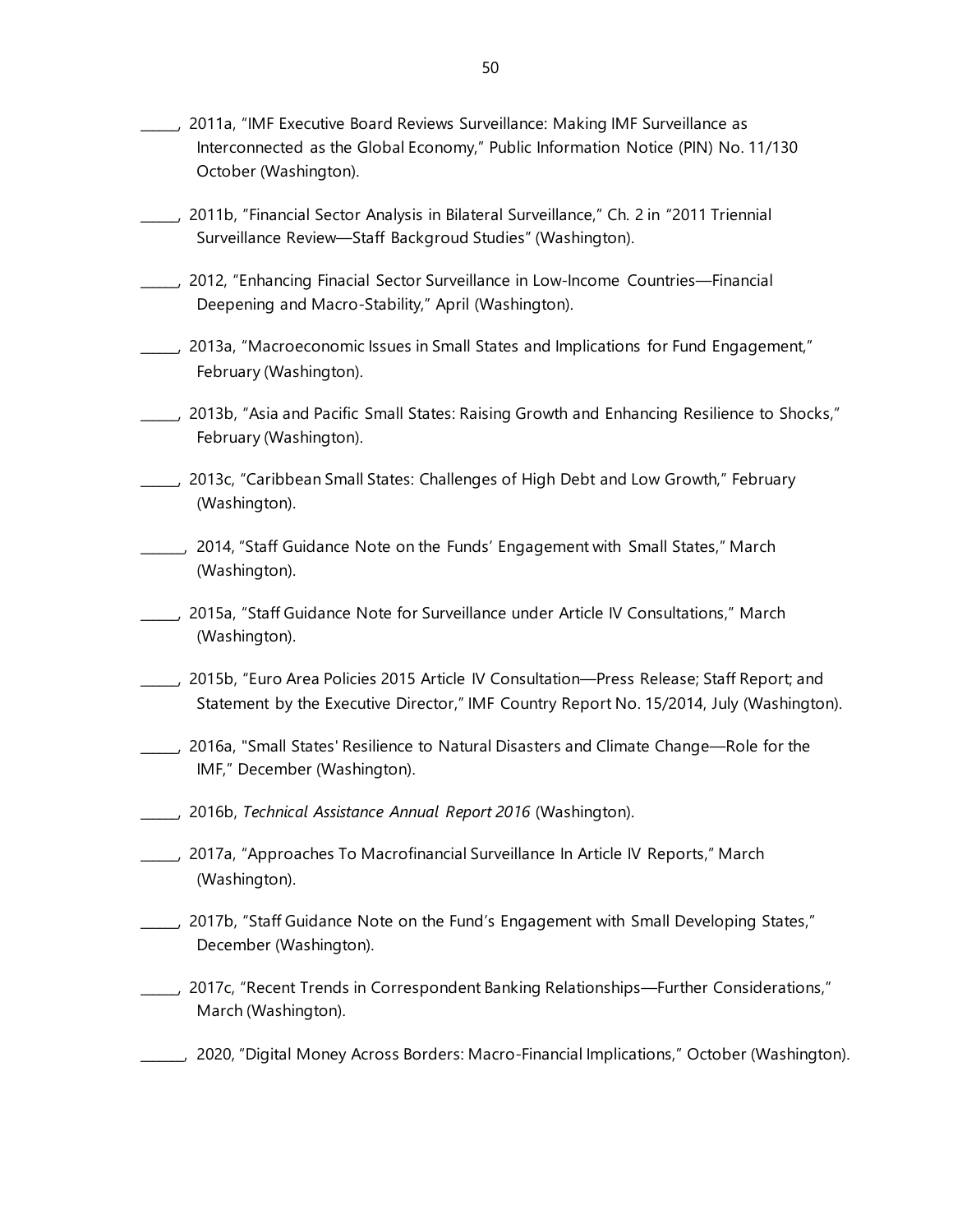- \_\_\_\_\_\_\_, 2021a, "IMF Executive Board Concludes the 2021 Comprehensive Surveillance Review," May (Washington).
- \_\_\_\_\_\_\_, 2021b, "The 2021 Financial Sector Assessment Program Review—Towards a More Stable and Sustainable Financial System," May (Washington).
- \_\_\_\_\_\_\_, 2021c, "The Rise of Digital Money—A Strategic Plan to Continue Delivering on the IMF's Mandate," July (Washington).
- \_\_\_\_\_\_\_, 2021d, "Eastern Caribbean Currency Union: 2021 Discussion on Common Policies of Member Countries-Press Release; Staff Report; and Statement by the Executive Director for the Eastern Caribbean Currency Union, IMF Country Report 21/86 (Washington).
- Jahan, Sarwat, and Wang, Ke, 2013, ["A Big Question on](https://www.imf.org/external/pubs/ft/fandd/2013/09/jahan.htm) Small States," *Finance & Development*, [September 2013, September 2013,](https://www.imf.org/external/pubs/ft/fandd/2013/09/jahan.htm) Vol. 50, No. 3 (Washington: International Monetary Fund).
- Jamaludin, Fazurin, and others, 2015, "What Drives Interest Rate Spreads in Pacific Island Countries? An Empirical Investigation," IMF Working Paper No. 15/96 (Washington: International Monetary Fund).
- Kaieteur News, 2016, "IMF: [Withdrawal of Correspondent Banks Poses Significant Risk](https://www.imf.org/en/News/Articles/2016/11/11/NA111116-Withdrawal-of-Correspondent-Banks-Poses-Significant-Risk-to-Caribbean)  to [Caribbean,](https://www.imf.org/en/News/Articles/2016/11/11/NA111116-Withdrawal-of-Correspondent-Banks-Poses-Significant-Risk-to-Caribbean)" November, available at kaieteurnewsonline.com.
- Kelman, Ilan, and Jenifer West, 2009, "Climate Change and Small Island Developing States: A Critical Review," *Ecological and Environmental Anthropology,* Vol. 5, No.1 (Oslo, Norway).
- King, Robert, and Ross Levine, 1993, "Finance and Growth: Schumpeter Might Be Right," *Quarterly Journal of Economics,* Vol. 108 (August), pp. 717-37.
- Leigh, Lamin Y., and Ali M. Mansoor, 2016, "Africa on the Move: Unlocking the Potential of Small Middle-Income States" (Washington: International Monetary Fund).
- Levine, Ross, 2004, "Finance and Growth: Theory and Evidence," National Bureau of Economic Research Working Paper No. 10766 (Cambridge, Massachusetts).
- Li, Chuan, and Joyce Wong, 2018, "Financial Development and Inclusion in the Caribbean," IMF Working Paper No. 18/53 (Washington: International Monetary Fund).
- Lombardi, Domenico, and Cyrus Rustomjee, 2022, "The IMF's Engagement on Natural Disasters and Climate Change Issues Affecting Small Developing States," IEO Background Paper No. BP/22-01/05 (Washington: International Monetary Fund).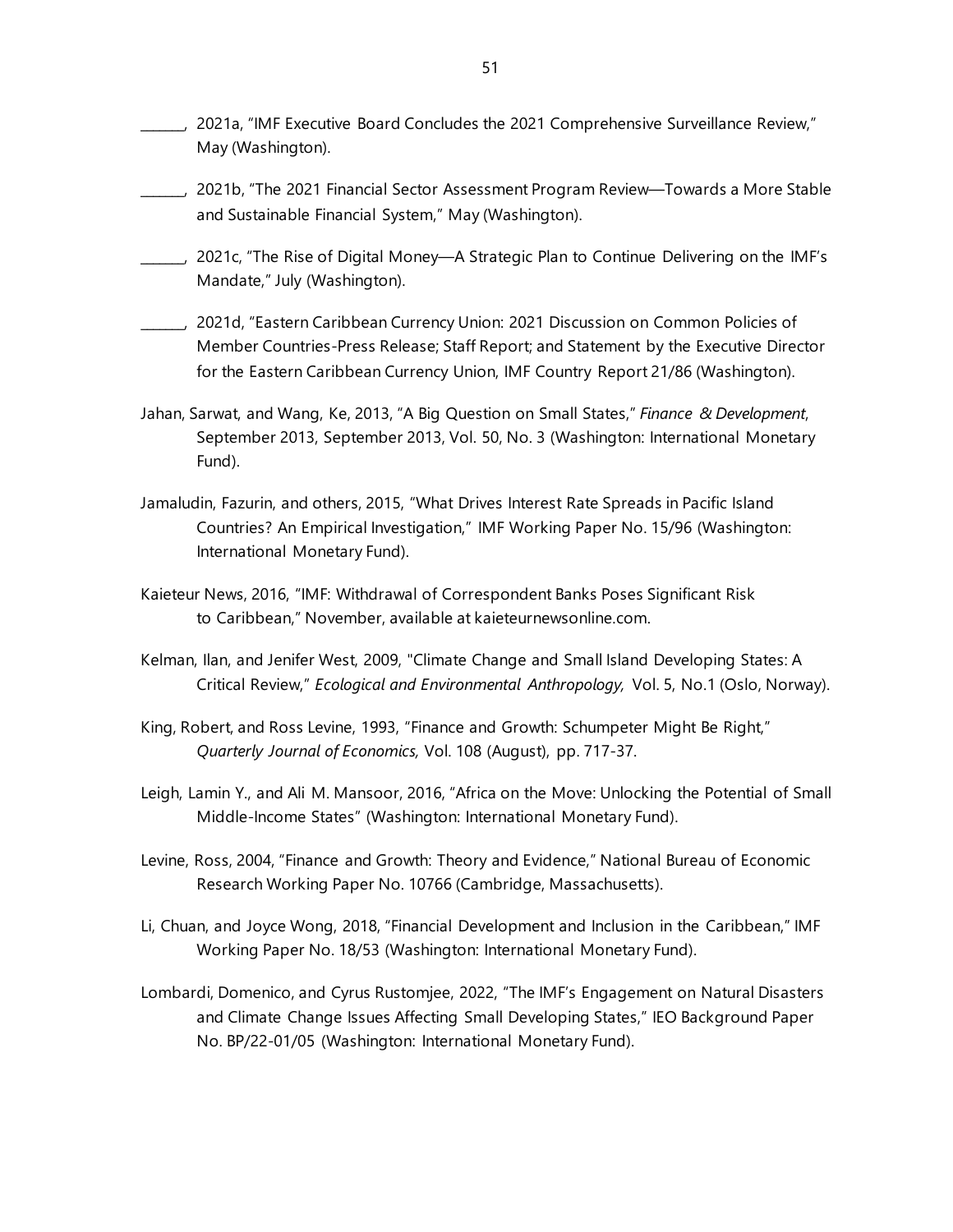- Marto, Ricardo, and others, 2017, "Building Resilience to Natural Disasters: An Application to Small Developing States," IMF Working Paper No. 17/223 (Washington: International Monetary Fund).
- McIntyre, Meredith Arnold, and others, 2021, "Income Inequality in Small States and the Caribbean: Stylized Facts and Determinant," IMF Working Paper No. 21/36 (Washington: International Monetary Fund).
- Mead, Leila, 2021, "Small Islands, Large Oceans: Voices on the Frontlines of Climate Change," International Institute for Sustainable Development, Canada.
- Ndung'u, Njuguna, Armando Morales, and Lydia Ndirangu, 2016, "Cashing In on the Digital Revolution," *Finance & Development*, June 2016, Vol. 53, No. 2 (Washington: International Monetary Fund).
- Patwardhan, Anju, Ken Singleton, and Kai Schmitz, 2017, "Financial Inclusion in the Digital Age," Handbook of Blockchain, Digital Finance, and Inclusion, Volume 1: Cryptocurrency, FinTech, InsurTech, and Regulation, pp. 57-89.
- Sahay, Ratna, and others, 2015, "Rethinking Financial Deepening: Stability and Growth in Emerging Markets," Staff Discussion Note 15/08 (Washington: International Monetary Fund).
- \_\_\_\_\_\_\_, 2020, "The Promise of Fintech: Financial Inclusion in the Post COVID-19 Era," Monetary and Capital Markets Department Paper No. 20/09 (Washington: International Monetary Fund).
- Sheridan, Niamh, and others, 2012, "Global and Regional Spillovers to Pacific Island Countries," IMF Working Paper No. 12/154 (Washington: International Monetary Fund).
- Srinivasan, Krishna, and others, *2018, Unleashing Growth and Strengthening Resilience in the Caribbean* (Washington: International Monetary Fund).
- Sy, Amadou N., and others, 2019, "FinTech in Sub-Saharan African Countries: A Game Changer?" AFR Departmental Paper No. 19/04 (Washington: International Monetary Fund).
- Takagi, Shinji, 2018 "IMF Bilateral Financial Surveillance" IEO Background Paper No. BP/18-02/01 (Washington: International Monetary Fund).
- Task Force on Climate-Related Financial Disclosures (TFCD), 2017, "Final Report: Recommendations of the Task Force on Climate-related Financial Disclosures, https://www.fsb-tcfd.org/publications/, June.